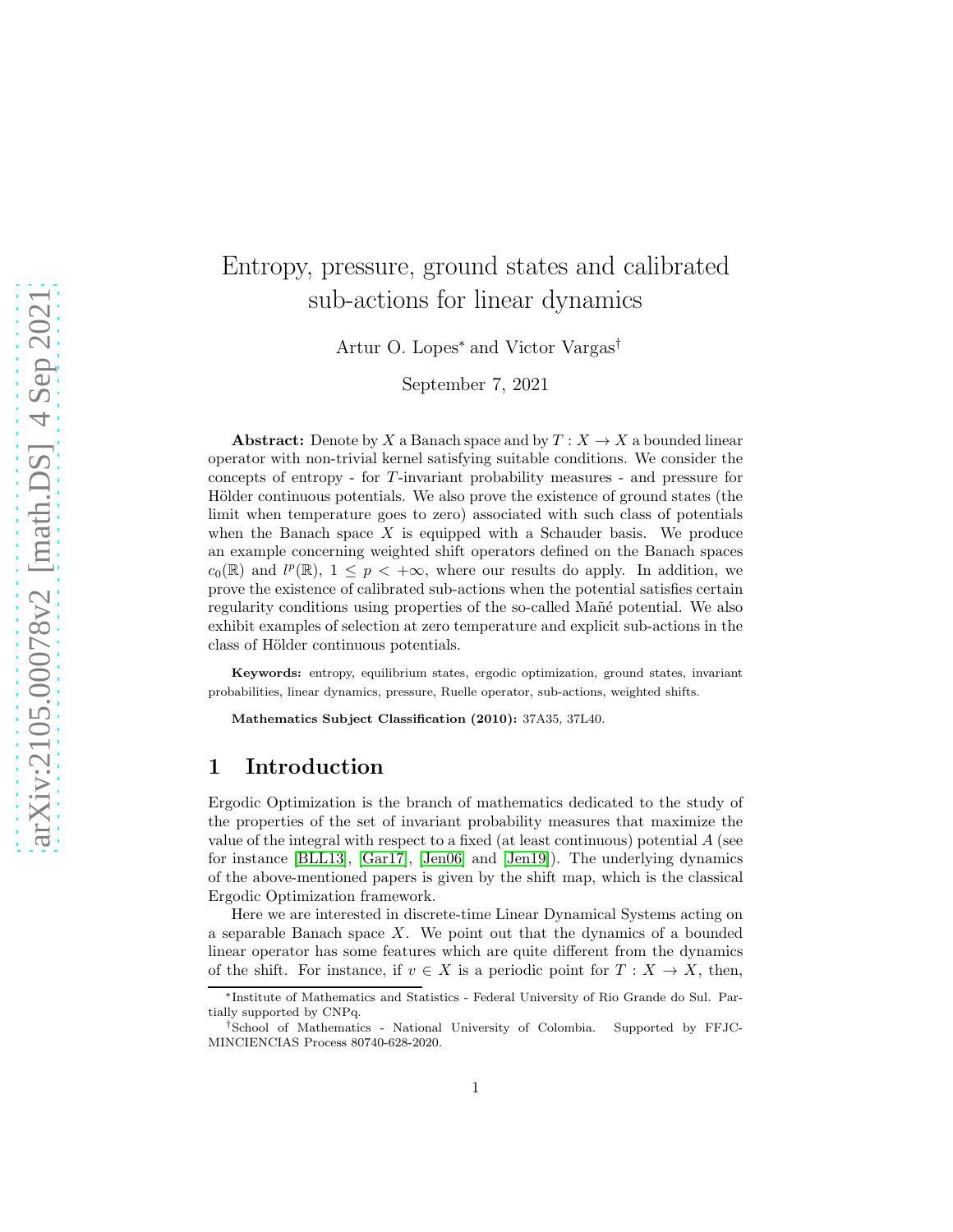the collection of all vectors in the one-dimensional subspace generated by v are also periodic points. Nowadays there exists substantial work on the dynamics of bounded linear operators acting on Banach spaces (see for instance [\[BM09,](#page-29-1) [BCD](#page-30-1)<sup>+</sup>18, [BM20,](#page-30-2) [GS91,](#page-31-2) [GM14,](#page-31-3) [GP11\]](#page-31-4)).

In Statistical Mechanics the influence of the temperature  $Temp > 0$  is described by considering the potential  $\frac{1}{\text{Temp}} A$ . It is common to introduce the parameter  $t = \frac{1}{\text{Temp}}$ . The Gibbs state associated with the potential t A will be denoted by  $\mu_{t}$ . When the potential is of Hölder class several nice properties can be derived for its corresponding Gibbs states (see for instance [\[PP90\]](#page-32-0)). In [\[LMSV19\]](#page-32-1) the authors show the existence of T-invariant probabilities with full support using the Gibbs state point of view.

Given a Hölder potential  $A$  we call equilibrium state for  $A$  an invariant one that maximizes a variational principle of pressure (to be defined later). For the case when the dynamics is given by the shift several papers addressed the question of showing that a Gibbs state for  $A$  is an equilibrium state for  $A$  as well (see for instance [\[PP90\]](#page-32-0)). In the first part of our paper we will be interested in equilibrium states (they are invariant by the dynamics governed by a bounded surjective linear operator  $T$  with finite dimensional non-trivial kernel). The second part of the paper is dedicated to the topic of Ergodic Optimization.

Several results in Ergodic Optimization were developed using tools of Thermodynamical Formalism for compact and Polish metric spaces (see for instance [\[BLL13,](#page-29-0) [BGT18,](#page-30-3) [Gar17,](#page-30-0) [GT12,](#page-31-5) [Jen06,](#page-31-0) [JMU06,](#page-31-6) [JMU07\]](#page-31-7)). This is so because maximizing probabilities for a potential A appear in a natural way as the limit of equilibrium states when the temperature Temp  $=\frac{1}{t}$  goes to zero (which is the same to say that  $t \to +\infty$ ). An invariant probability obtained as an accumulation point (as the limit of a subsequence  $t_n \to +\infty$ ) is called a *ground state*. They are special in some sense because in addition, they maximize the entropy among all the maximizing probability measures of the potential A (see [\[BLL13,](#page-29-0) [CLT01,](#page-30-4) [FV18,](#page-30-5) [JMU05,](#page-31-8) [Kem11\]](#page-31-9)).

In the case of the uniqueness of such accumulation point, we say that there exists *selection of probability at zero temperature*. This is the case for example when the maximizing probability is unique. One can show that for a generic Hölder potential, the maximizing probability is unique (see for instance [\[CLT01\]](#page-30-4)). A very important result in the area shows that generically in the class of Hölder continuous potentials, the maximizing probability has support in a unique periodic orbit (see [\[Con16\]](#page-30-6)).

In [\[Bre03\]](#page-30-7), [\[CGU11\]](#page-30-8) and [\[Lep05\]](#page-31-10), it was proved (without assuming uniqueness of the maximizing probability) the existence of a unique accumulation point at zero temperature in the context of subshifts of finite type under the assumption that the potential depends only on finite coordinates. Se also [\[BGT18\]](#page-30-3) and [\[GT12\]](#page-31-5) for another kind of examples where there exists selection at zero temperature.

In  $[BCL+11]$  and  $[vER07]$ , the authors present examples of a Hölder continuous potential where selection at zero temperature does not occur.

For the shift map in the non-compact setting, similar results were proved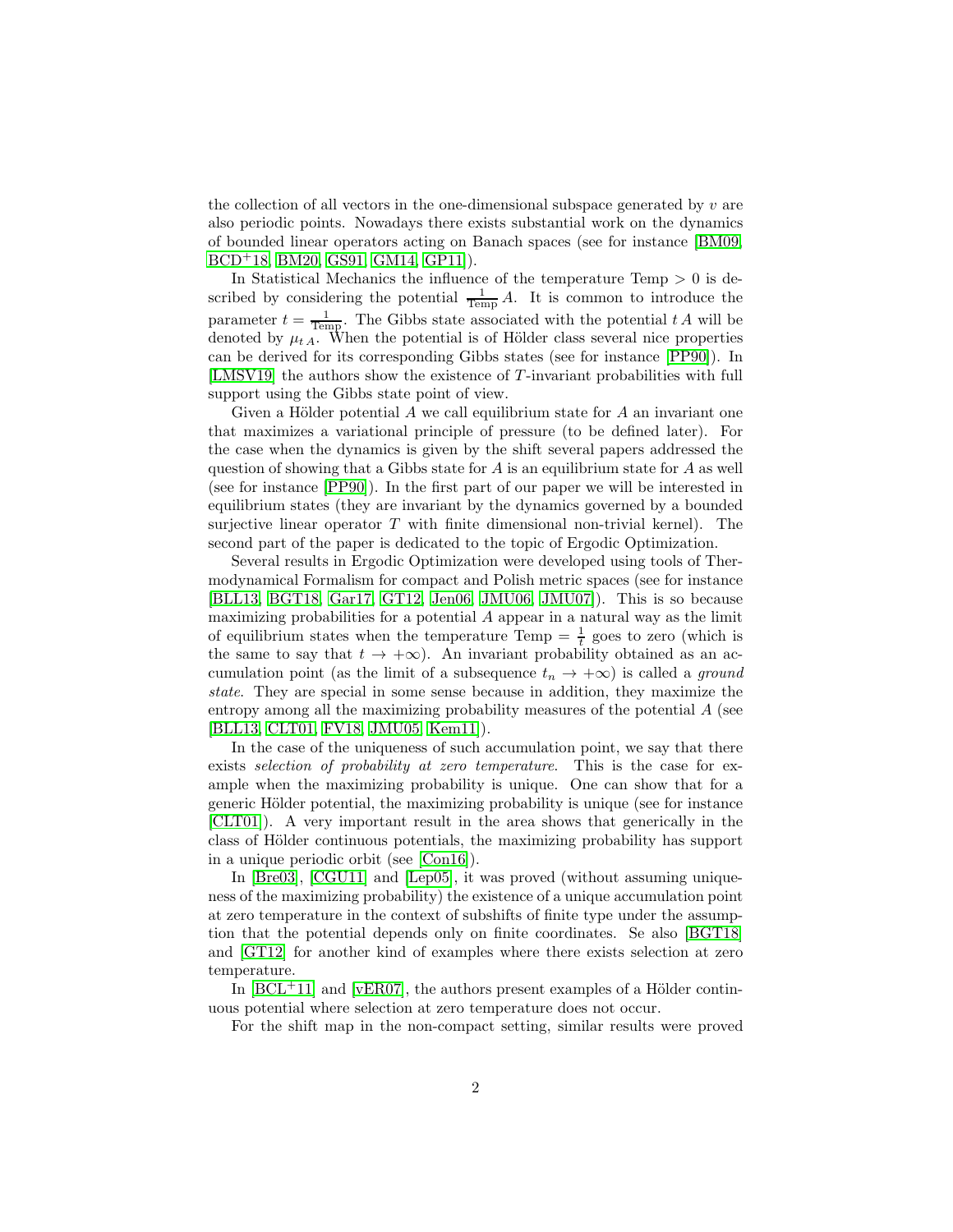showing the existence of ground states (the existence of accumulation points at zero temperature). Results in this direction were obtained for countable Markov shifts satisfying the so-called BIP property, topologically transitive countable Markov shifts, and full shifts defined on the lattice  $\mathbb{R}^{\mathbb{N}}$  (see for instance [\[FV18,](#page-30-5) [JMU05,](#page-31-8) [Kem11,](#page-31-9) [LMMS15,](#page-31-11) [LV20a,](#page-32-3) [SV20\]](#page-32-4)).

The study of sub-actions and calibrated sub-actions provides important tools in the study of maximizing measures associated with Hölder continuous (or even continuous) potentials and its corresponding supports, This is so because a subaction provides tools to identify the support of maximizing probabilities (see [\[BLL13,](#page-29-0) [CLT01\]](#page-30-4)). Several works addressed this issue in the context of XY models, expanding maps of the circle, subshifts of finite type, and even in noncompact settings such as shifts defined on Polish spaces. A helpful tool used to find sub-actions associated with a potential satisfying certain regularity is the so-called Mañé potential (see for details  $[BCL+11, CF19, CLT01, Gar17, GL08,$  $[BCL+11, CF19, CLT01, Gar17, GL08,$  $[BCL+11, CF19, CLT01, Gar17, GL08,$  $[BCL+11, CF19, CLT01, Gar17, GL08,$  $[BCL+11, CF19, CLT01, Gar17, GL08,$ [JMU07,](#page-31-7) [LMMS15,](#page-31-11) [LMST09\]](#page-32-5))

The dynamics of bounded linear operators on Banach spaces (see [\[BM09,](#page-29-1)  $BCD<sup>+</sup>18$  $BCD<sup>+</sup>18$ , [Gil20,](#page-31-13) GP11. present some special properties which are significantly different from the ones for the shift and continuous maps acting on Polish spaces. Questions of topological nature as expansivity, shadowing, transitivity, and structural stability in this linear setting were addressed in  $[BCD+18]$ , [BM20,](#page-30-2) [Gil20\]](#page-31-13). We refer the reader to the first part of [\[LMSV19\]](#page-32-1) for a short account of some basic definitions and results concerning the theory of Linear Dynamics on Banach spaces.

For the discrete-time dynamical action of a bounded linear operator  $T : X \to Y$ X on a Banach space  $X$ , the paper [\[GM14\]](#page-31-3) present results about the existence of  $T$ -invariant probability measures with full support in the case that  $X$  is reflexive and separable. An extension of this result for a more general setting, including non-reflexive separable Banach spaces, was presented in [\[LMSV19\]](#page-32-1). This was obtained via the classical tool in Thermodynamic Formalism known as Ruelle-Perron-Frobenius Theorem. It was assumed that the kernel of the bounded linear operator  $L$  is nontrivial and of finite dimension. In order to define this operator, it was necessary in [\[LMSV19\]](#page-32-1) to fix an *a priori* probability on the kernel of T with some properties.

For most of the reasoning of the present paper. we consider similar assumptions as in [\[LMSV19\]](#page-32-1). We introduce the concepts of entropy and pressure in the setting of Linear Dynamics on Banach spaces. Our first goal is to show that for a given potential  $A: X \to \mathbb{R}$ , satisfying some mild regularity assumptions, the Gibbs state  $\mu_A$  obtained in Theorem 1 in [\[LMSV19\]](#page-32-1) is in fact an equilibrium state associated with A i.e. it is satisfied a variational principle of pressure and the supremum is attained at  $\mu_A$ .

Our second goal is to present results on the topic of Ergodic Optimization. We prove that the accumulation points of the family of probability measures  $(\mu_{tA})_{t>1}$ , when t goes to  $\infty$ , are maximizing probability measures for A. We point out the existence of accumulation points is not a trivial matter. This will require assuming some properties for the potential A in order to be able to show that a certain sequence of probabilities is tight. For some of our results, we will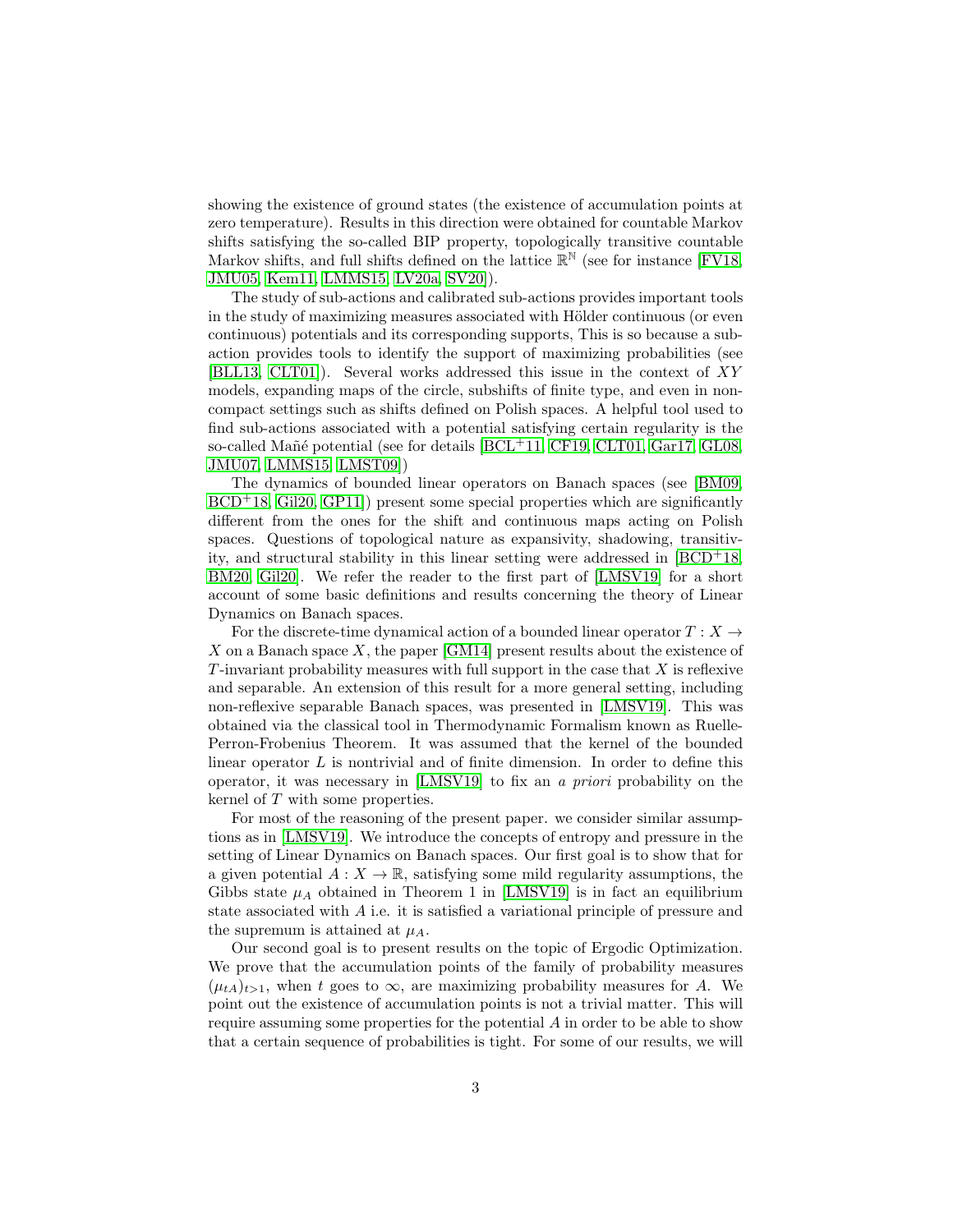need some more strong assumptions on the *a priori* probability measure than the ones considered in [\[LMSV19\]](#page-32-1). Moreover, we show the existence of calibrated sub-actions when the potential is at least Hölder continuous. Our most important new assumption is to suppose that the Banach space  $X$  has a Schauder basis which is a property satisfied by a wide class of Banach spaces, such as,  $c_0(\mathbb{R})$ ,  $l^p(\mathbb{R})$ ,  $1 \leq p < +\infty$  and any separable Hilbert space H. Moreover, we present examples concerning frequently hypercyclic and Devaney chaotic operators  $L : X \to X$ , which are defined on the Banach spaces  $X = c_0(\mathbb{R})$  or  $X = l^p(\mathbb{R}), 1 \leq p < +\infty$ . This class of operators, which were also considered in [\[LMSV19\]](#page-32-1), are given by the equation

$$
L((x_n)_{n\geq 1})=(\alpha_n x_{n+1})_{n\geq 1},
$$

where  $(\alpha_n)_{n>1}$  is a sequence of real numbers satisfying suitable conditions (see for instance  $[BM09, BCD<sup>+</sup>18, BM20, GP11]$  $[BM09, BCD<sup>+</sup>18, BM20, GP11]$  $[BM09, BCD<sup>+</sup>18, BM20, GP11]$  $[BM09, BCD<sup>+</sup>18, BM20, GP11]$  $[BM09, BCD<sup>+</sup>18, BM20, GP11]$ . This type of operator is known in the classical mathematical literature as weighted shift.

At the end of the paper, we introduce the concept of Mañé potential in the setting of Linear Dynamics. Taking advantage of the Mañé potential we prove the existence of calibrated sub-actions associated with Hölder continuous potentials, under the assumption that the set of maximizing measures is nonempty. Furthermore, we show that it is not necessary to assume the hypothesis of summable variations on the potential in order to guarantee the result. In the last section we also present some examples where is possible to get an explicit expression for the calibrated sub-action and is guaranteed the selection at zero temperature.

The paper is organized as follows:

In section [2](#page-4-0) we introduce basic definitions, the notation that will be used throughout the paper and we state the main results to be obtained.

In section [3](#page-12-0) we prove existence of equilibrium states and ground states in the matter of Linear Dynamics on Banach spaces. More precisely, in section [3.1](#page-12-1) appears the proof of Theorem [1](#page-8-0) which guarantees that any Gibbs state is, in fact, an equilibrium state. In section [3.2](#page-14-0) appears the proof of Theorem [2,](#page-10-0) which guarantees existence of ground states. In section [3.3](#page-20-0) we prove existence of maximizing measures via ground states and maximizing potentials in order to prove that the so-called Mañé potential is well defined in our matter. Finally, in section [3.4](#page-22-0) we present particular cases of our two first main results of the paper in the setting of weighted shifts defined on  $X = c_0(\mathbb{R})$  and  $X = l^p(\mathbb{R})$ ,  $1 \leq p < +\infty$ .

In section [4](#page-24-0) we show existence of calibrated sub-actions using the Man<sup> $\acute{e}$ </sup> potential and some explicit examples about existence of sub-actions and selection at zero temperature. More precisely, in section [4.1](#page-24-1) appears the proof of Theorem [3](#page-12-2) and in section [4.2](#page-26-0) we present examples to illustrate the theory studied in the paper.

The proofs of some of our results (in the setting Linear Dynamics) are similar to the analogous ones for the shift, in that case, we will just briefly mention to the reader references for the proof. For some other results, the proofs are quite different and we provide full details in this case.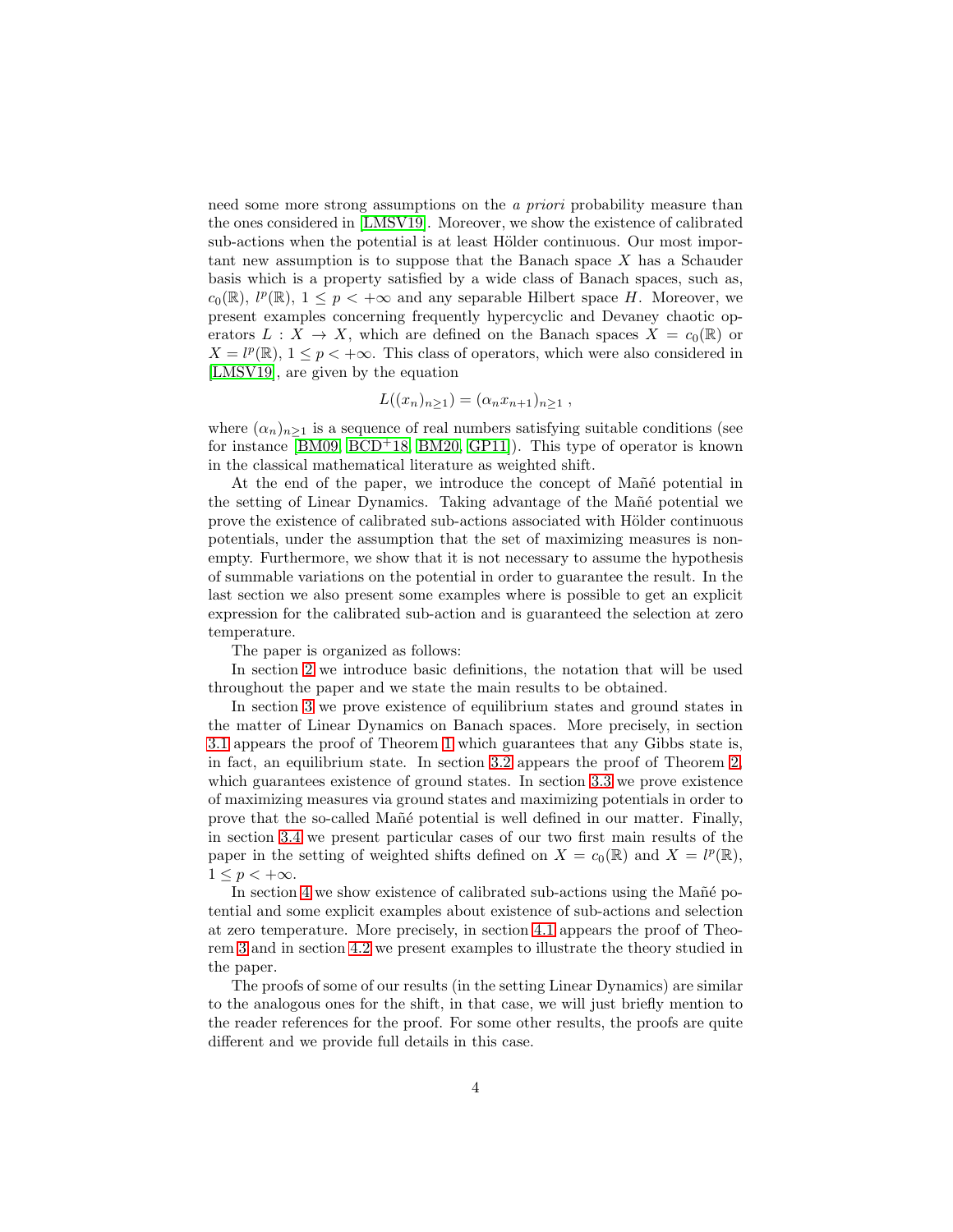## <span id="page-4-0"></span>2 Main results

In this section we present some basic definitions that are required for our reasoning and we also state the main results of the paper. Consider a Banach space X equipped with a norm  $\|\cdot\|_X$ . Hereafter, we fix a linear operator  $T : X \to X$ which is surjective (but not injective), and we assume that the Banach space  $X$ can be decomposed as the direct sum

$$
X = \text{Ker}(T) \oplus E ,
$$

where  $\text{Ker}(T)$  denotes the *kernel* of the operator T. We also assume throughout the paper that  $0 < \dim(\text{Ker}(T)) < +\infty$ .

Then, defining

<span id="page-4-2"></span>
$$
p(T) := \inf\{\|T(x)\|_X : \|x\|_X = 1, x \in E\},\tag{1}
$$

it follows from the open map theorem that  $p(T) > 0$  and  $p(T) \|x\|_X \leq \|T(x)\|_X$ for each  $x \in E$ .

Furthermore, under the assumption that for each  $n \in \mathbb{N}$  the Banach space X admits a decomposition of the form

<span id="page-4-1"></span>
$$
X = \text{Ker}(T^n) \oplus E_n , \qquad (2)
$$

where  $T(E_{n+1}) \subset E_n$ , it follows that  $p(T^n) > 0$ . Besides that, as a consequence of the sub-additivity of the sequence  $(p(T^n))_{n\geq 1}$ , it follows the existence of the limit  $\lim_{n\to+\infty}(p(T^n))^{\frac{1}{n}}$  (in particular, the above conditions are satisfied in the case of weighted shifts, when  $\alpha_n \in (c', c)$  for some  $0 < c' < c < +\infty$ ).

It is known that the convergence of the series  $\sum_{n=1}^{+\infty} p(T^n)^{-\alpha}$  to a real number implies that the dynamical system  $T : X \to X$  is Devaney chaotic and frequently hypercyclic (see for details [\[BM09,](#page-29-1) [GP11\]](#page-31-4)). In particular, the above implies that the dynamical system  $T$  is topologically transitive under the assumption that X is a separable Banach space.

For each  $x \in X \setminus \{0\}$  and any  $n \in \mathbb{N}$ , we use the following notation

$$
T^{-n}(x) := T^{-n}(\{x\}) = \{v \in X : T^n(v) = x\}.
$$

As T is surjective but not injective, we obtain that  $T^{-1}(x)$  is a non-empty and non-singleton set. Moreover, for each  $v \in T^{-1}(x)$  it is satisfied the expression

$$
T^{-1}(x) = \text{Ker}(T) + \{v\} = \{z + v : z \in \text{Ker}(T)\}.
$$

In other words,  $T^{-1}(x)$  is isometrically isomorphic to  $\text{Ker}(T)$ ; this property will be quite useful in the definition of the Ruelle operator (in the same way as in [\[LMSV19\]](#page-32-1)).

Denote by  $\mathcal{C}(X)$  the set of *continuous functions* from X into R and by  $\mathcal{C}_b(X)$ the set of *bounded continuous functions* from X into R. The set  $\mathcal{C}_b(X)$  equipped with the uniform norm  $\|\cdot\|_{\infty}$ , which is given by  $\|\varphi\|_{\infty} := \sup\{|\varphi(x)| : x \in X\},\$ is a Banach space.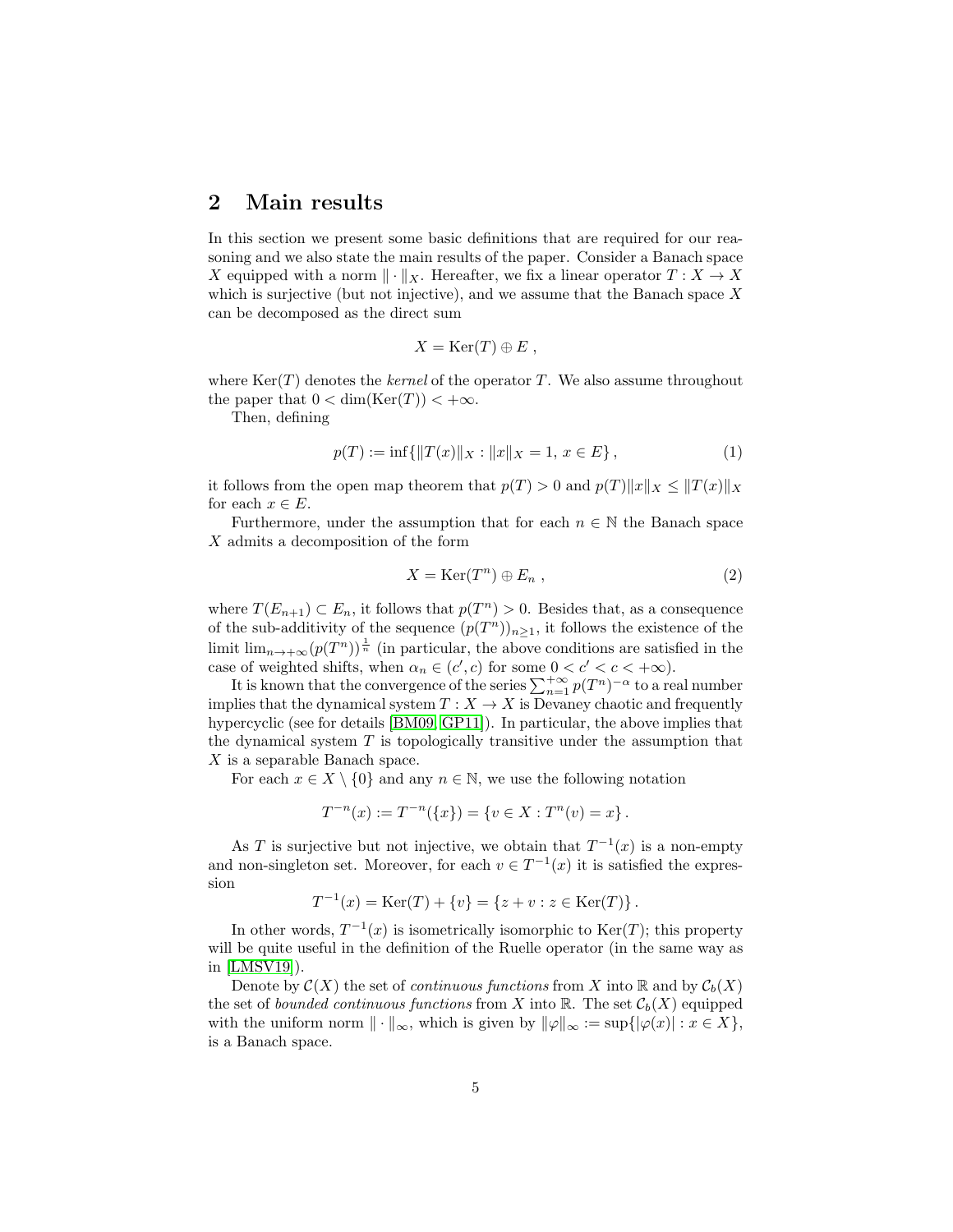**Definition 1.** We say that a potential  $A \in \mathcal{C}(X)$  has summable variations with *respect to the bounded linear operator*  $T: X \to X$ *, if* 

<span id="page-5-0"></span>
$$
V_T(A) := \sum_{n=1}^{+\infty} V_{T,n}(A) < +\infty ,
$$
 (3)

*where*

<span id="page-5-2"></span>
$$
V_{T,n}(A) := \sup\{|A(z_n + x_n) - A(z_n + y_n)| : z_n \in \text{Ker}(T^n), x_n, y_n \in E_n\}. (4)
$$

We denote by  $\mathcal{SV}_T(X)$  the set of potentials with summable variations with respect to  $T$ , i.e., the ones satisfying the equation in  $(3)$ . Note that the *summable variations property* doesn't implies boundedness of the potential A. However, this property guarantees a good behavior of the images of the Ruelle operator associated to the potential A when the operator acts on the set of bounded continuous functions.

Given a function  $\varphi \in \mathcal{C}(X)$  and  $\alpha \in (0,1]$ , define

$$
\mathrm{Hol}_{\varphi}^{\alpha} := \sup_{x \neq y} \frac{|\varphi(x) - \varphi(y)|}{\|x - y\|_X^{\alpha}}.
$$

A function  $\varphi$  is called  $\alpha$ -Hölder continuous, if  $\text{Hol}_{\varphi}^{\alpha} < +\infty$ . The set of all the  $\alpha$ -Hölder continuous functions from X into R is denoted by  $\mathcal{H}_{\alpha}(X)$  and the set of all the *bounded*  $\alpha$ -Hölder continuous functions is denoted by  $\mathcal{H}_{b,\alpha}(X)$ .

Given T as above, we consider an *a priori* probability measure  $\nu$  on the kernel of T whose support is all the kernel. For instance, when the kernel has dimension *n*, we could take  $\nu$  as the Gaussian distribution on  $\mathbb{R}^n$  (which is isomorphic to the kernel of  $T$ ) with mean zero and variance 1. More precisely, taking  $\nu := f \, dx$ , with  $f(x) := \frac{1}{(2\pi)^{n/2}} e^{-\|x\|_2^2/2}$ .

<span id="page-5-1"></span>Definition 2. *We say that a probability* ν *has* strong adapted tails *if, for any*  $\epsilon > 0$  *there exists a sequence of positive numbers*  $(\kappa_n)_{n>1}$  *such that* 

- 1.  $\sum_{n=1}^{+\infty} \nu([-p(T^n)\kappa_n, p(T^n)\kappa_n]^c) < \epsilon;$
- 2. the sequence  $(\kappa_n)_{n\geq 1}$  belongs to  $l^1(\mathbb{R})$ .

The above conditions are stronger than the ones presented in the definition of *adapted tails measure* that appears in [\[LMSV19\]](#page-32-1). That is, any probability measure satisfying the conditions of Definition [2](#page-5-1) is also a measure with adapted tails in the sense of [\[LMSV19\]](#page-32-1).

Now, we define a Ruelle operator acting on the set  $\mathcal{C}_b(X)$ , which will help us to find the so-called equilibrium states and ground states, via the existence of Gibbs states and the variational principle. Given a bounded above potential  $A \in \mathcal{H}_{\alpha}(X)$  and an *a priori* Borelian probability measure  $\nu$ , supported on  $Ker(T)$  and satisfying the strong adapted tails property, the *Ruelle operator*  $\mathcal{L}_A$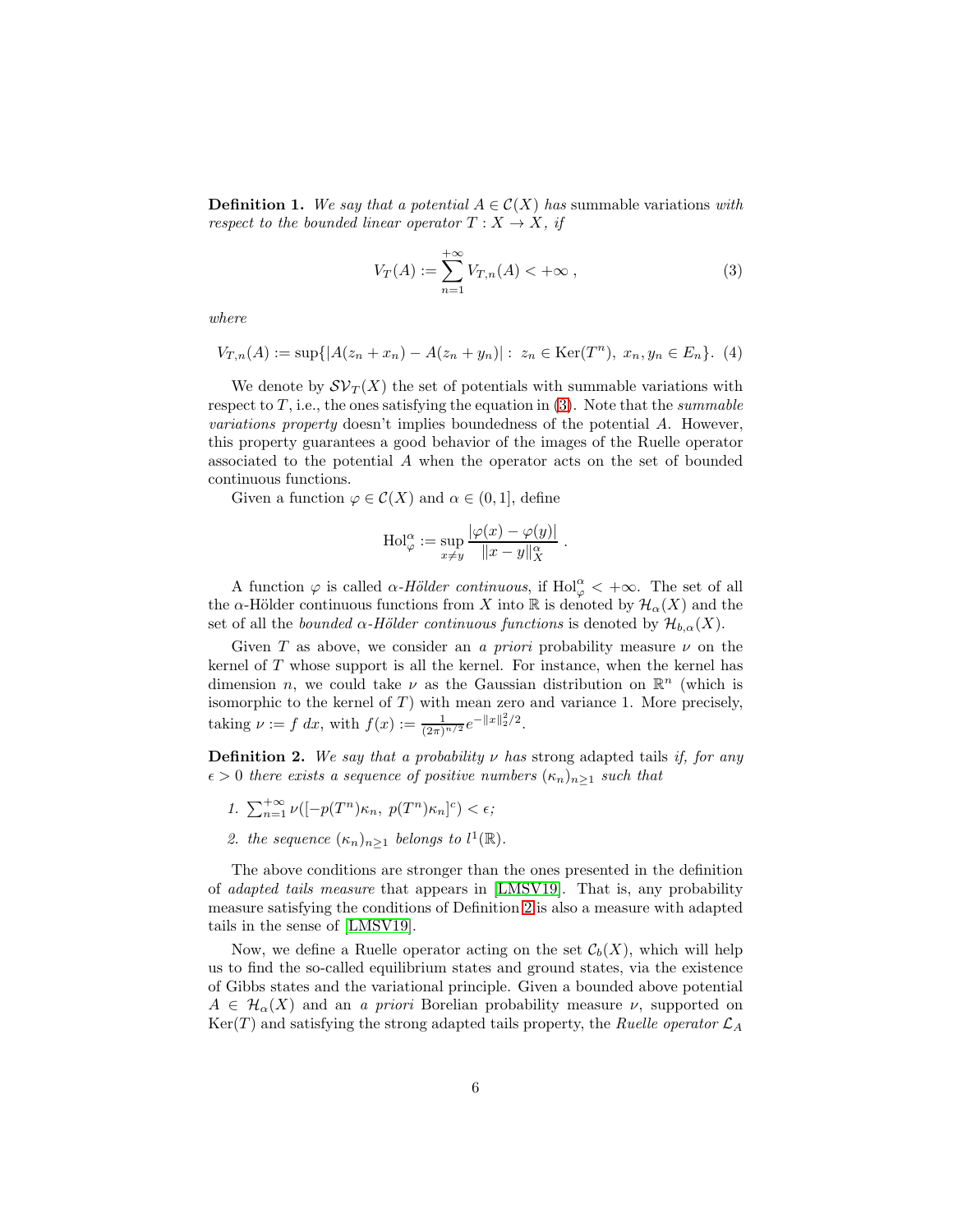of the potential  $A: X \to \mathbb{R}$  is defined as the map assigning to each  $\varphi \in C_b(X)$ the function  $\mathcal{L}_A(\varphi) \in \mathcal{C}_b(X)$  given by

<span id="page-6-1"></span>
$$
\mathcal{L}_A(\varphi)(x) := \int_{z \in \text{Ker}(T)} e^{A(z+v)} \varphi(z+v) d\nu(z), \ \ v \in T^{-1}(x) \ . \tag{5}
$$

We say that the potential A is *normalized* (for the *a priori* probability  $\nu$ ) if  $\mathcal{L}_A(1)=1.$ 

Denote by  $\mathcal{B}(X)$  the set of *finite Borelian measures* on X. By well-known properties of the dual operator (see for instance [\[LMSV19\]](#page-32-1)), we can define the dual Ruelle operator  $\mathcal{L}_A^*$  as the map that assigns to each  $\mu \in \mathcal{B}(X)$  the finite Borelian measure  $\mathcal{L}_A^*(\mu)$ , which for each  $\varphi \in \mathcal{C}_b(X)$  satisfies

$$
\int_X \varphi d\Bigl(\mathcal{L}^*_A(\mu)\Bigr):=\int_X \mathcal{L}_A(\varphi) d\mu\;.
$$

We follow the basic lines of the proof of the main Theorem in [\[LMSV19\]](#page-32-1), with a modification in the part that guarantees the existence of the main eigenfunction. We adapt the reasoning of Section 3 in [\[CSS19\]](#page-30-10), to the linear dynamics setting (see also [\[BS16\]](#page-30-11)). In this case it is not difficult to check that for any bounded above potential  $A \in \mathcal{H}_{\alpha}(X) \cap \mathcal{SV}_T(X)$ , there is an eigenvalue  $\lambda_A > 0$ and a strictly positive eigenfunction  $\psi_A \in \mathcal{H}_{b,\alpha}(X)$  associated with  $\lambda_A$ . Moreover, under the assumption that  $\mathcal{L}_A(1) = 1$ , it is possible to guarantees the existence of a *Gibbs state*  $\mu_A$  (i.e. a fixed point of the operator  $\mathcal{L}_A^*$ ).

The hypothesis on [\[LMSV19\]](#page-32-1) was that the potential was bounded (above and below) and we will need here for some of our results a lack of boundedness by below of the potential A.

Note that even in the case when  $A$  is not a normalized potential, we are able to guarantee the existence of an eigenprobability  $\rho_A$  (for the dual Ruelle operator  $\mathcal{L}_A^*$ ) associated with the eigenvalue  $\lambda_A$ . Actually, the probability  $\rho_A$  has the same support of the Gibbs state associated with the associated normalized potential of the potential  $A$  (to be defined below). Indeed, since the potential

$$
\overline{A} := A + \log(\psi_A) - \log(\psi_A \circ T) - \log(\lambda_A) .
$$

is a normalized potential, one gets that  $\mathcal{L}^*$  $\frac{\partial^*}{\partial A}\mu_{\overline{A}} = \mu_{\overline{A}}$ . Thus, denoting  $\mu_A = \mu_{\overline{A}}$ , it follows that  $\rho_A = \frac{1}{\psi_A} d\mu_A$  satisfies the desired properties.

We call A the *associated normalized potential* for A, we say that  $\mu_A$  is the *Gibbs state* for the (non-normalized) potential A, ρ<sup>A</sup> is the *conformal measure* associated with A and  $\lambda_A > 0$  is the *main eigenvalue* of  $\mathcal{L}_A$ .

Hereafter, we use the notation  $\mathcal{P}(X)$  for the set of *Borelian probability measures* on X and we denote by  $\mathcal{P}_T(X) \subset \mathcal{P}(X)$  the ones that are *invariant* by the action of  $T$ .

Definition 3. *Given an* a priori *probability measure* ν*, supported on the Kernel of* T, and  $\mu \in \mathcal{P}_T(X)$ , the entropy of  $\mu$  *is defined as* 

<span id="page-6-0"></span>
$$
h_{\nu}(\mu) := \inf \Biggl\{ \int_X \log \Bigl( \frac{\mathcal{L}_0(u)}{u} \Bigr) d\mu : u \in \mathcal{C}_b(X), \ u > 0 \Biggr\}.
$$
 (6)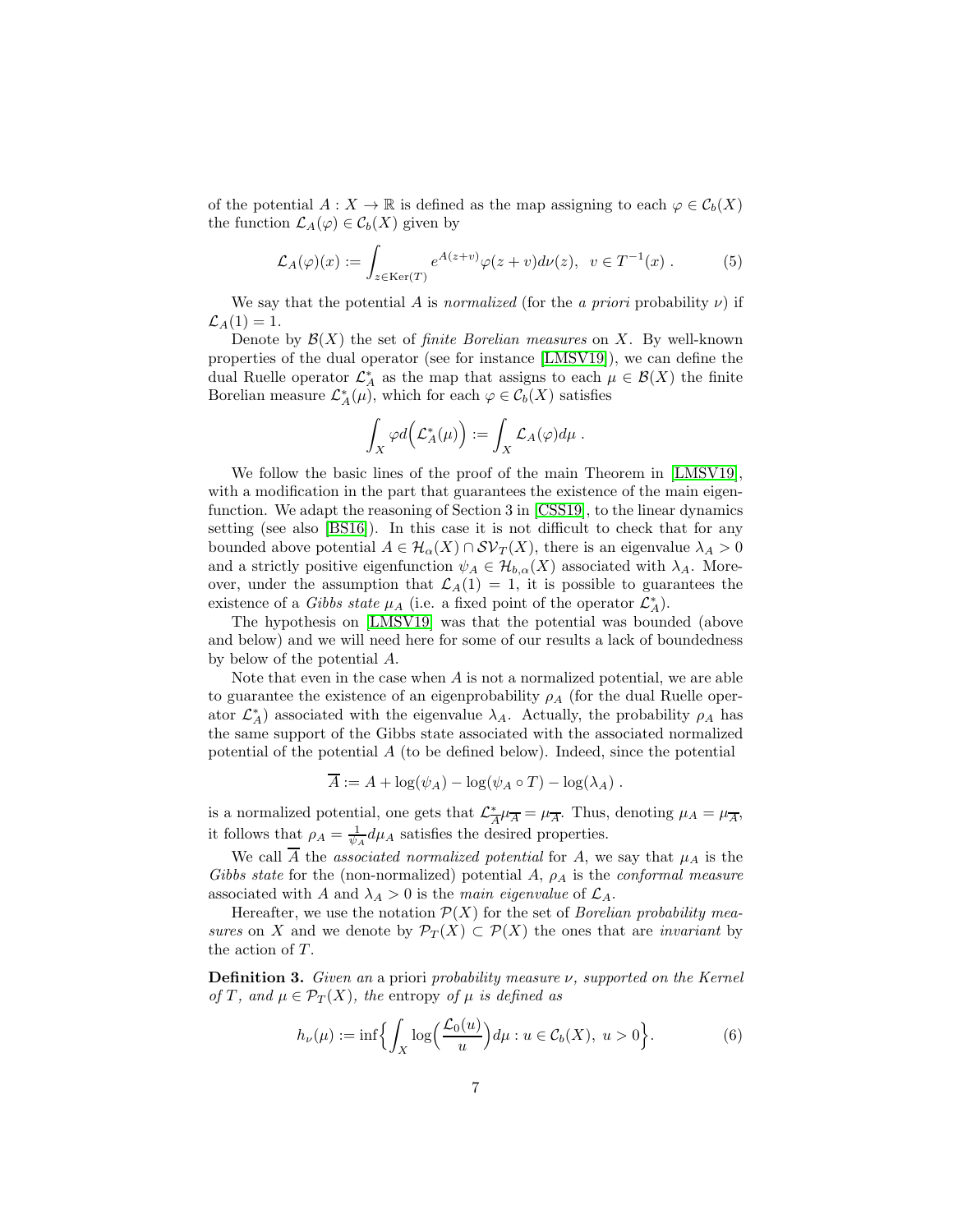**Remark 1.** *The values of*  $h_{\nu}(\mu)$  *are non-positive and for the measure*  $\mu$  *of maximal entropy the value is*  $h_{\nu}(\mu) = 0$ *. In this last case, we can guarantee the existence of such*  $\mu$ *, because the potential*  $B \equiv 0$  *is a normalized potential.* 

Considering the symbolic space  $\{1, 2, ..., d\}^{\mathbb{N}}$ , the shift map  $\sigma : \{1, 2, ..., d\}^{\mathbb{N}} \to$  $\{1, 2, ..., d\}^{\mathbb{N}},$  and taking  $\nu$  as the *counting measure* on  $\{1, 2, ..., d\},$  the real positive value obtained from the analogous expression to [\(6\)](#page-6-0) (using the classical Ruelle operator), is exactly the Kolmogorov-Shannon entropy (see [\[Lo1,](#page-31-14) [LMMS15,](#page-31-11) [SV20\]](#page-32-4)). If we take  $\nu$  as the *normalized counting probability* on  $\{1, 2, ..., d\}$ , then, we get that the value obtained from [\(6\)](#page-6-0) is the Kolmogorov-Shannon entropy mi-nus the value log d (therefore, a non positive number as explained in [\[LMMS15\]](#page-31-11)).

When the set of preimages of any point with respect to the dynamics is not a countable set, it is not appropriate to define entropy via dynamical partitions. This happens for instance when considering the shift acting on the symbolic space  $M^{\mathbb{N}}$ , where M is a compact metric space (like the case where M is the unitary circle or the interval  $[0, 1]$ . Then, alternatively, one can define entropy via the information provided by the Ruelle operator (which depends on an *a priori* probability measure  $\nu$  as above in [\(6\)](#page-6-0), and taking the Ruelle operator associated with the potential which is constant equal to zero). We point out that (in the general case) it is required to take  $\nu$  as a probability (and not a measure) in order for the expression [\(6\)](#page-6-0) to be well-defined. By taking  $\nu$  as a probability (not a infinite measure) the value we obtain in [\(6\)](#page-6-0) is non-positive, and the maximal possible value of the entropy of an invariant probability is the value zero. We refer the reader to [\[LMMS15\]](#page-31-11) and [\[SV20\]](#page-32-4) for more details.

In this way, it is natural to adapt this point of view in our setting; defining entropy of a T-invariant probability via  $(6)$ . It is important to notice that  $(6)$ depends on the so-called *a priori* probability measure. Hence, fixing a probability (for instance the natural standard Gaussian measure on  $\text{Ker}(T)$ ), such definition results in a topological invariant with respect to the map T.

**Definition 4.** *Given a bounded above potential*  $A \in \mathcal{H}_\alpha(X) \cap \mathcal{SV}_T(X)$ *, we call the* pressure *of* A *the value*

$$
P_{\nu}(A) := \sup \Big\{ h_{\nu}(\mu) + \int_X A d\mu : \mu \in \mathcal{P}_T(X) \Big\}.
$$

*In addition, we say that*  $\hat{\mu} \in \mathcal{P}_T(X)$  *is an equilibrium state for* A, *if* 

$$
P_{\nu}(A) = h_{\nu}(\widehat{\mu}) + \int_X Ad\widehat{\mu} .
$$

The first result of our paper claims that given a potential A satisfying suitable conditions (see [\[LMSV19\]](#page-32-1) for the assumptions), the set of Gibbs states associated with A is contained into the set of equilibrium states for A and  $P_{\nu}(A) = \log(\lambda_A)$ , where  $\lambda_A$  is the main eigenvalue of the Ruelle operator  $\mathcal{L}_A$ . Actually, in [\[LMSV19\]](#page-32-1) the authors assume that the potential A defining the Ruelle operator is bounded and Hölder continuous. However, as we already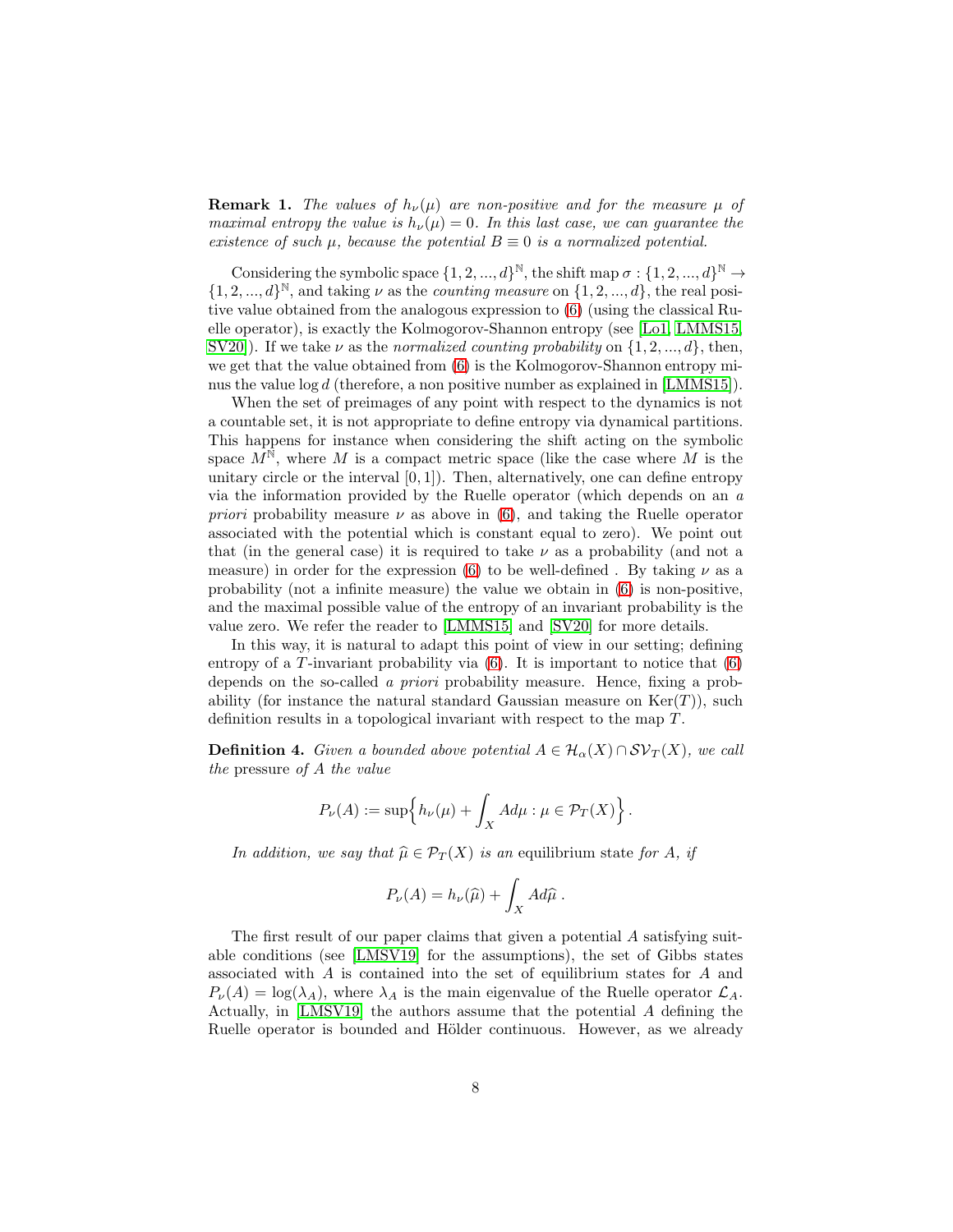mentioned, the proof in [\[LMSV19\]](#page-32-1) also guarantees the existence of such Gibbs states when the potential  $A$  is Hölder continuous and bounded above.

The precise statement of our first result is the following:

<span id="page-8-0"></span>Theorem 1. *Consider a separable Banach space* X *and a bounded linear oper* $ator T : X \rightarrow X$ , such that, T is surjective but not bijective. Assume also that  $X = \text{Ker}(T^n) \oplus E_n$ , with  $T(E_{n+1}) \subset E_n$  for each  $n \in \mathbb{N}$ ,  $0 < \dim(\text{Ker}(T)) <$  $+\infty$ *, and, moreover, suppose that*  $\sum_{n=1}^{+\infty} p(T^n)^{-\alpha} < +\infty$ *. For each bounded* above potential  $A \in \mathcal{H}_\alpha(X) \cap \mathcal{SV}_T(X)$  denote the Gibbs state associated with A by  $\mu_A$ . Then, the following variational principle is satisfied

$$
P_{\nu}(A) = \log(\lambda_A) = h_{\nu}(\mu_A) + \int_X A d\mu_A.
$$

*That is, the Gibbs state*  $\mu_A$  *associated with* A *is also an equilibrium state for the potential* A*.*

Theorem [1](#page-8-0) is widely known in the mathematical literature as the variational principle of pressure, or the Ruelle Theorem. This result will be a quite useful instrument throughout the paper. We will use it as a tool to find the so-called *maximizing measures* and *ground states* of the potential A in the setting of Linear Dynamics. Below we establish conditions in order to guarantee the existence of such measures. We would like to point out to the reader that the proof of this variational principle depends exclusively on properties of the Ruelle operator defined in [\(5\)](#page-6-1). However, we include it in order to facilitate the understanding of the theory in the setting that we are interested in.

**Definition 5.** *A* Schauder basis *for the Banach space* X *is a sequence*  $(e_k)_{k\geq 1}$ *of vectors in* X*, such that, for each* x ∈ X *there is a unique sequence of real numbers*  $(\alpha_k)_{k>1}$  *satisfying* 

<span id="page-8-1"></span>
$$
\lim_{n \to +\infty} \left\| x - \sum_{k=1}^{n} \alpha_k e_k \right\|_X = 0. \tag{7}
$$

First note that any Banach space equipped with a Schauder basis results in a separable space. Furthermore, it is widely known that any Schauder basis for X induces a corresponding basis of *coordinate functions* for the dual space X′ , which is given by a sequence  $(\pi_k)_{k\geq 1}$  on X', such that, for each  $i, j \in \mathbb{N}$  it is satisfied  $\pi_j(e_i) = \delta_{ij}$ . Hereafter, we use the notation  $x := \sum_{k=1}^{+\infty} \alpha_k e_k$  when the vector  $x \in X$  satisfies the limit in [\(7\)](#page-8-1) for the values  $\alpha_k = \pi_k(x)$  for each  $k \in \mathbb{N}$ . Actually, note that the sequence  $(\pi_k)_{k\geq 1}$  is a *total subset* of X', i.e.,  $\pi_k(x) = 0$ for each  $k \in \mathbb{N}$  implies that  $x = 0$ .

There are several examples of Banach spaces equipped with a Schauder basis, for instance  $X \in \{c_0(\mathbb{R}), l^p(\mathbb{R}), 1 \leq p < +\infty\}$  and  $X = H$ , where H is an arbitrary separable Hilbert space; these are typical examples of spaces satisfying that property. In particular, the set of coordinate functions agrees with the Schauder basis itself when  $X = H$  is an arbitrary separable Hilbert space. Moreover, in the last case, the Schauder basis is called as *Hilbert basis* of H.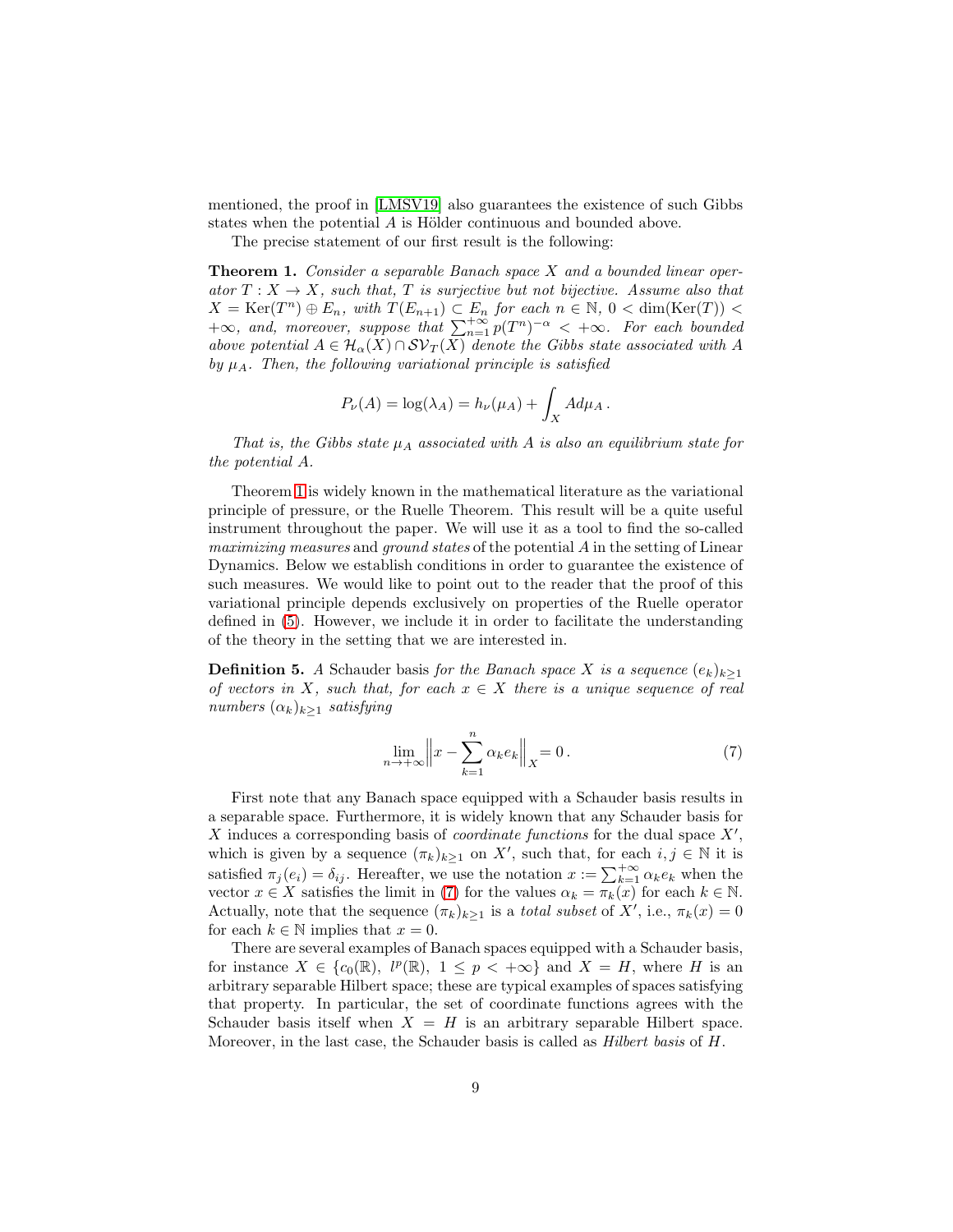<span id="page-9-1"></span>Definition 6. *Consider a Banach space* X *equipped with a Schauder basis* (ek)k≥<sup>1</sup>*. Define the set*

$$
X_{i,j} := \{ x \in X : j \le |\alpha_i| \le j+1 \}
$$

*We say that a potential*  $A \in \mathcal{C}(X)$  *satisfies the* summability condition, *if for*  $each i \in \mathbb{N}$  *is satisfied* 

<span id="page-9-2"></span>
$$
\sum_{j=1}^{+\infty} e^{\sup\{A(x): x \in X_{i,j}\}} < +\infty. \tag{8}
$$

In particular, the so-called *summability condition* implies that for each  $i \in \mathbb{N}$ it is satisfied the property  $\lim_{j\to+\infty} \sup\{A(x): x \in X_{i,j}\} = -\infty$ . Hence, in that case we get  $\sup(A) < +\infty$ , but A cannot be a bounded below potential.

**Definition 7.** *Given a potential*  $A \in \mathcal{C}(X)$ *, a measure*  $\mu_{\max} \in \mathcal{P}_T(X)$  *is called a* maximizing measure *for A*, *if*  $\int_X A d\mu_{\text{max}} = m(A)$ , where

<span id="page-9-0"></span>
$$
m(A) := \sup \left\{ \int_X A d\mu : \mu \in \mathcal{P}_T(X) \right\}.
$$
 (9)

We denote by  $\mathcal{P}_{\max}(A)$  the set of invariant probability measures attaining *the supremum in* [\(9\)](#page-9-0)*, which is usually called as the set of* maximizing measures *of* A*.*

It is important to point out that for any potential A in  $\mathcal{C}(X)$  satisfying the summability condition, we have  $m(A) < +\infty$ . However, even assuming that condition, it is possible that  $\mathcal{P}_{\max}(A) = \emptyset$ . In the following example, we present a case where the set of maximizing measures is a non-empty subset of  $\mathcal{P}_T(X)$ .

**Example 1.** *Consider a bounded above potential*  $A: X \rightarrow \mathbb{R}$ *. When v is* such that  $T^k(v) = v$  the probability measure  $\tilde{\mu}$  with support in the periodic orbit  $\{v, T(v), T^2(v), ..., T^{k-1}(v)\}\;$  of the form

$$
\widetilde{\mu} := \frac{1}{k} \sum_{j=0}^{k-1} \delta_{T^j(v)}
$$

is T-invariant. Then, in this case  $\frac{1}{k} \sum_{j=0}^{k-1} A(T^j(v)) \leq m(A)$ . If for all  $j =$  $(0, 1, 2, ..., k-1,$  we have that  $A(T^j(v)) = m(A)$ , it follows that  $\widetilde{\mu}$  is maximizing *for* A

In order to prove the existence of ground states and maximizing measures in the case of bounded above potentials belonging to the set  $\mathcal{H}_{\alpha}(X)\cap \mathcal{SV}_T(X)$ , we will take advantage of certain properties of Gibbs states, which are consequences of the main Theorem in [\[LMSV19\]](#page-32-1). The next theorem claims that under suitable assumptions for the potential A, the set of ground states is a non-empty set. Note that this is a non-trivial claim. This is so, by the lack of compactness of the Banach space  $X$  and also by the fact that the closed balls are not compact sets on infinite-dimensional Banach spaces (by the Theorem of Riesz).

The statement of the result is as follows.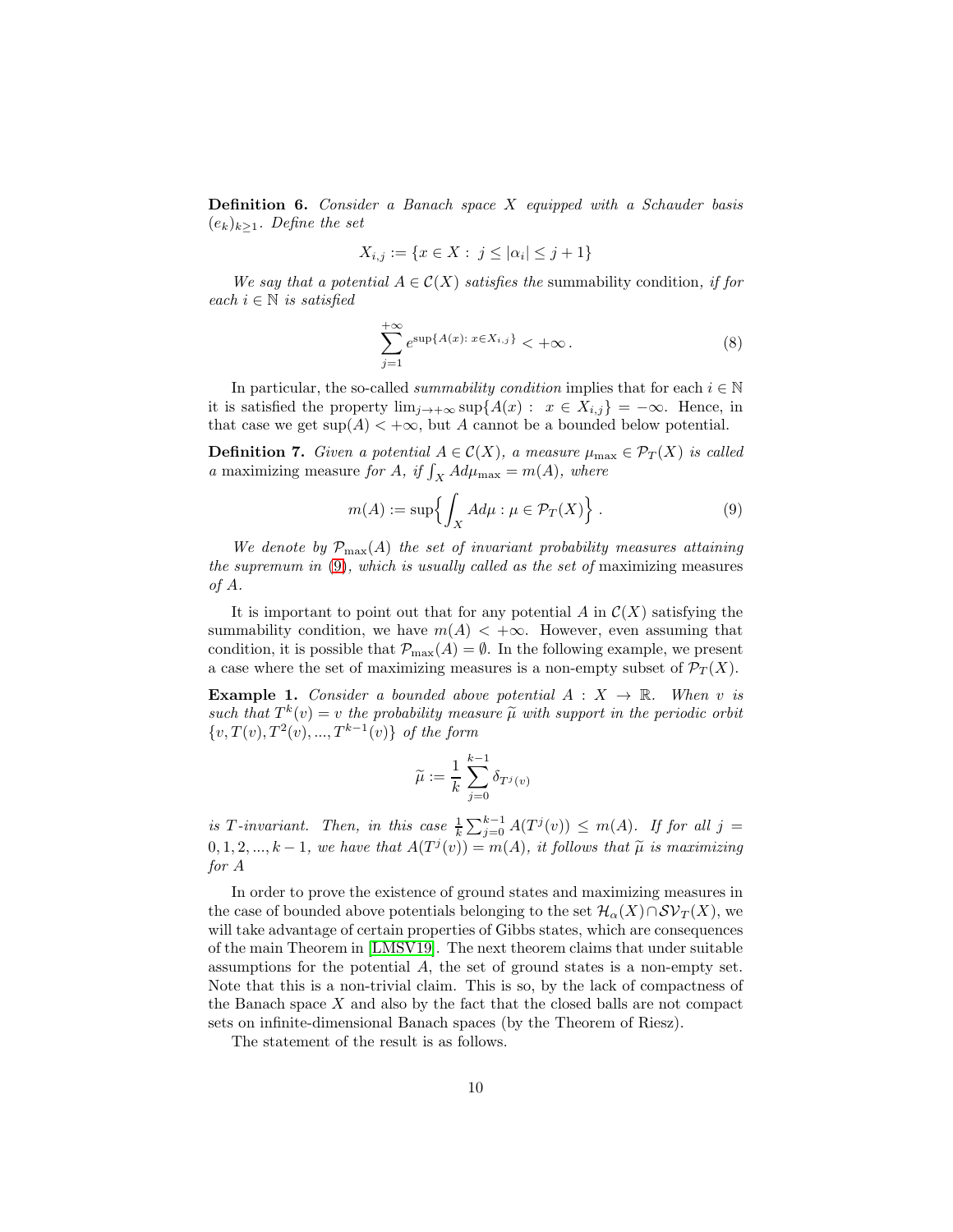<span id="page-10-0"></span>**Theorem 2.** Let X be a Banach space equipped with a Schauder basis  $(e_k)_{k\geq 1}$ *and consider*  $T : X \to X$  *a bounded linear operator surjective but not bijective. Also assume that*  $\sum_{n=1}^{+\infty} p(T^n)^{-\alpha} < +\infty$  *and*  $\text{Ker}(T^n) = \text{span}\{e_{m_1},...,e_{m_n}\}\$  for *each*  $n \in \mathbb{N}$ , where  $(m_i)_{i>1}$  *is some bijective sequence of natural numbers. Then, for any potential*  $A \in \mathcal{H}_\alpha(X) \cap SV_T(X)$  *satisfying the summability condition, the family of equilibrium states*  $(\mu_{tA})_{t>1}$  *has accumulation points at infinity denoted generically by*  $\mu_{\infty}$ *. Furthermore, the probability*  $\mu_{\infty}$  *will be maximizing for* A*.*

Our second interest in this paper is to be able to locate the union of the supports of maximizing measures associated with a fixed potential  $A \in \mathcal{C}(X)$ . A tool widely used for this purpose, in the classic literature on Ergodic Optimization, is based on calibrated sub-actions. In order to use this tool, some hypotheses are needed. All of this, of course, for the case where  $\mathcal{P}_{\max}(A)$  is a non-empty set. Note that the last Theorem provides a useful way to guarantee existence of maximizing probabilities via ground states. Below, we present another technique that allows existence of maximizing measures in a more general setting where the potential does not necessarily satisfies decay conditions.

We would like to mention that some results about the existence of maximizing measures (where the underlying space is not compact) for a certain class of potentials, defined on some Polish spaces with bounded expansive metrics, were presented in [\[JMU07\]](#page-31-7).

Another class of potentials where  $\mathcal{P}_{\max}(A)$  is a non-empty set is the following:

<span id="page-10-2"></span>**Definition 8.** Assume that the potential A belongs to  $C(X)$ . We say that A *satisfies the* maximizing property, *if there are vector subspaces*  $Y, Z \subset X$ *, such that*  $X = Y \oplus Z$ ,  $0 < \dim(Y) < +\infty$ *, and for each*  $x = x_y + x_z$  *belonging to* X, *with*  $x_y \in Y$  *and*  $x_z \in Z$ *, we have* 

<span id="page-10-3"></span>
$$
A(x) \le A(x_y) \tag{10}
$$

*and*

<span id="page-10-4"></span>
$$
\lim_{\|x_y\| \times \to +\infty} A(x_y) = -\infty \tag{11}
$$

Note that the maximizing property for A implies that  $\sup(A) < +\infty$ . In Lemma [4](#page-21-0) we prove that under suitable conditions of regularity for the potential A, the maximizing property implies that  $\mathcal{P}_{\max}(A)$  is a non-empty set.

Actually, in Lemma [3](#page-20-1) we prove that  $\mathcal{P}_{\max}(A) \neq \emptyset$  when there exist ground states (the last claim stated in Theorem [2\)](#page-10-0) Given A, the property  $\mathcal{P}_{\max}(A) \neq \emptyset$ will guarantee that the sub-action obtained via the Mañé potential is welldefined.

**Definition 9.** *Given a bounded above potential*  $A \in \mathcal{C}(X)$ *, we say that a function*  $V \in \mathcal{C}(X)$  *is a* sub-action *associated with* A, *if satisfies the following inequality*

<span id="page-10-1"></span>
$$
V \circ T \ge V + A - m(A) \tag{12}
$$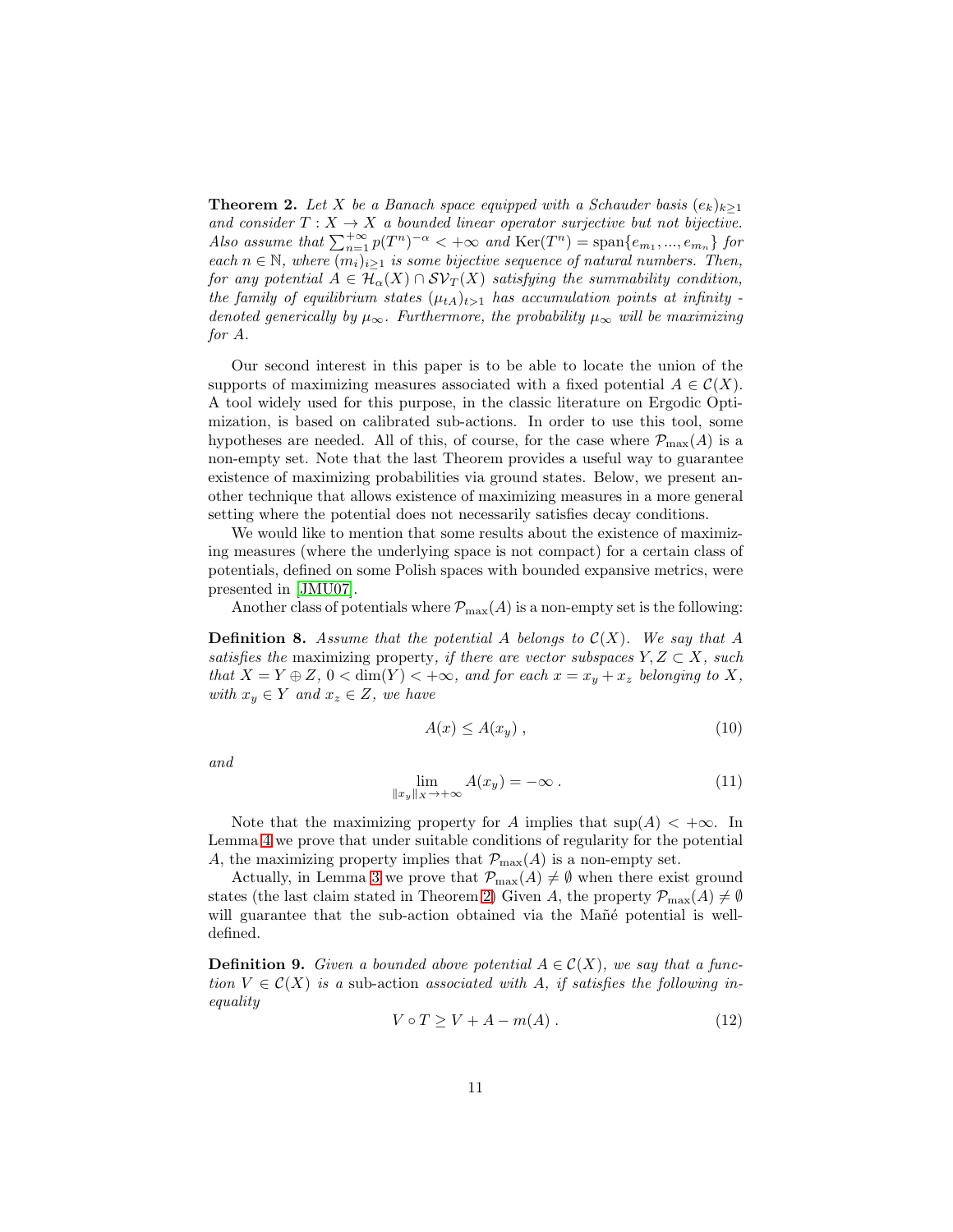There are continuous potentials A without a sub-action (see for instance [\[Jen06\]](#page-31-0) and [\[Jen19\]](#page-31-1)). In general, some regularity of the potential A is required for the existence of sub-actions (see [\[CLT01\]](#page-30-4)).

It is easy to see that for any maximizing probability  $\mu$  for  $A$  and each subaction V associated with A, the support of  $\mu$  is contained into the set

<span id="page-11-0"></span>
$$
\Omega(A) := \{ x \in X : V(T(x)) - V(x) - A(x) + m(A) = 0 \}.
$$
 (13)

It is also true that any invariant probability measure  $\mu$  with support contained in the set  $\Omega(A)$ , results in a maximizing probability for A (see [\[CLT01\]](#page-30-4)). In this way, a sub-action could help to find explicitly the support of a maximizing measure (see for instance [\[CLT01,](#page-30-4) [BLL13,](#page-29-0) [Gar17\]](#page-30-0)).

**Definition 10.** Let V be a sub-action for A, if for any  $x \in X$  there exists a point  $y \in T^{-1}(x)$  *which attains the equality in* [\(12\)](#page-10-1) *i.e.* 

$$
V(x) = V(y) + A(y) - m(A) ,
$$

*we say that* V *is a* calibrated sub-action*.*

Remark 2. *Note that the definition of calibrated sub-action appearing above is equivalent to say that*

$$
V(x) := \max_{y \in T^{-1}(x)} \{ V(y) + A(y) - m(A) \} .
$$

*The so-called sub-actions are also known in the mathematical literature as revelations (for details see [\[GL08,](#page-31-12) [Jen06,](#page-31-0) [Jen19\]](#page-31-1)).*

There are cases where one can show existence of maximizing probabilities for continuous potentials even if we cannot apply the Ruelle-Perron-Frobenius Theorem formalism. In this case, we can consider maximizing probabilities without talking about ground states (also known in the mathematical literature as limits at temperature zero). Sub-actions will be helpful anyway (see the expression in [\(13\)](#page-11-0)). Actually, in example [2](#page-27-0) we will consider a potential which is not bounded below but exhibits an explicit sub-action.

In order to prove the existence of sub-actions we introduce an additional tool known in the classical mathematical literature as Mañé potential (for details see [\[CLT01,](#page-30-4) [GL08\]](#page-31-12) and section 3 in [\[CLO14\]](#page-30-12)).

**Definition 11.** *Given a potential*  $A \in \mathcal{H}_\alpha(X)$  *we define the* Manegree potential  $\phi_A$ *associated with* A *as the map given by*

<span id="page-11-1"></span>
$$
\phi_A(x, y) := \lim_{\epsilon \to 0} \sup_{n \in \mathbb{N}} \sup_{\substack{x' \in T^{-n}(y) \\ \|x - x'\|_X < \epsilon}} S_n(A - m(A))(x') \,, \tag{14}
$$

*where*  $S_n(A)(x) := \sum_{j=0}^{n-1} A(T^j(x))$  *is the n-th ergodic sum of the potential* A *with respect to* T *.*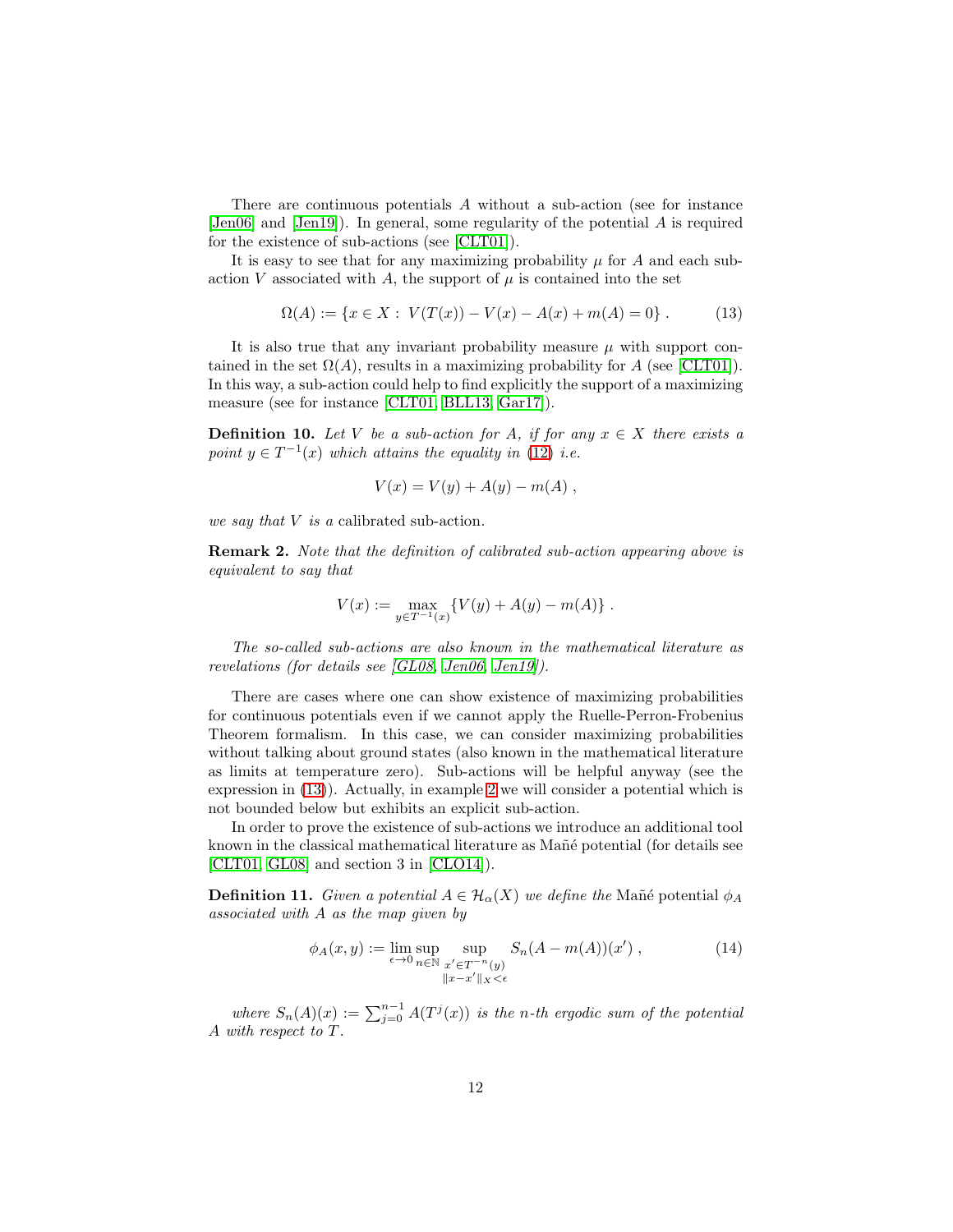We claim that under the assumptions in Theorem [3,](#page-12-2) we have that  $\phi_A(x, y)$ belongs to  $(-\infty, 0]$ , for any pair of points  $x, y \in X$  (for details of the proof see Section [4.1\)](#page-24-1).

Now, we will present conditions to guarantee the existence of sub-actions associated with Hölder continuous potentials  $A$  using ideas related to the socalled Mañé potential.

The statement of our third main result is the following:

<span id="page-12-2"></span>**Theorem 3.** *Consider* X *a separable Banach space and*  $T: X \rightarrow X$  *a bounded linear operator surjective but not injective. Assume that*  $X = \text{Ker}(T^n) \oplus E_n$ , *with*  $T(E_{n+1}) \subset E_n$  *for each*  $n \in \mathbb{N}$ ,  $0 < \dim(\text{Ker}(T)) < +\infty$ *, and suppose that*  $\sum_{n=1}^{+\infty} p(T^n)^{-\alpha} < +\infty$ *. Suppose also that*  $A \in \mathcal{H}_\alpha(X)$  *and*  $\mathcal{P}_{\max}(A)$  *is a non-empty set. Then, for each*  $x \in X$  *the map*  $y \mapsto \phi_A(x, y)$  *belongs to*  $\mathcal{H}_\alpha(X)$ *and it is a calibrated sub-action for* A*.*

An example of a potential A where the hypotheses of the above Theorem are satisfied is  $A(x) = -||x - v||_X$ , where v is a fixed point for T. In this case, the probability with support on  $v$  is maximizing for  $A$  (see Example [2](#page-27-0) for a more complete discussion).

## <span id="page-12-0"></span>3 Existence of equilibrium states and maximizing measures

In this section, we present the proof of Theorem [1,](#page-8-0) which asserts the existence of equilibrium states for the Gibbs states obtained in the Ruelle-Perron-Frobenius Theorem formalism. We also present an example in the context of weighted shifts (see for instance [\[BM09,](#page-29-1) [BCD](#page-30-1)<sup>+</sup>18, [BM20,](#page-30-2) [GP11\]](#page-31-4)). This will be proved in section [3.1.](#page-12-1)

On other hand, section [3.2](#page-14-0) is dedicated to another topic. We propose two different roads to guarantee the existence of maximizing measures. The first one, through the existence of the so-called ground states for potentials satisfying a condition of decay called in this paper the summability condition. The second one, using the so-called maximizing property, in which we assume, *in some way*, that the potential attains its maximum on a finite dimensional vector subspace of  $X$ . Our purpose is to be able to set conditions such that the Man<sup>e</sup> potential is well-defined.

We assume throughout the section that  $X$  is a separable Banach space,  $T: X \to X$  is a bounded linear operator surjective, but not bijective. We also assume that for each natural number n, we get  $X = \text{Ker}(T^n) \oplus E_n$ , with  $T(E_{n+1}) \subset E_n$ ,  $0 < \dim(\text{Ker}(T)) < +\infty$  and  $\sum_{n=1}^{+\infty} p(T^n)^{-\alpha} < +\infty$ .

#### <span id="page-12-1"></span>3.1 A variational principle

Theorem [1](#page-8-0) claims existence of an equilibrium state for each  $\alpha$ -Hölder continuous potential A with summable variations. First note that, by [\[LMSV19\]](#page-32-1), it is guaranteed existence of the eigenvalue  $\lambda_A > 0$ , a strictly positive eigenfunction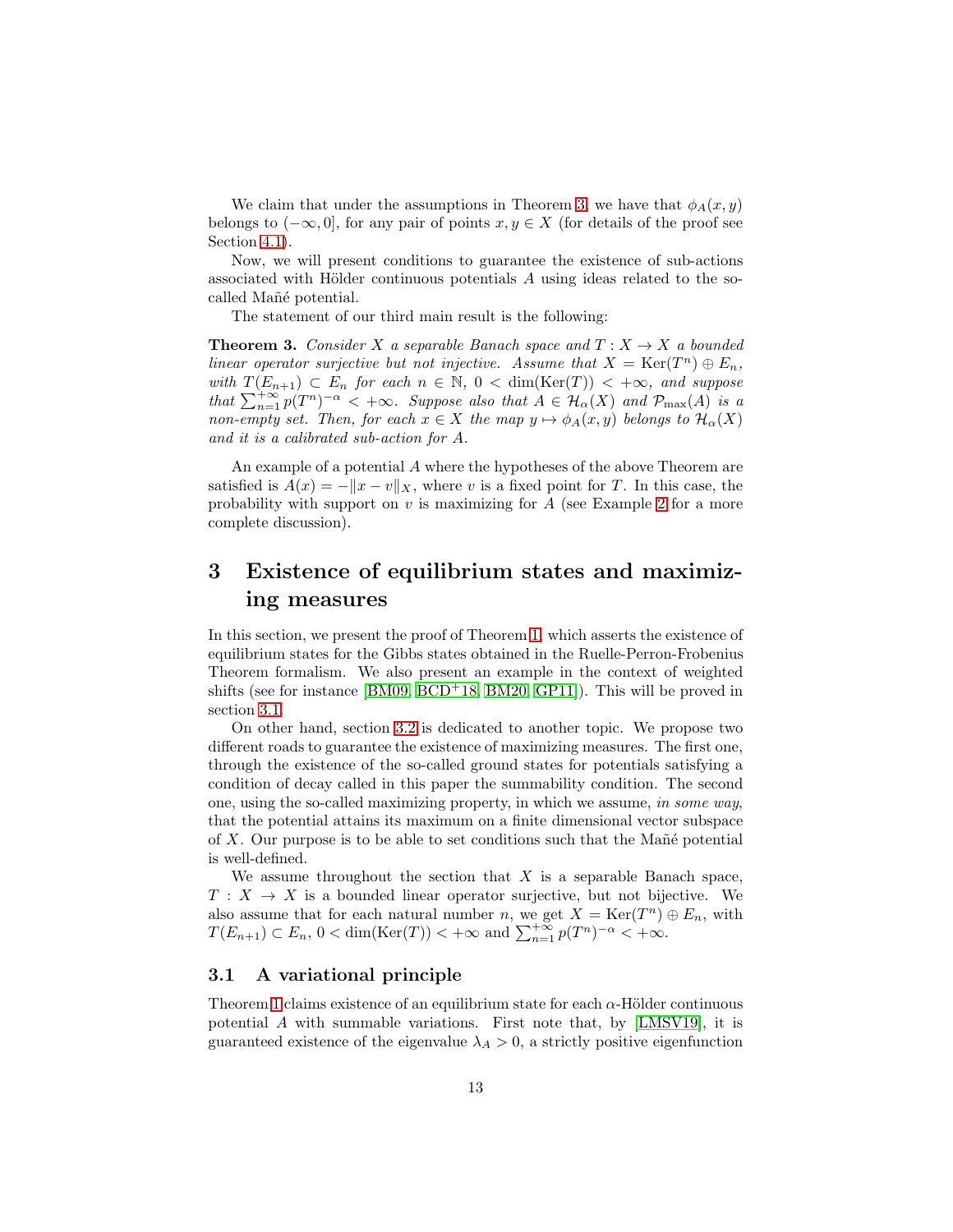$\psi_A \in \mathcal{H}_{b,\alpha}(X)$  and a Gibbs state  $\mu_A \in \mathcal{P}_T(X)$ . The Gibbs state is the natural candidate to be the equilibrium state associated with the potential A. The next Lemma is the first step for proving the claim of our first main result.

<span id="page-13-1"></span>**Lemma 1.** *Consider*  $A \in \mathcal{H}_\alpha(X)$  *and*  $T : X \to X$  *satisfying the conditions of Theorem [1.](#page-8-0) Then, for any*  $\mu \in \mathcal{P}_T(X)$  *it is satisfied the inequality* 

<span id="page-13-0"></span>
$$
h_{\nu}(\mu) + \int_X A d\mu \le \log(\lambda_A). \tag{15}
$$

*Proof.* Assume that  $\mu \in \mathcal{P}_T(X)$ . Then,

$$
h_{\nu}(\mu) + \int_{X} A d\mu = \inf \left\{ \int_{X} \log \left( \frac{\mathcal{L}_{0}(u)}{u} \right) d\mu : u \in C_{b}^{+}(X) \right\} + \int_{X} A d\mu
$$
  

$$
\leq \int_{X} \log \left( \frac{\mathcal{L}_{0}(e^{A} \psi_{A})}{\psi_{A}} \right) d\mu = \log(\lambda_{A}).
$$

In order to prove our first main result, we will show that the supremum in the expression in the left-hand of [\(15\)](#page-13-0) is attained by the so-called Gibbs state obtained in Theorem 1 of [\[LMSV19\]](#page-32-1).

*Proof of Theorem [1.](#page-8-0)* By Lemma [1,](#page-13-1) taking supremum on the set of all the Tinvariant measures, it follows that

<span id="page-13-2"></span>
$$
P_{\nu}(A) = \sup \Big\{ h_{\nu}(\mu) + \int_X A d\mu : \mu \in \mathcal{P}_T(X) \Big\} \le \log(\lambda_A). \tag{16}
$$

On other hand, choosing  $u_A = e^A$ , it follows that

$$
\int_X \log\Bigl(\frac{\mathcal{L}_0(u_A)}{u_A}\Bigr)d\mu_A = -\int_X \overline{A}d\mu_A.
$$

Furthermore, any  $u \in C_b^+(X)$  can be expressed as  $u = v e^{\overline{A}}$ , for some  $v \in$  $\mathcal{C}_b^+(X)$ , which implies that

$$
\int_X \log\left(\frac{\mathcal{L}_0(u)}{u}\right) d\mu = \int_X \log\left(\frac{\mathcal{L}_{\overline{A}}(v)}{v}\right) d\mu_A - \int_X \overline{A} d\mu_A \ge -\int_X \overline{A} d\mu_A.
$$

That is,

<span id="page-13-3"></span>
$$
h_{\nu}(\mu_A) = -\int_X \overline{A} d\mu_A = -\int_X A d\mu_A + \log(\lambda_A) . \tag{17}
$$

Therefore, since  $\mu_A \in \mathcal{P}(X)$ , by [\(16\)](#page-13-2) and [\(17\)](#page-13-3), it follows that

$$
h_{\nu}(\mu_A) + \int_X A d\mu_A = \log(\lambda_A) = \sup \Big\{ h_{\nu}(\mu) + \int_X A d\mu : \mu \in \mathcal{P}_T(X) \Big\} := P(A) .
$$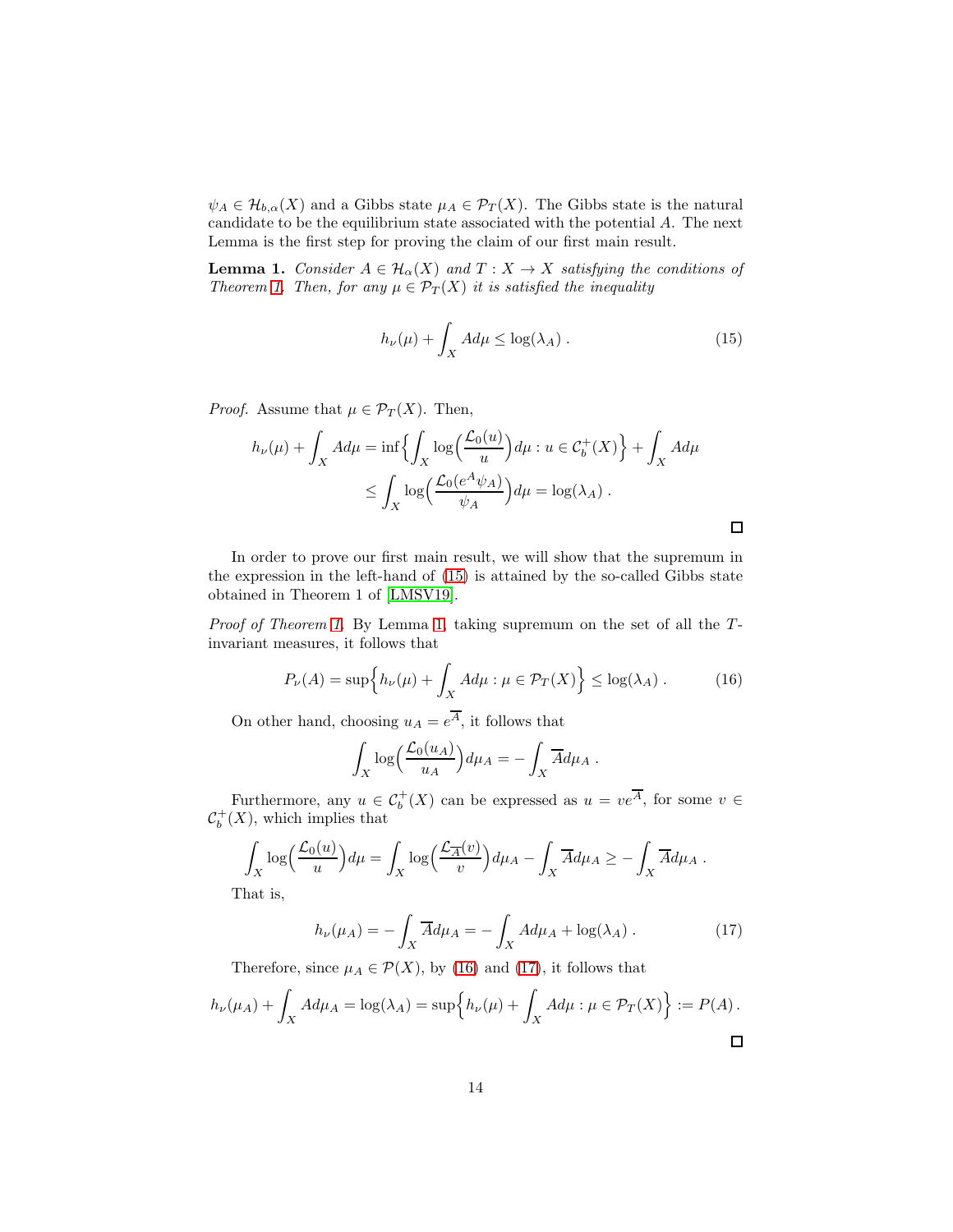Remark 3. *Given a potential* A*, the above variational principle only requires the existence of a well-defined Ruelle operator*  $\mathcal{L}_A$  *acting on the space of bounded continuous function and the existence of a function*  $\psi_A$  *satisfying*  $\mathcal{L}_A(\psi_A)$  =  $\lambda_A \psi_A$ .

#### <span id="page-14-0"></span>3.2 Accumulation points at zero temperature

In this section we present the proof of Theorem [2](#page-10-0) which is the second main result of our paper. Our strategy is to adapt a classical result used for finding accumulation points of families of probability measures defined on Banach spaces satisfying suitable hypothesis. Such result is widely known in the mathematical literature as the Prohorov's method for characteristic functionals (see for instance [\[Aco70,](#page-29-3) [Ara78,](#page-29-4) [Pro61\]](#page-32-6)). In order to apply this result to our setting, it is necessary to define an adequate family of sets with large enough mass. More specifically, we need to find suitable sets, depending on the set of linear functionals defined on the Banach space, with measure close to one for all the members of the family  $(\mu_{tA})_{t>1}$  (this implies the so-called tightness condition). Furthermore, the above guarantee that the family of equilibrium states  $(\mu_{tA})_{t>1}$ has an accumulation point at  $\infty$  as a consequence of the Prohorov's Theorem [\[Bil99,](#page-30-13) [Pro56\]](#page-32-7).

Throughout this section we assume that the space  $X$  is equipped with a fixed Schauder basis  $(e_k)_{k>1}$ . That is, for any  $x \in X$  there is a unique sequence of real numbers  $(\alpha_k)_{k>1}$  satisfying equation [\(7\)](#page-8-1). Furthermore, we assume that for each  $k \in \mathbb{N}$  it is satisfied the equality  $\alpha_k = \pi_k(x)$ , where  $(\pi_k)_{k>1}$  is the corresponding basis of coordinate functions for the dual space  $X'$ .

Consider a bijective sequence of natural numbers  $(m_i)_{i\geq 1}$ . Given  $k \in \mathbb{N}$ , we define

<span id="page-14-1"></span>
$$
\Lambda_k := \{\pi_{m_1}, ..., \pi_{m_k}\} \subset X' \,. \tag{18}
$$

Now, we define the function  $\Pi_{\Lambda_k}: X \to \mathbb{R}^k$  assigning to each point  $x \in X$ the value

$$
\Pi_{\Lambda_k}(x) := (\pi_{m_1}(x), ..., \pi_{m_k}(x)).
$$

Given any Borel set of the form  $B_k = \prod_{i=1}^k [a_i, b_i] \subset \mathbb{R}^k$ , where  $(a_i)_{i \geq 1}$  is a strictly decreasing sequence of real numbers and  $(b_i)_{i\geq 1}$  is a strictly increasing sequence of real numbers with  $a_1 < b_1$ . We say that  $C_{\Lambda_k}(B_k)$  is a cylindrical set generated by  $B_k$  and  $\Lambda_k$ , if it is of the form

<span id="page-14-2"></span>
$$
C_{\Lambda_k}(B_k) := \Pi_{\Lambda_k}^{-1}(B_k) \subset X . \tag{19}
$$

We point out that the definition of cylindrical sets given above is a particular case of the one that appears on page pp. 406 in [\[Pro61\]](#page-32-6). It is easy to check that the set defined by

$$
\bigcap_{i=1}^{k} \{x \in X : a_i \le \pi_{m_i}(x) \le b_i\},\
$$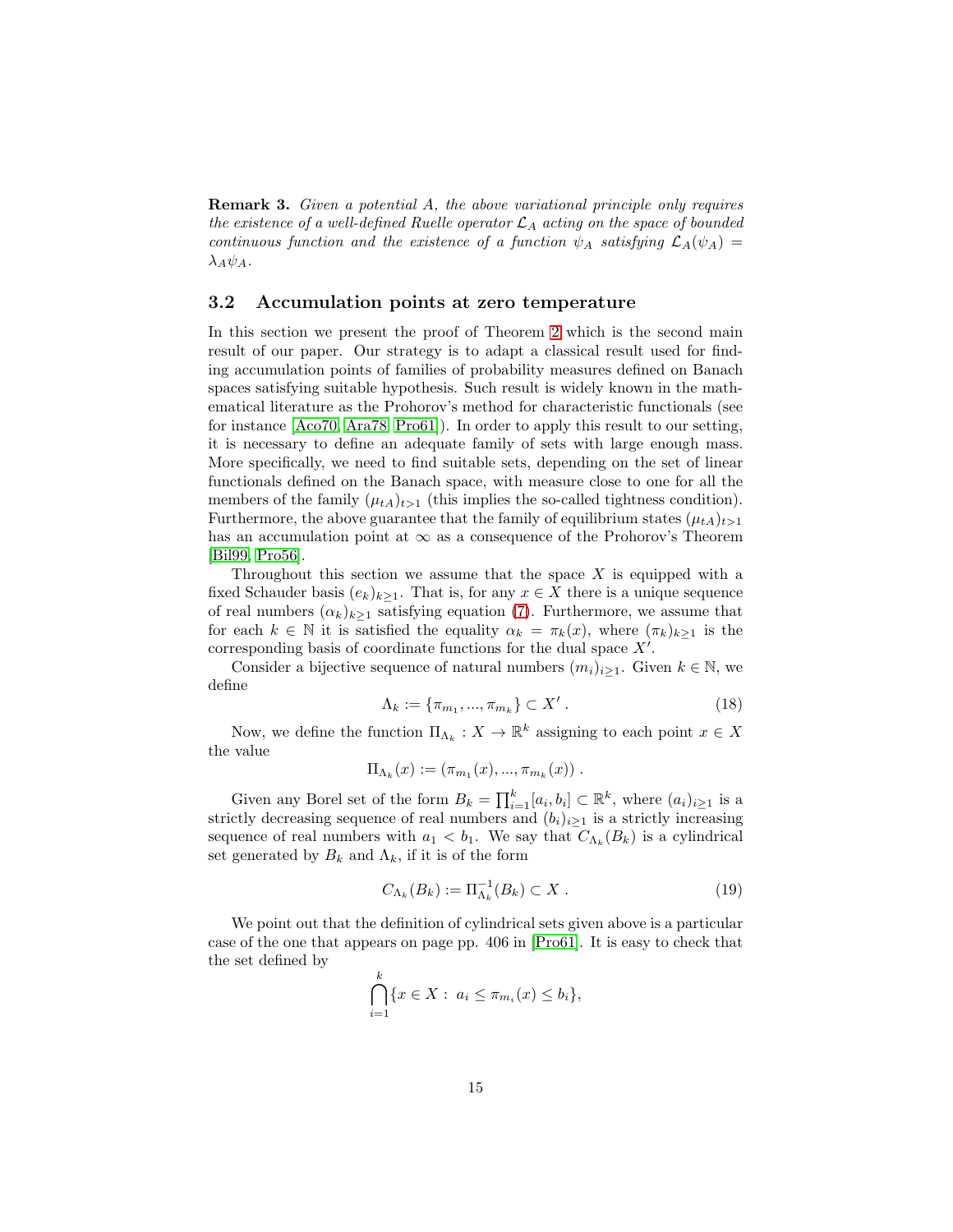results in a cylindrical set. The above, because

$$
\bigcap_{i=1}^k \{x \in X : a_i \le \pi_{m_i}(x) \le b_i\} = \Pi_{\Lambda_k}^{-1} \Biggl( \prod_{i=1}^k [a_i, b_i] \Biggr).
$$

Since  $(\pi_k)_{k\geq 1}$  is a total subset of X', by Lemma 3 in [\[Pro61\]](#page-32-6) (see also [\[Aco70\]](#page-29-3) and [\[Ara78\]](#page-29-4) for a probabilistic approach), we can guarantee that a family of Borel probability measures  $(\mu_s)_{s\in S}$  on X results in a tight family if, and only if, for each  $k \in \mathbb{N}$  and any  $\epsilon > 0$  there exists a compact set  $\mathbb{K}_{k,\epsilon} \subset X$  and a finite family of linear functionals  $\Lambda_k$  (which we choose as defined by [\(18\)](#page-14-1)), such that, for each  $s \in S$  it is satisfied the inequality

<span id="page-15-2"></span>
$$
\mu_s(\Pi_{\Lambda_k}^{-1}(\Pi_{\Lambda_k}(\mathbb{K}_{k,\epsilon}))) > 1 - \epsilon.
$$
\n(20)

In the following Lemma, we show that any cylindrical set of the form that appears in [\(19\)](#page-14-2) satisfies a kind of upper Gibbs inequality. This will be one of the main tools to prove the existence of accumulation points for the family of equilibrium states.

<span id="page-15-1"></span>**Lemma 2.** *Consider a set*  $\Lambda_k$  *as defined in* [\(18\)](#page-14-1) *and bounded above potential*  $A \in \mathcal{H}_{\alpha}(X) \cap \mathcal{SV}_T(X)$ . Also assume that  $\text{Ker}(T^n) = \text{span}\{e_{m_1},...,e_{m_n}\}\$  for  $all \ n \in \mathbb{N}$ . Then, for each  $\widetilde{x}$  belonging to the cylindrical set  $C_{\Lambda_k}(B_k)$  satisfying [\(19\)](#page-14-2)*, we have the following inequality*

<span id="page-15-0"></span>
$$
\frac{\mu_A(C_{\Lambda_k}(B_k))}{e^{S_k A(\tilde{x}) - k \log(\lambda_A)}} \le C \,,\tag{21}
$$

where the constant C is given by  $C = e^{(1+3\kappa_A)V_T(A)+\text{Hol}_A^{\alpha} \text{diam}(B_k) \sum_{i=1}^k ||T||_{op}^{i-1}}$ , *with*  $\|\cdot\|_{op}$  *the operator norm.* 

*Proof.* In order to simplify our reasoning, we assume first that A is a normalized potential. The above assumption guarantees that  $\mathcal{L}_A(1) = 1$  and  $\mathcal{L}_A^*(\mu_A) = \mu_A$ . Since  $a_1 < b_1$ , it follows that  $a_i < b_i$  for each  $i \in \mathbb{N}$ . Using the above, given  $\delta > 0$ such that  $a_1 + \delta < b_1 - \delta$ , we are able to define the set  $B_k^{\delta} := \prod_{i=1}^k [a_i + \delta, b_i - \delta]$ .

On other hand, since  $C_{\Lambda_k}(B_k^{\delta})$  and  $C_{\Lambda_k}(B_k)$  are a closed subsets of X, there exists a function  $\phi \in \mathcal{C}(X)$ , such that,

$$
\mathbf{1}_{C_{\Lambda_k}(B_k^{\delta})} \leq \phi \leq \mathbf{1}_{C_{\Lambda_k}(B_k)}.
$$

By [\(2\)](#page-4-1) (which is satisfied because  $\text{Ker}(T^n) = \text{span}\{e_{m_1},...,e_{m_n}\}\)$ , it follows that for any  $\tilde{x} \in C_{\Lambda_k}(B_k)$  we have a decomposition  $\tilde{x} = \tilde{z}_k + \tilde{v}_k$ , with  $\tilde{z}_k \in K$  $\text{Ker}(T^k)$  and  $\widetilde{v}_k \in E_k$ . Furthermore, since  $T(E_{n+1}) \subset E_n$  for each natural number *n*, we obtain that  $T^i(\tilde{x}_k) \in E_{k-i}$  and  $T^i(\tilde{z}_k) \in \text{Ker}(T^{k-i})$  for each  $i \in \{1, ..., k-1\}.$ 

Then, for any  $x \in X$  and each  $z_k + v_k \in T^{-k}(x) \cap C_{\Lambda_k}(B_k)$ , with  $z_k \in \text{Ker}(T^k)$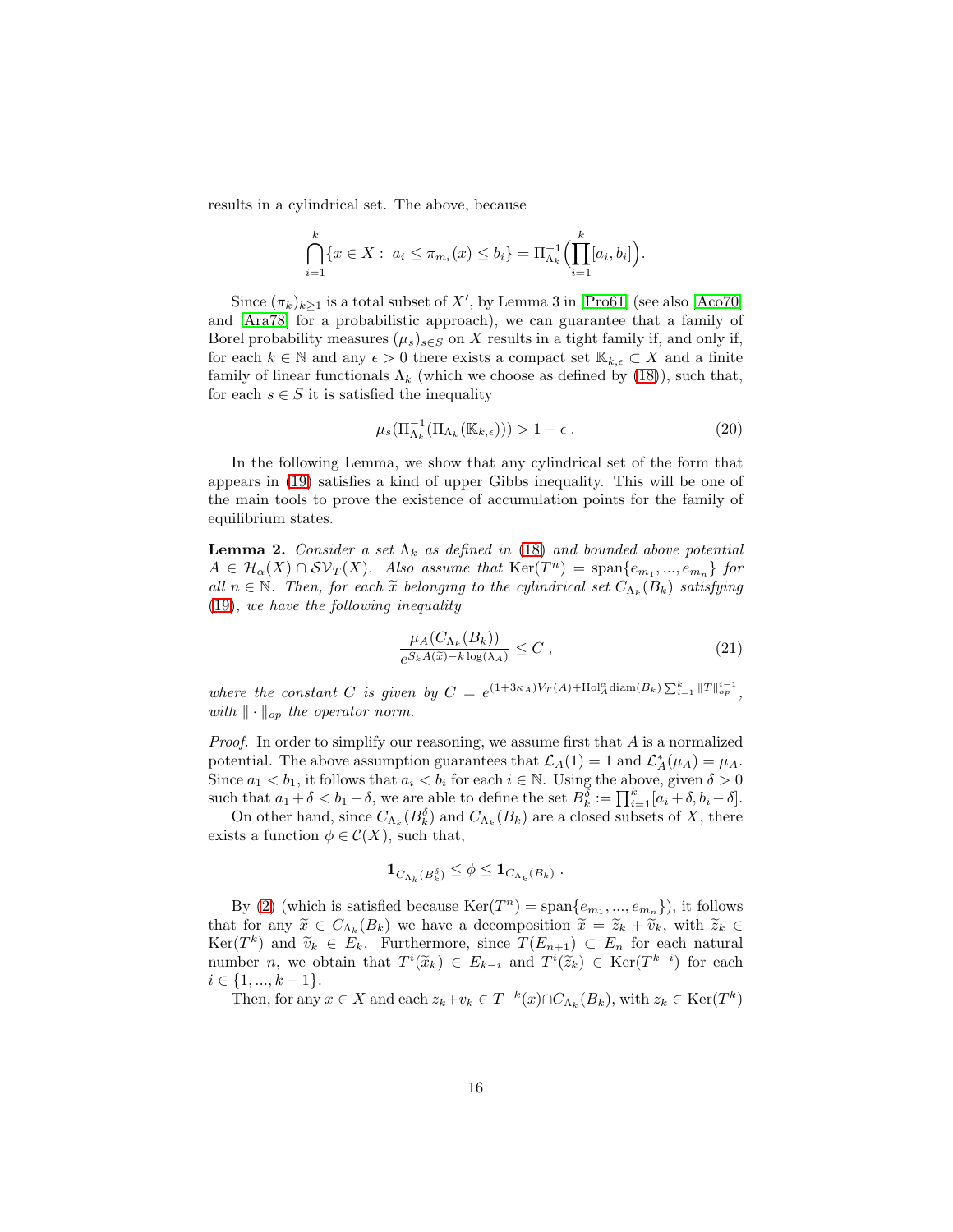and  $v_k \in E_k$ , the following is satisfied

$$
S_k A(z_k + v_k)
$$
  
=  $S_k A(z_k + v_k) - S_k A(\tilde{z}_k + v_k) + S_k A(\tilde{z}_k + v_k) - S_k A(\tilde{x}) + S_k A(\tilde{x})$   
 $\leq S_k A(\tilde{x}) + |S_k A(\tilde{z}_k + v_k) - S_k A(\tilde{z}_k + \tilde{v}_k)| + |S_k A(z_k + v_k) - S_k A(\tilde{z}_k + v_k)|$   
 $\leq S_k A(\tilde{x}) + \sum_{i=1}^k V_{T,i}(A) + \text{Hol}_{A}^{\alpha} \Big(\sum_{i=1}^k ||T||_{op}^{i-1} ||z_k - \tilde{z}_k||_X \Big)$   
 $\leq S_k A(\tilde{x}) + \sum_{i=1}^k V_{T,i}(A) + \text{Hol}_{A}^{\alpha} \text{diam}(B_k) \sum_{i=1}^k ||T||_{op}^{i-1}$   
 $\leq S_k A(\tilde{x}) + V_T(A) + \text{Hol}_{A}^{\alpha} \text{diam}(B_k) \sum_{i=1}^k ||T||_{op}^{i-1},$ 

where  $V_T(A)$  is given by [\(3\)](#page-5-0) and  $V_{T,i}(A)$  is given by [\(4\)](#page-5-2). By the above, it follows that

$$
\mu_{A}(C_{\Lambda_{k}}(B_{k}^{\delta}))
$$
\n
$$
= \int_{X} \mathbf{1}_{C_{\Lambda_{k}}(B_{k}^{\delta})} d\mu_{A}
$$
\n
$$
\leq \int_{X} \phi d\mu_{A}
$$
\n
$$
= \int_{X} \int_{z_{k} \in \text{Ker}(T^{k})} \dots \int_{z_{1} \in \text{Ker}(T)} e^{S_{k} A(z_{k} + v_{k})} \phi(z_{k} + v_{k}) d\nu(z_{1}) \dots d\nu(z_{k}) d\mu_{A}(x)
$$
\n
$$
\leq \int_{X} \int_{z_{k} \in \text{Ker}(T^{k})} \dots \int_{z_{1} \in \text{Ker}(T)} e^{S_{k} A(z_{k} + v_{k})} \mathbf{1}_{C_{\Lambda_{k}}(B_{k})}(z_{k} + v_{k}) d\nu(z_{1}) \dots d\nu(z_{k}) d\mu_{A}(x)
$$
\n
$$
\leq e^{S_{k} A(\tilde{x}) + V_{T}(A) + \text{Hol}_{A}^{\alpha} \text{diam}(B_{k}) \sum_{i=1}^{k} ||T||_{op}^{i-1} \int_{X} \int_{\text{Ker}(T^{k})} \dots \int_{\text{Ker}(T)} d\nu^{k} d\mu_{A}
$$
\n
$$
\leq e^{S_{k} A(\tilde{x}) + V_{T}(A) + \text{Hol}_{A}^{\alpha} \text{diam}(B_{k}) \sum_{i=1}^{k} ||T||_{op}^{i-1}.
$$

Therefore, using that the value  $\delta > 0$  is arbitrary, we obtain that

<span id="page-16-0"></span>
$$
\frac{\mu_A(C_{\Lambda_k}(B_k))}{e^{S_k A(\widetilde{x})}} \le e^{V_T(A) + \text{Hol}_A^{\alpha} \text{diam}(B_k) \sum_{i=1}^k \|T\|_{op}^{i-1}}.
$$
\n(22)

Now, assuming that  $A \in \mathcal{H}_\alpha(X) \cap \mathcal{SV}_T(X)$  is not a normalized potential, we consider its corresponding normalization

$$
\overline{A} = A + \log(\psi_A) - \log(\psi_A \circ T) - \log(\lambda_A),
$$

where the potential  $\psi_A \in \mathcal{H}_{b,\alpha}(X)$  and the value  $\lambda_A > 0$  satisfy the equation  $\mathcal{L}_A(\psi_A) = \lambda_A \psi_A$ . It is easy to check that  $A \in \mathcal{H}_\alpha(X) \cap \mathcal{SV}_T(X)$ ,  $\mathcal{L}_A^{-1}(1) = 1$ and  $\mu_A = \mu_{\overline{A}}$  (see for instance [\[LMSV19\]](#page-32-1)).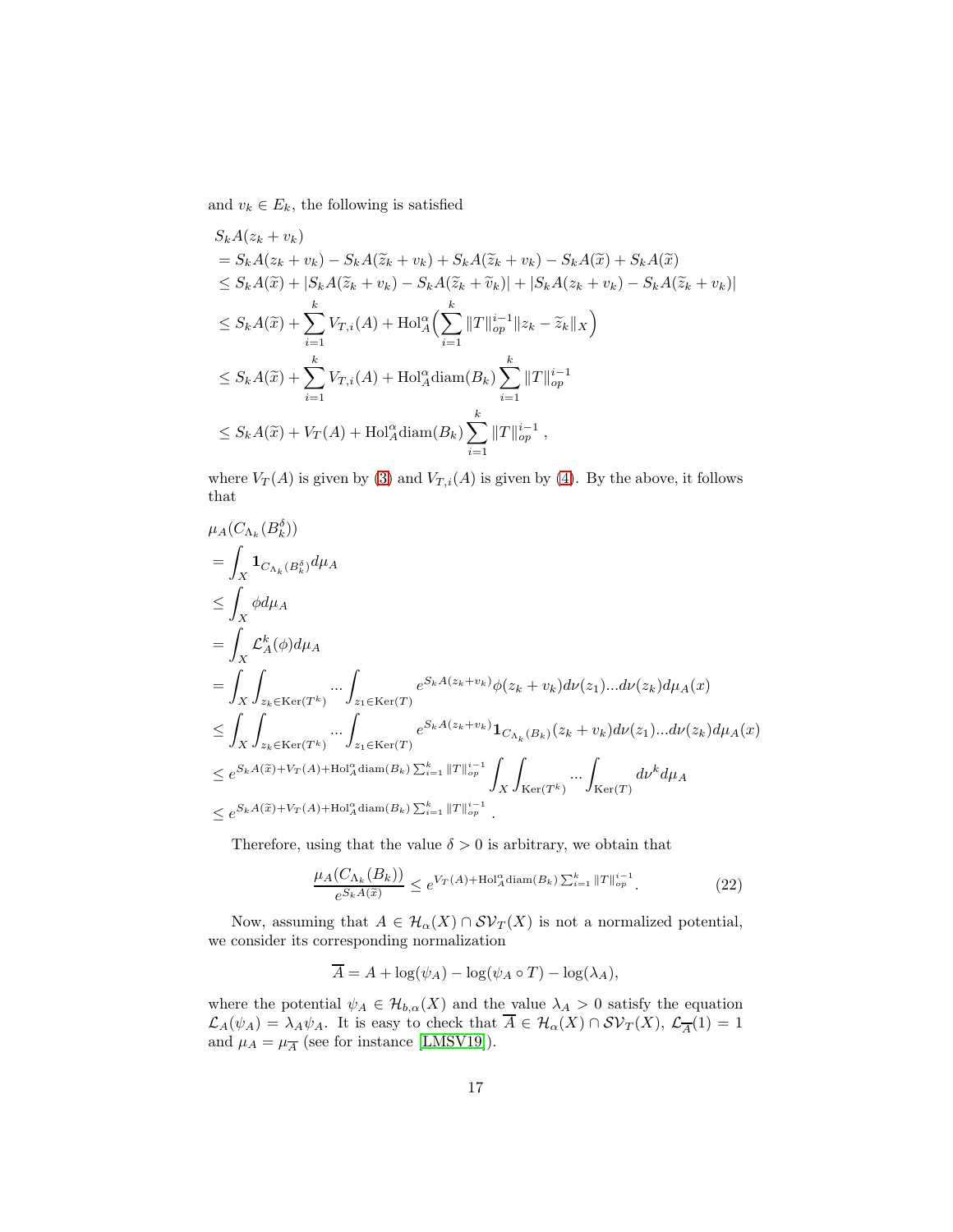Note that for any  $k \in \mathbb{N}$  and each  $\widetilde{x} \in C_{\Lambda_k}(B_k)$ 

$$
S_k \overline{A}(\widetilde{x}) = S_k A(\widetilde{x}) + \log(\psi_A(\widetilde{x})) - \log(\psi_A(T^k(\widetilde{x}))) - k \log(\lambda_A).
$$

As  $\mathcal{L}_A(\psi_A) = \lambda_A \psi_A$ , it is not difficult to check that for any  $x, y \in X$  it is satisfied the inequality

$$
|\log(\psi_A)(x) - \log(\psi_A)(y)| \leq \kappa_A V_T(A) ,
$$

where  $\kappa_A > 0$  is a constant depending exclusively of the potential A. The above implies both, that  $\sup(\log(\psi_A)) - \inf(\log(\psi_A)) \leq \kappa_A V_T(A)$  and that  $V_T(\overline{A}) \leq (1 + 2\kappa_A)V_T(A)$ . Thus, from [\(22\)](#page-16-0), it follows immediately that

$$
\frac{\mu_A(C_{\Lambda_k}(B_k))}{e^{S_k A(\tilde{x}) - k \log(\lambda_A)}} \le e^{V_T(\overline{A}) + \log(\psi_A)(\tilde{x}) - \log(\psi_A)(T^k(\tilde{x})) + \text{Hol}_A^{\alpha} \text{diam}(B_k) \sum_{i=1}^k \|T\|_{op}^{i-1}} \le e^{V_T(\overline{A}) + \kappa_A V_T(A) + \text{Hol}_A^{\alpha} \text{diam}(B_k) \sum_{i=1}^k \|T\|_{op}^{i-1}} \le e^{(1+3\kappa_A)V_T(A) + \text{Hol}_A^{\alpha} \text{diam}(B_k) \sum_{i=1}^k \|T\|_{op}^{i-1}}.
$$

Hence, choosing  $C = e^{(1+3\kappa_A)V_T(A)+\text{Hol}_A^{\alpha} \text{diam}(B_k) \sum_{i=1}^k ||T||_{op}^{i-1}}$ , we get [\(21\)](#page-15-0), and the proof is finished.  $\Box$ 

**Remark 4.** *Note that Lemma [2](#page-15-1)* guarantees that for any set  $X_{m_1,j}$ , with  $j \in \mathbb{N}$ *(of the form described by Definition [6\)](#page-9-1), we have*

$$
\frac{\mu_A(X_{m_1,j})}{e^{A(\widetilde{x}) - \log(\lambda_A)}} \le e^{(1+3\kappa_A)V_T(A) + 2\text{Hol}_A^{\alpha}}.
$$
\n(23)

*The above is true because*  $X_{i,j} = \pi_i^{-1}([- (j + 1), -j] \cup [j, (j + 1)])$ *. Moreover, since there is*  $l \in \mathbb{N}$  *such that*  $T^{l}(e_i) = e_{m_1}$ *, by T*-*invariance of*  $\mu_A$ *, we have*  $\mu_A(X_{i,j}) = \mu_A(X_{m_1,j})$  *for all*  $i, j \in \mathbb{N}$ . *This inequality will be of great importance in the proof of Theorem [2.](#page-10-0)*

Take  $\Lambda_k$  as in [\(18\)](#page-14-1). Now, we are able to present a collection of compact sets  $\{\mathbb{K}_{k,\epsilon} : \epsilon \in (0,1)\}\$  satisfying [\(20\)](#page-15-2) for the family of equilibrium states  $(\mu_{tA})_{t>1}$ . Given  $k \in \mathbb{N}$  and a sequence of natural numbers  $(n_i)_{i\geq 1}$  such that for each  $l \in \mathbb{N}$ is satisfied  $n_{m_l} < n_{m_{l+1}}$ . We define the sets

$$
X_{\Lambda_k} := \{ x \in X : \pi_l(x) = 0, l \notin \{m_1, ..., m_k\} \}
$$

and

<span id="page-17-0"></span>
$$
\mathbb{K}_k := \left\{ x \in X : \left| \pi_{m_i}(x) \right| \le n_{m_i}, \ 1 \le i \le k \right\} \cap X_{\Lambda_k} \subset X . \tag{24}
$$

.

Therefore, the set  $\mathbb{K}_k$  is a non-empty compact subset of the Banach space X. Furthermore, it is not difficult to check that

$$
\mathbb{K}_k = \Pi_{\Lambda_k}^{-1} \Biggl( \prod_{i=1}^k [-n_{m_i}, n_{m_i}] \Biggr) \cap X_{\Lambda_k}
$$

Now, we are able to present the proof of the second main result of this paper.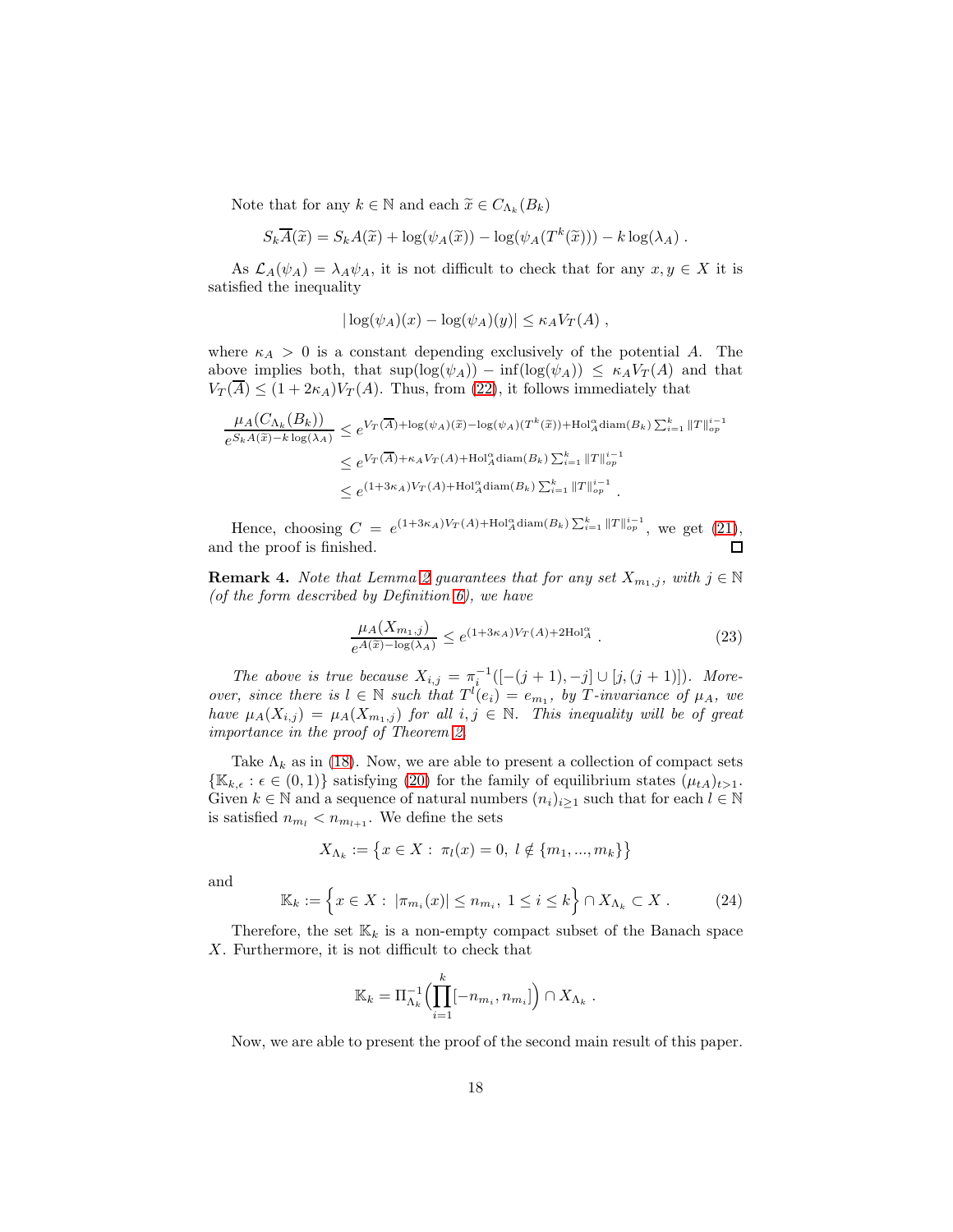*Proof of Theorem [2.](#page-10-0)* First note that given  $k \in \mathbb{N}$ ,  $\Lambda_k = {\pi_{m_1}, ..., \pi_{m_k}}$ , and  $Y \subset X$ , we have

$$
\Pi_{\Lambda_k}(Y) = \pi_{m_1}(Y) \times \cdots \times \pi_{m_k}(Y)
$$
  
=  $\pi_{m_1}(Y \cap X_{\Lambda_k}) \times \cdots \times \pi_{m_k}(Y \cap X_{\Lambda_k})$   
=  $\Pi_{\Lambda_k}(Y \cap X_{\Lambda_k})$ .

Then, for each  $k \in \mathbb{N}$ , the set  $\mathbb{K}_k$  defined in [\(24\)](#page-17-0) satisfies

$$
\Pi_{\Lambda_k}^{-1} \Big( \Pi_{\Lambda_k} (\mathbb{K}_k) \Big) = \Pi_{\Lambda_k}^{-1} \Big( \Pi_{\Lambda_k} \Big( \Pi_{\Lambda_k}^{-1} \Big( \prod_{i=1}^k [-n_{m_i}, n_{m_i}] \Big) \cap X_{\Lambda_k} \Big) \Big) \n= \Pi_{\Lambda_k}^{-1} \Big( \Pi_{\Lambda_k} \Big( \Pi_{\Lambda_k}^{-1} \Big( \prod_{i=1}^k [-n_{m_i}, n_{m_i}] \Big) \Big) \Big) \n= \Pi_{\Lambda_k}^{-1} \Big( \prod_{i=1}^k [-n_{m_i}, n_{m_i}] \Big) \n\supset \bigcap_{i=1}^{+\infty} \pi_i^{-1} ([-n_i, n_i] ) .
$$

Therefore, for each  $t > 1$ , we have

$$
\mu_{tA}\Big(\Pi_{\Lambda_k}^{-1}\Big(\Pi_{\Lambda_k}(\mathbb{K}_k)\Big)\Big) \geq \mu_{tA}\Big(\bigcap_{i=1}^{+\infty} \pi_i^{-1}([-n_i, n_i])\Big) \geq 1 - \sum_{i=1}^{+\infty} \mu_{tA}\Big(\{x \in X : |\alpha_i| \geq n_i\}\Big) \geq 1 - \sum_{i=1}^{+\infty} \mu_{tA}\Big(\bigcup_{j=n_i}^{+\infty} \{x \in X : j \leq |\alpha_i| \leq j+1\}\Big) \geq 1 - \sum_{i=1}^{+\infty} \sum_{j=n_i}^{+\infty} \mu_{tA}(X_{i,j}) = 1 - \sum_{i=1}^{+\infty} \sum_{j=n_i}^{+\infty} \mu_{tA}(X_{m_1,j}).
$$

Thus, in order to define each set  $\mathbb{K}_{k,\epsilon}$ , with  $\epsilon \in (0,1)$ , it is enough to guarantee the existence of a strictly increasing sequence natural numbers  $(n_i^{\epsilon})_{i\geq 1}$ , such that,  $^{+}$ 

$$
\sum_{j=n_i^{\epsilon}}^{+\infty} \mu_{tA}(X_{m_1,j}) < \frac{\epsilon}{2^i} .
$$

This is so because in this case

<span id="page-18-0"></span>
$$
\mu_{tA}\left(\Pi_{\Lambda_k}^{-1}\left(\Pi_{\Lambda_k}(\mathbb{K}_{k,\epsilon})\right)\right) \ge 1 - \sum_{i=1}^{+\infty} \sum_{j=n_i^{\epsilon}}^{\infty} \mu_{tA}(X_{m_1,j}) > 1 - \sum_{i=1}^{+\infty} \frac{\epsilon}{2^i} = 1 - \epsilon \tag{25}
$$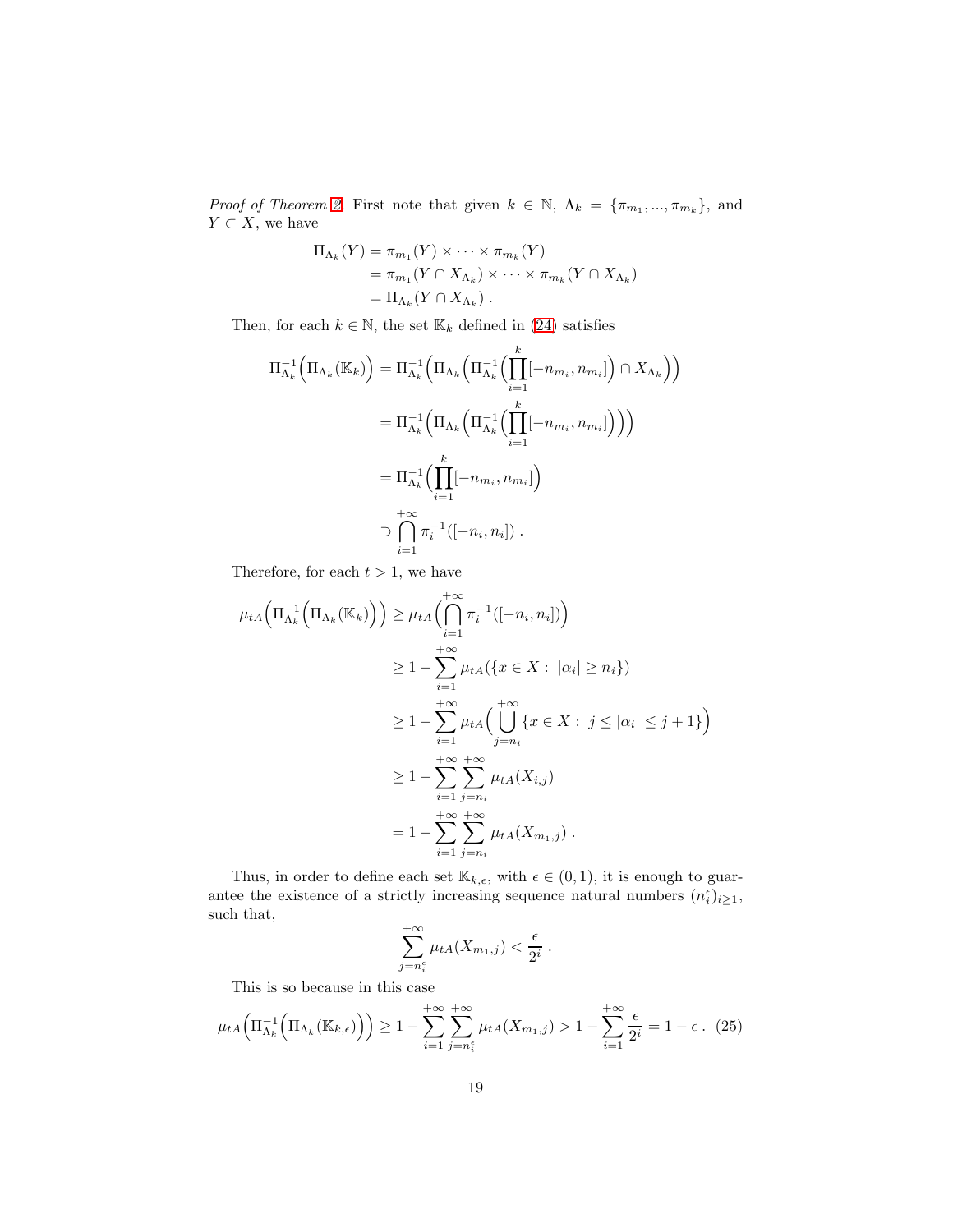Consider the potential  $B \equiv 0$  which belongs to the set  $\mathcal{H}_{\alpha}(X) \cap \mathcal{SV}_T(X)$ . It is easy to check that  $\mathcal{L}_B(1) = 1$ , and this implies that  $log(\lambda_B) = 0$ . Then, by Theorem [1,](#page-8-0) it follows that

$$
0=h_{\nu}(\mu_B)\ .
$$

Now, define

$$
I := \int_X Ad\mu_B \leq \sup(A) < +\infty.
$$

By the above, Theorem [1](#page-8-0) and the fact that  $\mu_{tA} = \mu_{t(A-I)}$ , it follows that

$$
\log(\lambda_{tA}) - tI = h_{\nu}(\mu_{tA}) + t \int_X (A - I)d\mu_{tA}
$$
  
=  $h_{\nu}(\mu_{t(A - I)}) + t \int_X (A - I)d\mu_{t(A - I)}$   
 $\geq h_{\nu}(\mu_B) + t \int_X (A - I)d\mu_B$   
=  $h_{\nu}(\mu_B) = 0$ .

Therefore, by [\(21\)](#page-15-0), for any pair  $j \in \mathbb{N}$  and all  $x \in X_{m_1,j}$  is satisfied

$$
\mu_{tA}(X_{m_1,j}) \leq e^{tA(x) - \log(\lambda_{tA}) + (1 + 3\kappa_A)V_T(tA) + 2\text{Hol}_{tA}^{\alpha}}
$$
  
=  $e^{t(A(x) - I) - (\log(\lambda_{tA}) - tI) + t(1 + 3\kappa_A)V_T(A) + 2t\text{Hol}_{A}^{\alpha}}$   
 $\leq e^{t(A(x) - I + (1 + 3\kappa_A)V_T(A) + 2\text{Hol}_{A}^{\alpha}}$   
 $\leq e^{t(\text{sup}\{A(x) : x \in X_{m_1,j}\} - I + (1 + 3\kappa_A)V_T(A) + 2\text{Hol}_{A}^{\alpha}}$ .

Now, by [\(8\)](#page-9-2), it follows that

$$
\lim_{j \to +\infty} \sup \{ A(x) : x \in X_{m_1,j} \} = -\infty.
$$

The above implies the existence of  $j_0 \in \mathbb{N}$ , such that, for any  $j \ge j_0$  we have

$$
\sup\{A(x): x \in X_{m_1,j}\} - I + (1 + 3\kappa_A)V_T(A) + 2\text{Hol}_A^{\alpha} < 0,
$$

which implies that

<span id="page-19-0"></span>
$$
\mu_{tA}(X_{m_1,j}) \le e^{\sup\{A(x): x \in X_{m_1,j}\} - I + (1+3\kappa_A)V_T(A) + 2\text{Hol}_A^{\alpha}}.
$$
 (26)

Besides that, also by [\(8\)](#page-9-2), given  $\epsilon > 0$ , we can find  $n_i^{\epsilon} \ge j_0$ , such that

<span id="page-19-1"></span>
$$
\sum_{j=n_i^{\epsilon}}^{+\infty} e^{\sup\{A(x): x \in X_{m_1,j}\}} < \frac{\epsilon}{2^i} e^{I - (1+3\kappa_A)V_T(A) - 2\text{Hol}_A^{\alpha}}.
$$
 (27)

Observe that [\(26\)](#page-19-0) and [\(27\)](#page-19-1) implies [\(25\)](#page-18-0), and from this it follows that for any  $t>1, \hspace{1mm}$  we have  $\overline{ }$ 

$$
\mu_{tA}\Big(\Pi_{\Lambda_k}^{-1}\Big(\Pi_{\Lambda_k}(\mathbb{K}_{k,\epsilon})\Big)\Big) > 1 - \epsilon.
$$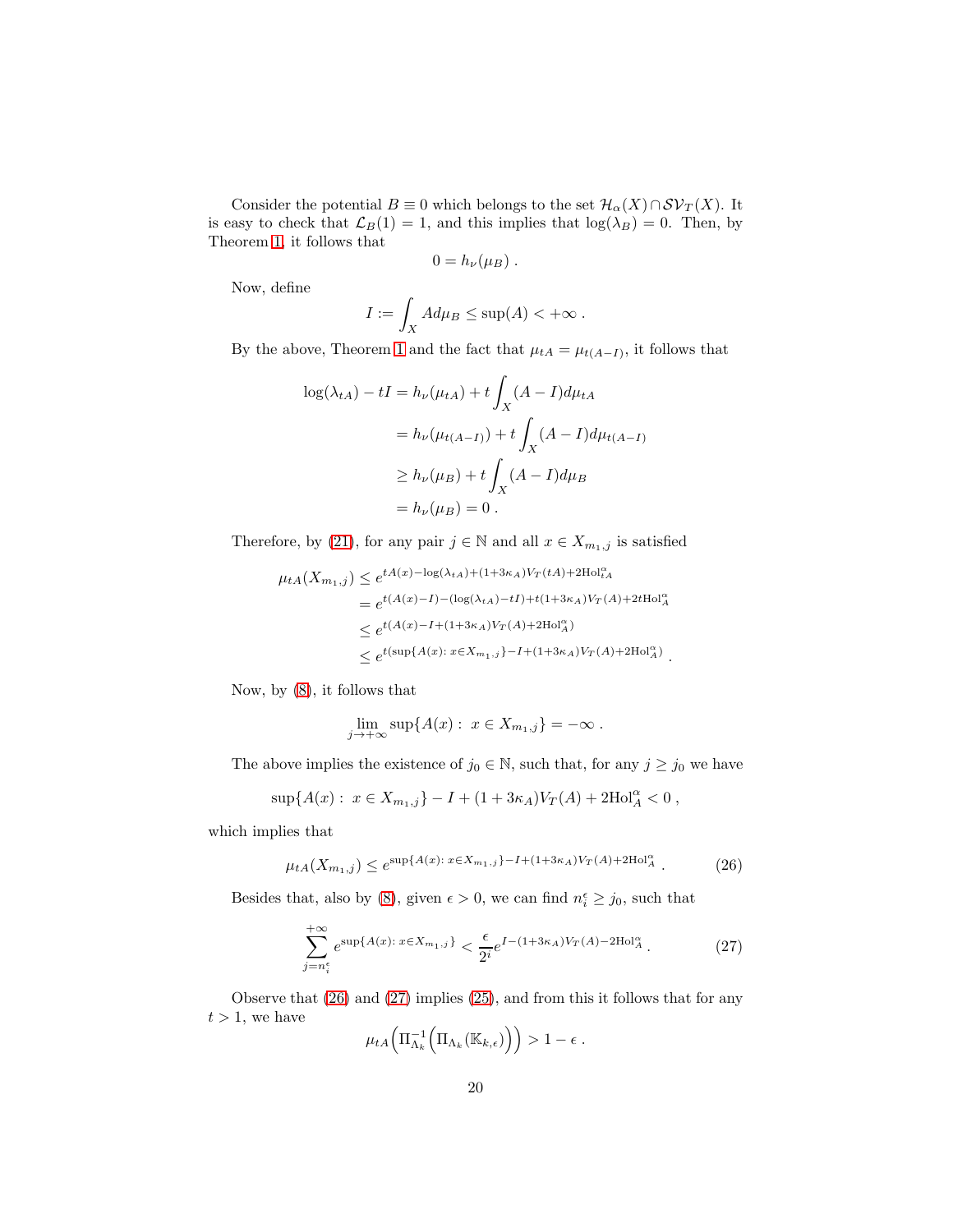From the above reasoning it follows that the family of equilibrium states  $(\mu_{tA})_{t>1}$  is tight (for more details see Lemma 3 in  $|Proof1|$ ). Therefore, it follows from the Prohorov's Theorem the existence of a sequence  $(t_n)_{n\geq 1}$ , such that, the sequence of equilibrium states  $(\mu_{t_nA})_{n>1}$  is convergent, with a limit denoted by  $\mu_{\infty}$  (see for instance [\[Bil99,](#page-30-13) [Pro56\]](#page-32-7)).

It is important to point out that the limits of different subsequences do not have necessarily to be the same.  $\Box$ 

**Remark 5.** In the case that  $\text{Ker}(T^n) = \text{span}\{e_1, ..., e_n\}$  the condition [\(8\)](#page-9-2) can *be replaced by the condition*

$$
\sum_{n=1}^{+\infty} e^{\sup\{A(x): x \in X_{1,n}\}} < +\infty.
$$

*Note that in this case, the summability only depends on the behavior of the first component of* x *with respect to the Schauder basis*  $(e_k)_{k>1}$ *. For example, this property is satisfied in the case of weighted shifts.*

#### <span id="page-20-0"></span>3.3 Maximizing measures

In this section, we will show the existence of maximizing measures, associated with a certain class of potentials, in the framework of linear dynamical systems on Banach spaces. This will be achieved under two different assumptions. First, we prove that the so-called ground states, whose existence was obtained in section [3.2,](#page-14-0) are maximizing measures. This will be proved for potentials A satisfying the hypothesis of Theorem [2.](#page-10-0) After that, we prove the existence of maximizing measures under the assumption that the potential  $A$  satisfies the maximizing property (see Definition [8\)](#page-10-2). In these two cases, it will follow (see Lemma [5\)](#page-22-1) that the Mañé potential only takes non-positive values, which is one of the main requirements that will be used in the proof of Theorem [3.](#page-12-2)

Now we want to prove the last claim of Theorem [2.](#page-10-0) In this direction, the following Lemma guarantees the existence of maximizing measures under the hypotheses of Theorem [2.](#page-10-0)

<span id="page-20-1"></span>**Lemma 3.** *Assume that*  $\mu_{\infty}$  *is a ground state obtained from the existence claimed by Theorem [2.](#page-10-0) Then, we have that*  $\mu_{\infty} \in \mathcal{P}_{\max}(A)$ .

*Proof.* The proof of this Lemma follows from Theorem [1](#page-8-0) and the fact that  $h_{\nu}(\mu) \leq 0$ , for any  $\mu \in \mathcal{P}_T(X)$ . Indeed, it is not difficult to check that  $m(A)$  $\lim_{t\to+\infty}\frac{\log(\lambda_{tA})}{t}$  (see for instance [\[BCL](#page-29-2)<sup>+</sup>11, [LMMS15\]](#page-31-11)). Therefore, for any  $\mu \in \mathcal{P}_{\sigma}(X)$  we have

$$
m(A) = \lim_{n \in \mathbb{N}} \frac{\log(\lambda_{t_n A})}{t_n} = \lim_{n \in \mathbb{N}} \frac{h_{\nu}(\mu_{t_n A})}{t_n} + \int_X A d\mu_{t_n A}
$$
  

$$
\leq \lim_{n \in \mathbb{N}} \int_X A d\mu_{t_n A} = \int_X A d\mu_{\infty} \leq m(A) .
$$

The above implies that  $\mu_{\infty} \in \mathcal{P}_{\max}(A)$ .

 $\Box$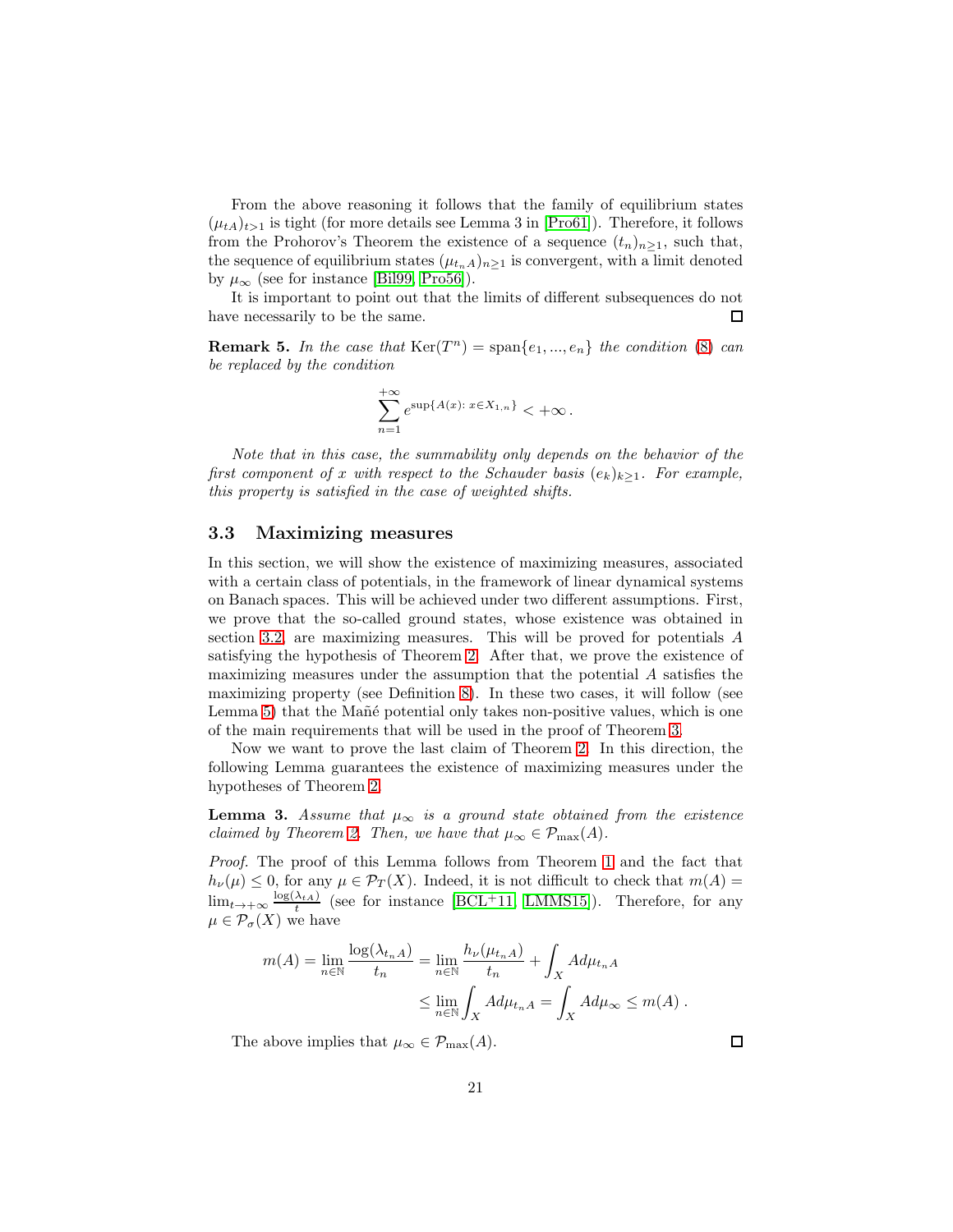In the next Lemma, we also guarantee the existence of maximizing measures, but in this case, we assume the so-called maximizing property.

<span id="page-21-0"></span>**Lemma 4.** *Consider a potential*  $A \in \mathcal{H}_{\alpha}(X)$  *satisfying the maximizing property and let* Y, Z *be the subspaces of* X *satisfying* [\(10\)](#page-10-3) *and* [\(11\)](#page-10-4)*. If*

$$
Y = \text{span}\{v, ..., T^{k-1}(v)\}\,
$$

*for some periodic point*  $v \in X$  *of period* k, it follows that  $\mathcal{P}_{\text{max}}(A) \neq \emptyset$ .

*Proof.* Consider subspaces  $Y, Z \subset X$  satisfying the hypothesis of this Lemma. Note that under these assumptions all the points in the subspace  $Y$  are periodic points of period k.

Given a point  $x \in X$ , consider the values

$$
m_n(A, x) := \frac{1}{n} S_n A(x)
$$

and

$$
m(A, x) := \limsup_{n \to +\infty} m_n(A, x) .
$$

It is not difficult to verify that  $m(A) \leq \sup_{x \in X} m(A, x)$  (see for instance [\[JMU07\]](#page-31-7)). On other hand,  $m(A, x_y) = m_k(A, x_y) \le m(A)$ , when  $x_y$  belongs to Y. The above is true because  $m(A, x_y)$  is the value of the integral of A with respect to the periodic measure  $\frac{1}{k} \sum_{j=0}^{k-1} \delta_{T^j(x_y)}$ .

From the limit in [\(11\)](#page-10-4), there is a constant  $M > 0$ , such that for each  $x \in X$ with  $||x_y|| > M$ ,

<span id="page-21-1"></span>
$$
m(A, x_y) < m(A) - 1 \tag{28}
$$

Define the set  $X_M := \{x \in X : ||x_y||_X \leq M\}$ . Note that given a point  $x \in X_M$ , we can express such point as  $x = x_y + x_z$  where  $x_y \in Y$  has norm less than or equal to M and  $x_z \in Z$ , i.e.  $X_M = Y_M + Z$ , where  $Y_M := \{y \in Y :$  $||y||_X \leq M$ . On other hand, since any point in Y is a periodic point of period  $k$ , it follows that

$$
Y_0 := \bigcup_{j=0}^{+\infty} T^j(Y_M) = \bigcup_{j=0}^{k-1} T^j(Y_M) ,
$$

which implies that the set  $Y_0 \subset Y$  is compact and invariant by the action of T.

Note that for each  $x \in X$ , such that,  $x_y \in Y \setminus Y_0$ , it is valid  $||x_y|| > M$ , which implies [\(28\)](#page-21-1). Thus, taking supremum on all the points  $x_y \in Y \setminus Y_0$  and using [\(10\)](#page-10-3), we obtain that

<span id="page-21-2"></span>
$$
\sup_{\substack{x \in X \\ x_y \in Y \setminus Y_0}} m(A, x) \le \sup_{x_y \in Y \setminus Y_0} m(A, x_y) \le m(A) - 1. \tag{29}
$$

On other hand, we have

<span id="page-21-3"></span>
$$
\sup_{\substack{x \in X \\ x_y \in Y_0}} m(A, x) \le \sup_{x_y \in Y_0} m(A, x_y) \le m(A) ,
$$
\n(30)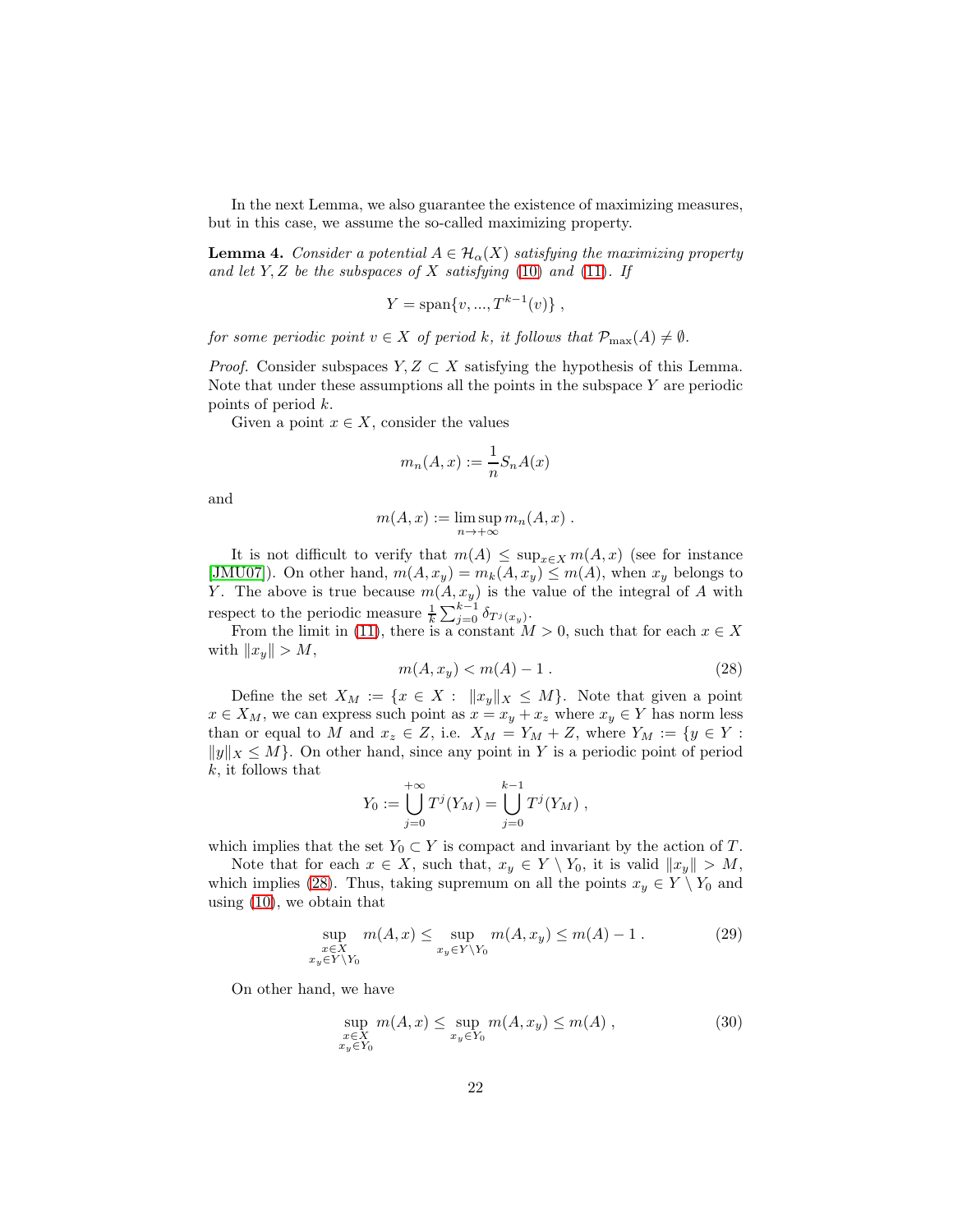where the first one of the inequalities is a consequence of  $(10)$  and the second one follows from the fact that all the points belonging to the  $T$ -invariant set  $Y_0$ are in fact periodic points of period k.

By inequalities [\(29\)](#page-21-2) and [\(30\)](#page-21-3), we have  $\sup_{x \in X} m(A, x) \le m(A)$ . Therefore, using that  $m(A) \le \sup_{x \in X} m(A, x)$  (see for instance [\[JMU07\]](#page-31-7)), it follows that

$$
\sup_{x \in X} m(A, x) = m(A)
$$

Furthermore, by [\(10\)](#page-10-3), we have

$$
\sup_{x \in X} m(A, x) = \sup_{x_y \in Y_0} m(A, x_y) = m(A)
$$

The above guarantees the existence of a maximizing measure supported on the compact set  $Y_0$ , which in fact is the limit in the weak\* topology of periodic measures supported on periodic points belonging to  $Y_0$ .  $\Box$ 

Note that Lemmas [3](#page-20-1) and [4](#page-21-0) imply that  $\mathcal{P}_{\text{max}}(A)$  is a non-empty set. We claim that the existence of maximizing measures will imply that the Mañé potential is well-defined (i.e. there exist a finite supremum in expression [\(14\)](#page-11-1)) and only takes non-positive values.

<span id="page-22-1"></span>**Lemma 5.** Assume that  $\mathcal{P}_{\text{max}}(A)$  is a non-empty set. Then,

<span id="page-22-3"></span>
$$
S_n(A - m(A)) \le 0. \tag{31}
$$

*In particular, the Mañé potential*  $\phi_A$  *associated with* A *is well-defined and takes values in the set*  $[-\infty, 0]$ *.* 

*Proof.* Assume that the potential A satisfies the first condition of the Lemma. Since we are assuming that  $\sum_{n=1}^{+\infty} p(T^n)^{-\alpha} < +\infty$ , it follows that the dynamics T is Devaney chaotic, which implies that

<span id="page-22-2"></span>
$$
\sup_{x \in X} m(A, x) = \sup_{x \in Per(X)} m(A, x) \le m(A), \qquad (32)
$$

where  $\text{Per}(X)$  is the set of periodic points of X. Actually, the last inequality in [\(32\)](#page-22-2) follows from the fact that for any periodic orbit  $\{v, ..., T^{k-1}(v)\}\)$  is satisfied the following

$$
\int_X Ad\Bigl(\sum_{j=1}^{k-1} \delta_{T^j(v)}\Bigr) \leq m(A) .
$$

Thus, by  $(32)$ , we get  $(31)$ .

#### <span id="page-22-0"></span>3.4 An example: weighted shifts

In this section, we present some particular cases where the assumptions of Theorems [1](#page-8-0) and [2](#page-10-0) are true. We will consider the so-called weighted shifts in this section (see for details [\[BM09,](#page-29-1) [BCD](#page-30-1)<sup>+</sup>18, [BM20,](#page-30-2) [GP11,](#page-31-4) [LMSV19\]](#page-32-1)).

 $\Box$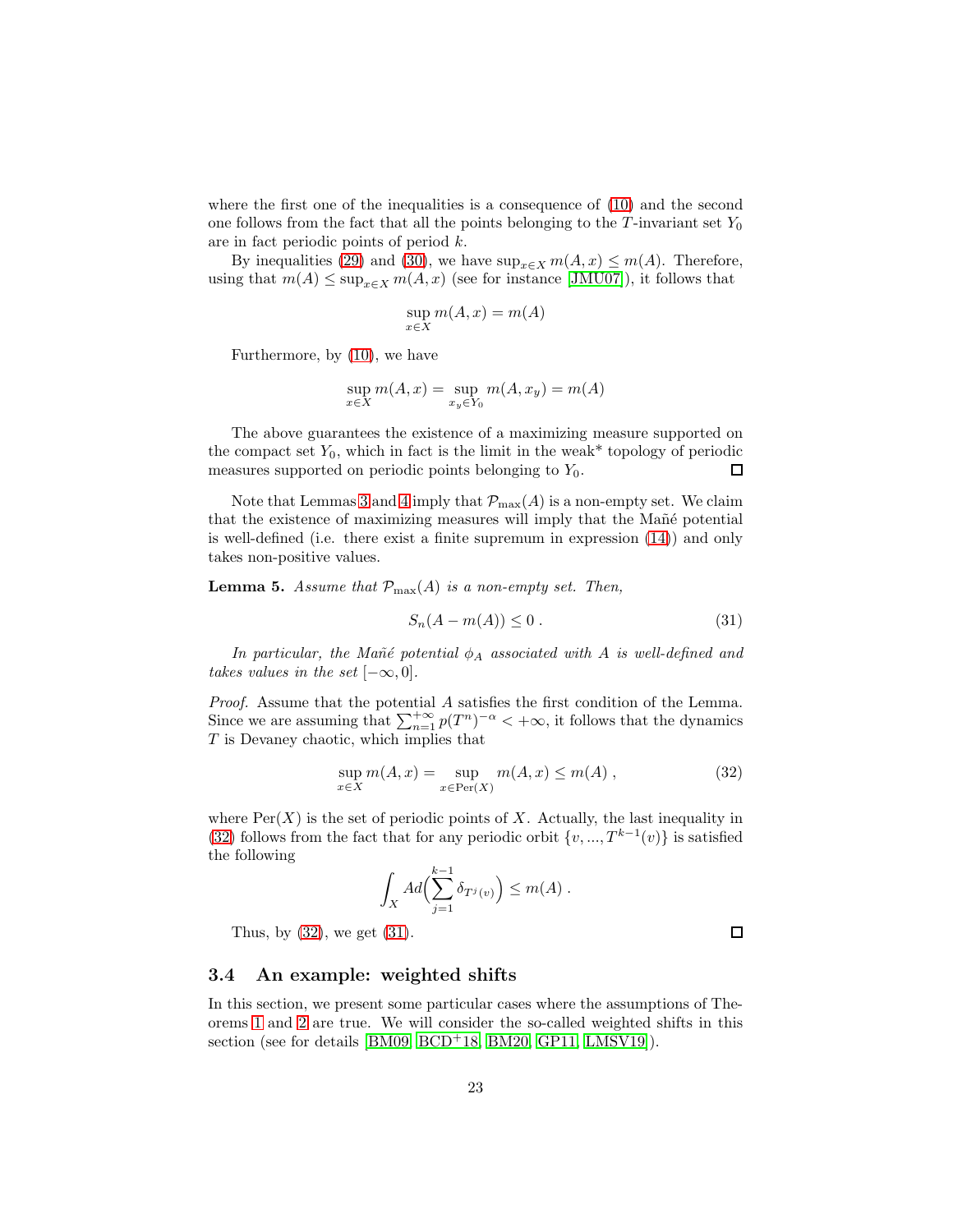Consider the normed space  $c_0(\mathbb{R})$  which is the set of sequences of real numbers  $(x_n)_{n\geq 1}$  satisfying  $\lim_{n\to+\infty} x_n = 0$  equipped with the norm

$$
||x||_{c_0(\mathbb{R})} := \sup_{n \ge 1} |x_n|,
$$

and the normed space  $l^p(\mathbb{R})$ ,  $1 \leq p < +\infty$ , which is the set of sequences satisfying  $\sum_{n=1}^{+\infty} |x_n|^p < +\infty$  equipped with the norm

$$
||x||_{l^p(\mathbb{R})} := \left(\sum_{n=1}^{+\infty} |x_n|^p\right)^{\frac{1}{p}}.
$$

It is widely known that  $c_0(\mathbb{R})$  and  $l^p(\mathbb{R})$ ,  $1 \leq p < +\infty$ , are separable Banach spaces which are equipped with the Schauder basis  $(e_k)_{k>1}$ , where  $e_k = (\delta_{ik})_{i>1}$ . Moreover, in the case  $1 < p < +\infty$ , the space  $l^p(\mathbb{R})$  is reflexive as well.

Consider  $c, c' \in \mathbb{R}$  satisfying  $0 < c < c'$  and a sequence  $(\alpha_n)_{n \geq 1}$ , such that,  $\alpha_n \in (c, c')$  for each  $n \in \mathbb{N}$ . For each pair of natural numbers  $k, n$  define

$$
\beta_k^n := \alpha_k...\alpha_{k+n-1} .
$$

Now, fixing the number  $n$ , define

$$
d_n := \inf \{ \beta_k^n : k \in \mathbb{N} \} .
$$

The weighted shift  $L : X \to X$ , where  $X = c_0(\mathbb{R})$  or  $X = l^p(\mathbb{R})$ ,  $1 \leq$  $p < +\infty$ , is given by the linear map  $L((x_n)_{n\geq 1}) = (\alpha_n x_{n+1})_{n\geq 1}$ . It is wellknown that the asymptotic behavior of the values  $\beta_k^n$  characterize the topological properties of the weighted shift L (see Remark 1 in [\[LMSV19\]](#page-32-1) and [\[BM09,](#page-29-1) [BCD](#page-30-1)<sup>+</sup>18, [BM20,](#page-30-2) [GP11\]](#page-31-4) for details). Indeed, taking  $p(L^n) = d_n$ , for each  $n \in \mathbb{N}$ , we get that the map p satisfies [\(1\)](#page-4-2). Thus, the convergence of the series  $\sum_{n=1}^{+\infty} d_n^{-\alpha}$ to a real number implies that the weighted shift L is Devaney chaotic and topologically transitive.

Under the assumptions above, the Ruelle operator defined in [\(5\)](#page-6-1) is given by

$$
\mathcal{L}_A(\varphi)(x_1, x_2, \ldots) := \int_{\mathbb{R}} e^{A\left(r, \frac{x_1}{\alpha_1}, \frac{x_2}{\alpha_2}, \ldots\right)} \varphi\left(r, \frac{x_1}{\alpha_1}, \frac{x_2}{\alpha_2}, \ldots\right) d\nu(r) .
$$

The next Propositions are a consequence of the main Theorems of this paper; under some strong assumptions in the values  $\beta_k^n$  and  $d_n$ .

<span id="page-23-0"></span>**Proposition 1.** Let X be  $c_0(\mathbb{R})$  or  $l^p(\mathbb{R})$ ,  $1 \leq p < +\infty$ , and  $L: X \to X$  a *weighted shift. Assume also that one of the following conditions is satisfied:*

- *i*)  $\lim_{n \to +\infty} (d_n)^{-\frac{1}{n}};$
- *ii*)  $\sup\left\{\sum_{n=1}^{+\infty}(\beta_k^n)^{-1} : k \in \mathbb{N}\right\} < +\infty$ .

*Then, for each bounded above potential*  $A \in \mathcal{H}_\alpha(X) \cap SV_L(X)$  *the Gibbs state*  $\mu_A$  *associated with* A *satisfies* 

$$
\log(\lambda_A) = h_{\nu}(\mu_A) + \int_X A d\mu_A = P_{\nu}(A).
$$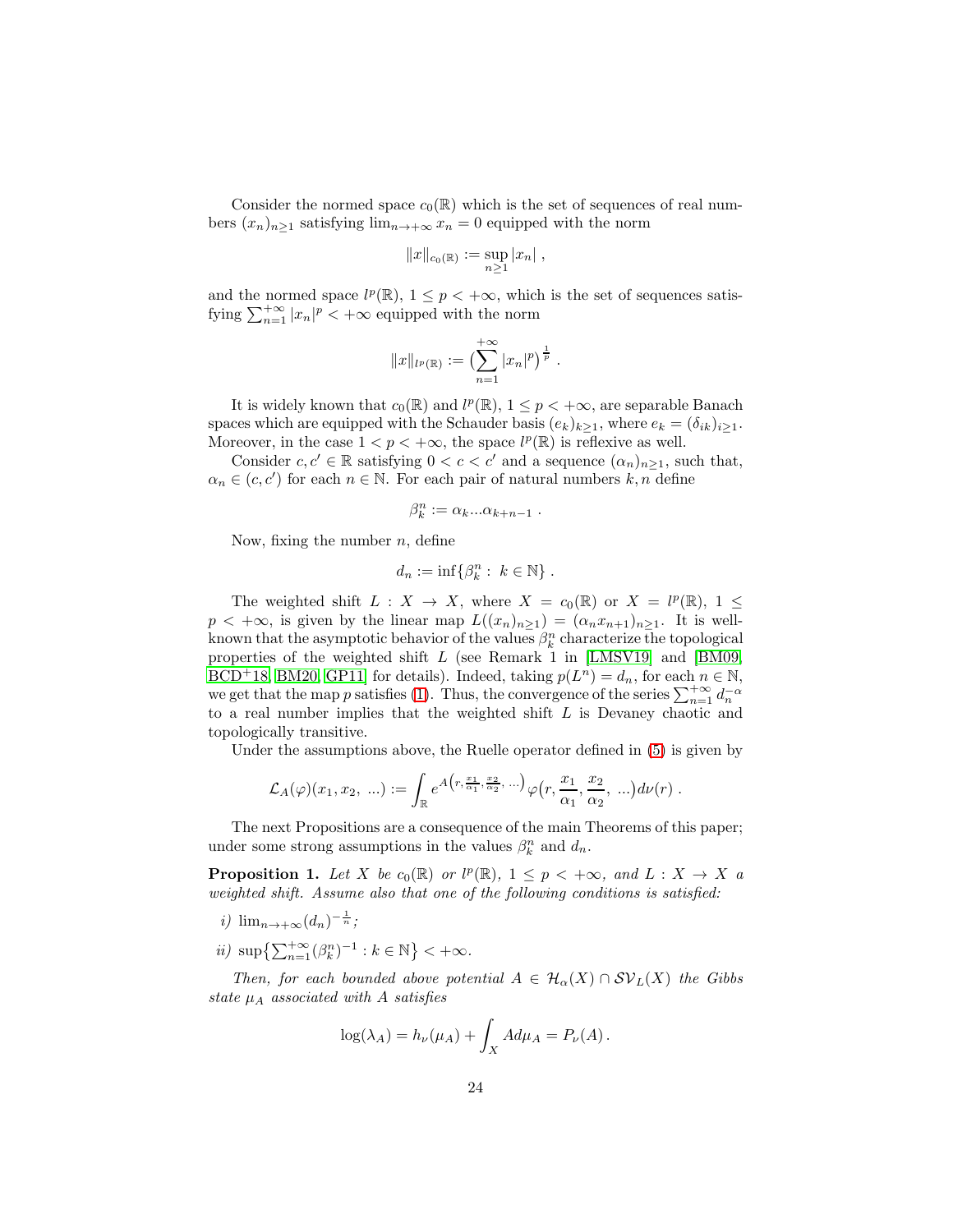*Proof.* By Lemma 2 in [\[LMSV19\]](#page-32-1), items i) and ii) are equivalent to the property  $\sum_{n=1}^{+\infty} (d_n)^{-\alpha} < +\infty$ . Thus, our claim follows from Theorem [1,](#page-8-0) because  $p(L^n)$  =  $d_n$ , for each  $n \in \mathbb{N}$ .  $\Box$ 

<span id="page-24-2"></span>**Proposition 2.** Let X be  $c_0(\mathbb{R})$  or  $l^p(\mathbb{R})$ ,  $1 \leq p < +\infty$ , and  $L: X \to X$  a *weighted shift. Assume also one of the following conditions:*

- *i*)  $\lim_{n \to +\infty} (d_n)^{-\frac{1}{n}};$
- *ii*)  $\sup\left\{\sum_{n=1}^{+\infty}(\beta_k^n)^{-1} : k \in \mathbb{N}\right\} < +\infty$ .

*Then, for any bounded above potential*  $A \in H_\alpha(X) \cap SV_L(X)$ *, satisfying the* summability condition, the family of equilibrium states  $(\mu_{tA})_{t>1}$  has accumula*tion points at infinity which belongs to the set*  $\mathcal{P}_{\text{max}}(A)$ .

*Proof.* The proof follows the same reasoning already used in the proofs of Proposition [1](#page-23-0) and Lemma [4.](#page-21-0)  $\Box$ 

Remark 6. *Note that Proposition [2](#page-24-2) implies the existence of maximizing measures in the setting of weighted shifts which, in particular, will guarantee that the Ma˜n´e potential is well-defined, under our hypothesis, as a consequence of Lemma [5.](#page-22-1)*

## <span id="page-24-0"></span>4 Existence of sub-actions and some examples

In this section Theorem [3](#page-12-2) will be proved. We also present some properties of the Mañé potential and we show some explicit examples where calibrated subactions and maximizing measures do exist (in the setting weighted shifts). Moreover, we show explicit examples where there exists selection at zero temperature. The first of our examples concerns the existence of a calibrated sub-actions in the framework of weighted shifts on the space  $l^1(\mathbb{R})$ . The other examples concern the uniqueness of the maximizing measure for potentials defined on weighted shifts in the spaces  $c_0(\mathbb{R})$  and  $l^p(\mathbb{R})$ ,  $1 \leq p < +\infty$ .

#### <span id="page-24-1"></span>4.1 The Mañé potential

Here we present the proof of Theorem [3](#page-12-2) and also some results concerning the behavior of the Mañé potential. We will adapt for the Linear dynamics framework results from  $[GL08]$ . We assume throughout this section that X is a separable Banach space,  $T : X \to X$  is a bounded linear operator surjective, but not bijective. We also assume that for each value of n, we get  $X = \text{Ker}(T^n) \oplus E_n$ , with  $T(E_{n+1}) \subset E_n$  for each  $n \in \mathbb{N}$ ,  $0 < \dim(\text{Ker}(T)) < +\infty$ , and  $\sum_{n=1}^{+\infty} p(T^n)^{-\alpha} <$  $+\infty$ .

*Proof of Theorem [3.](#page-12-2)* Fix a certain point  $x \in X$ . We want to prove that the map  $\phi_A(x, \cdot)$  is a sub-action. In order to do that, fixing another point  $y \in X$ ,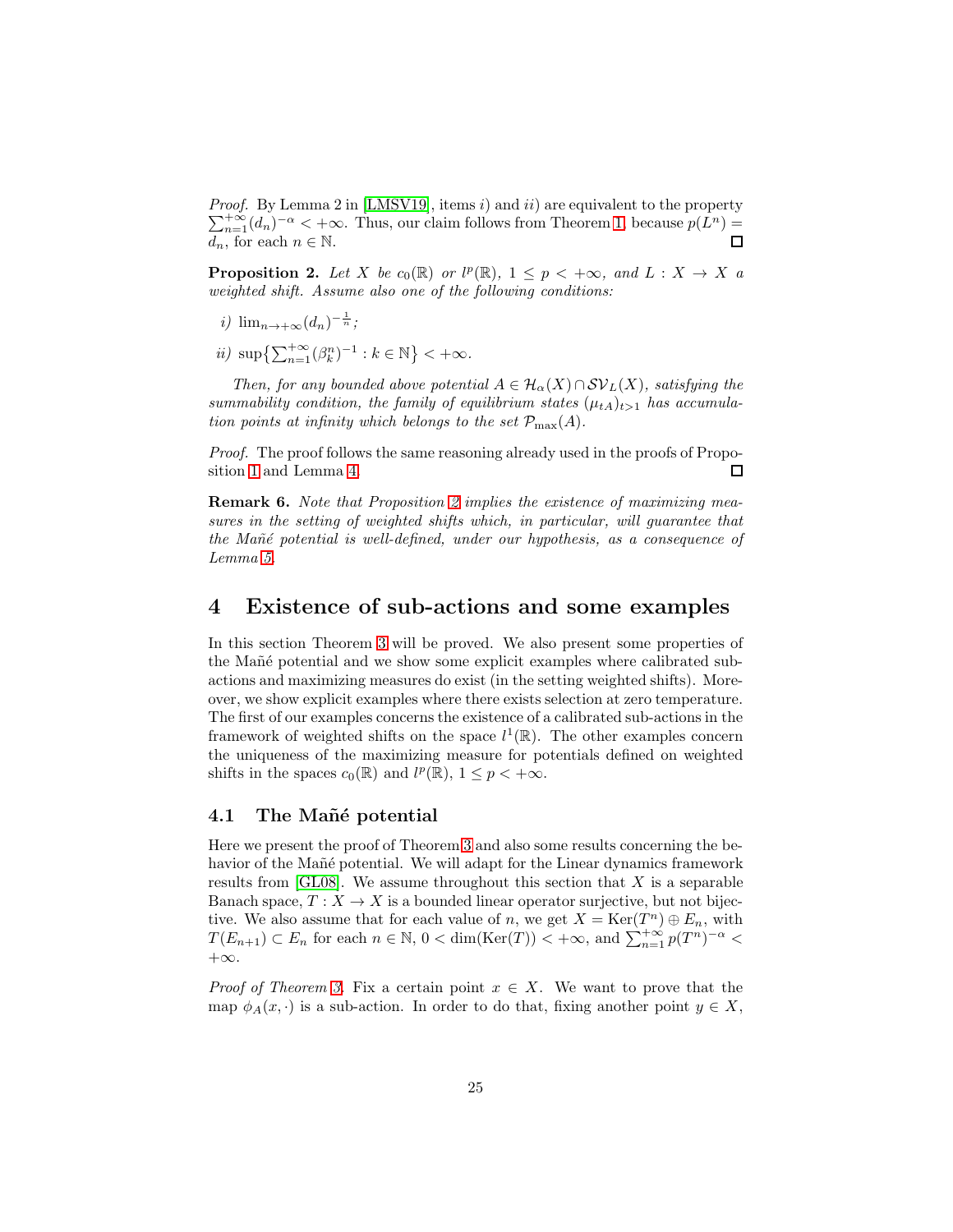we consider  $\epsilon > 0$ ,  $n \in \mathbb{N}$ , and  $x' \in T^{-n}(y)$ , such that,  $||x - x'||_X < \epsilon$ . Then, we get

<span id="page-25-0"></span>
$$
S_{n+1}(A - m(A))(x') = S_n(A - m(A))(x') + A(y) - m(A).
$$
 (33)

Since  $T^{n+1}(x') = T(y)$ , taking supremum in [\(33\)](#page-25-0), first in the left side, and, after that in the right side, we obtain

$$
\sup_{m \in \mathbb{N}} \sup_{\substack{x' \in T^{-m}(T(y)) \\ \|x - x'\|_X < \epsilon}} S_m(A - m(A))(x') \ge \sup_{n \in \mathbb{N}} \sup_{\substack{x' \in T^{-n}(y) \\ \|x - x'\|_X < \epsilon}} S_n(A - m(A))(x') + A(y) - m(A) .
$$

Taking the limit, when  $\epsilon$  goes to 0, in both sides of the above inequality, it follows that

$$
\phi_A(x,T(y)) \ge \phi_A(x,y) + A(y) - m(A) .
$$

That is, the map  $\phi_A(x, \cdot)$  is a sub-action.

On other hand, taking supremum in [\(33\)](#page-25-0), first on the right side, and after that on the left side, and subsequently, taking the limit when  $\epsilon$  goes to 0, we obtain that

$$
\phi_A(x,T(y)) \le \phi_A(x,y) + A(y) - m(A) .
$$

Therefore,  $\phi_A(x, \cdot)$  is a calibrated sub-action. The above shows that the potential A is cohomologous to the constant  $m(A)$ , via the Mañé potential.

On other hand, we will get that  $\phi_A(x, \cdot) \in \mathcal{H}_\alpha(X)$ , as a consequence of the assumption  $A \in \mathcal{H}_{\alpha}(X)$ . Indeed, given  $\epsilon > 0$  and  $y^1, y^2 \in X$ , it follows that for each  $n \in \mathbb{N}$ ,  $x^1 \in T^{-n}(y^1)$  and  $x^2 \in T^{-n}(y^2)$ , satisfying  $||x - x^1||_X < \epsilon$  and  $||x - x^2||$ <sub>X</sub> < ε, we have

$$
S_n(A - m(A))(x^1) \le S_n(A - m(A))(x^2) + \sum_{j=0}^{n-1} |A(T^j(x^1)) - A(T^j(x^2))|
$$
  
\n
$$
\le S_n(A - m(A))(x^2) + \text{Hol}_A^{\alpha} \sum_{j=0}^{n-1} ||T^j(x^1) - T^j(x^2)||_X^{\alpha}
$$
  
\n
$$
\le S_n(A - m(A))(x^2) + \text{Hol}_A^{\alpha} \Big(\sum_{j=1}^n p(T^j)^{-\alpha}\Big) ||y^1 - y^2||_X^{\alpha}
$$
  
\n
$$
\le S_n(A - m(A))(x^2) + \text{Hol}_A^{\alpha} \Big(\sum_{n=1}^{n} p(T^n)^{-\alpha}\Big) ||y^1 - y^2||_X^{\alpha}
$$

Thus, taking the supremum on  $x^1$  and  $x^2$ , after that, taking the supremum on all the natural numbers n, and, finally, taking the limit when  $\epsilon$  goes to 0 in the first and in the second one - on the above expressions, we get

$$
\phi_A(x, y^1) \le \phi_A(x, y^2) + \text{Hol}_A^{\alpha} \left( \sum_{n=1}^{+\infty} p(T^n)^{-\alpha} \right) ||y^1 - y^2||_X^{\alpha}.
$$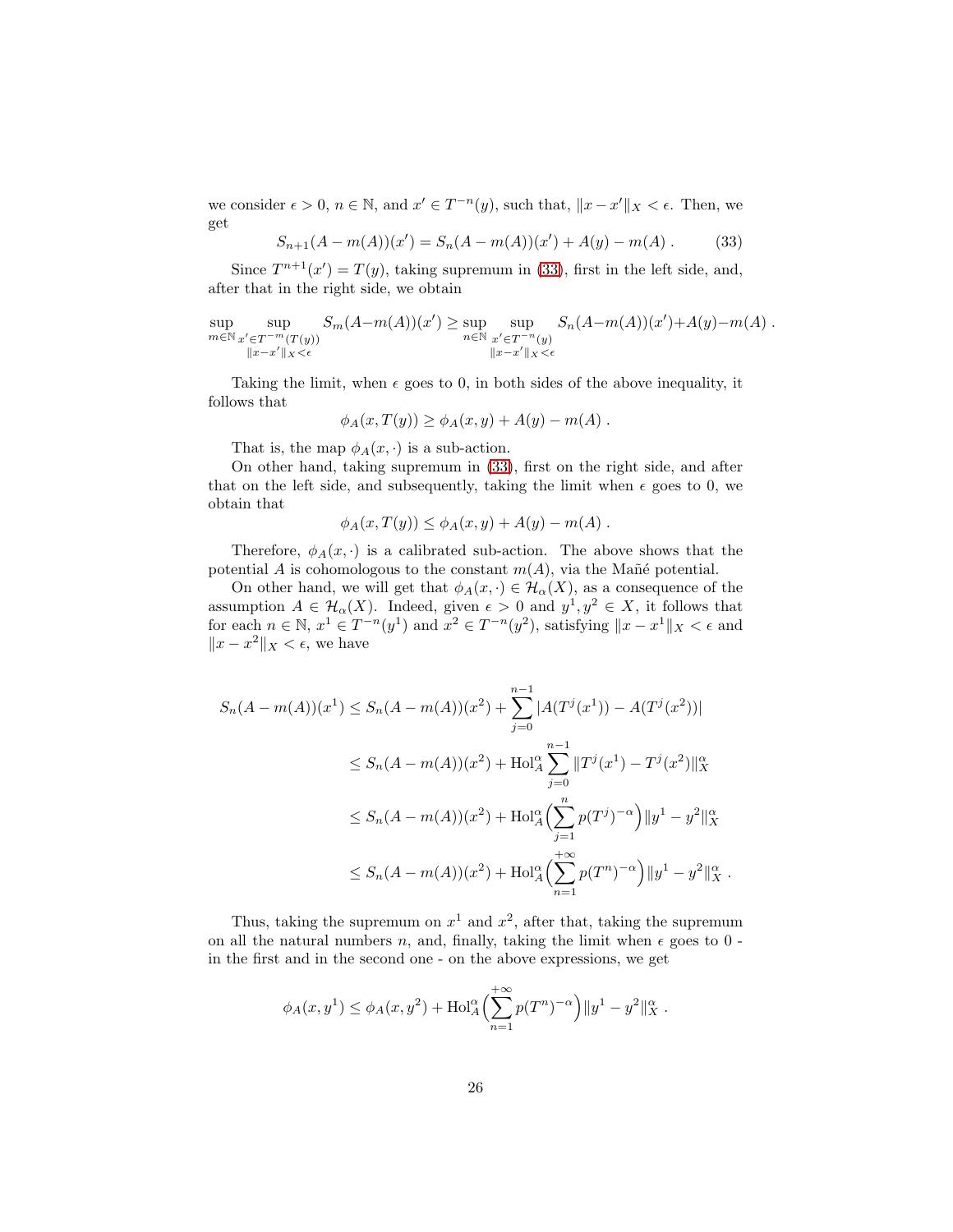In an analogous way, we can also prove that

$$
\phi_A(x, y^2) \le \phi_A(x, y^1) + \text{Hol}_A^{\alpha} \left( \sum_{n=1}^{+\infty} p(T^n)^{-\alpha} \right) \|y^1 - y^2\|_X^{\alpha}.
$$

The above implies that  $\phi_A(x, \cdot) \in \mathcal{H}_\alpha(X)$ , with Hölder constant less or equal than  $\text{Hol}_A^{\alpha} \Big( \sum_{n=1}^{+\infty} p(T^n)^{-\alpha} \Big)$ . In particular,  $\phi_A(x, y) \in (-\infty, 0)$ , for each  $y \in X$ , and this is the end of the proof.  $\Box$ 

Now, we present an interesting property of the Mañé potential. The proof is valid on the general framework of Linear Dynamics on Banach spaces. It shows a relation of the Mañé potential with a general sub-action  $V$ . Analogous results on the framework of classical ergodic optimization appeared in [\[CLT01\]](#page-30-4) and [\[GL08\]](#page-31-12).

**Proposition 3.** Suppose that the potential  $A \in \mathcal{H}_\alpha(X)$  and  $\mathcal{P}_{\max}(A)$  is a non*empty set.* Let  $V \in \mathcal{H}_{\alpha}(X)$  *be a general sub-action for*  $A \in \mathcal{H}_{\alpha}(X)$ *, and*  $\phi_A$  *the Mañé potential for* A. Then, for any pair of points  $x, y \in X$  we get

<span id="page-26-1"></span>
$$
\phi_A(x, y) \le V(y) - V(x) . \tag{34}
$$

*Proof.* Fix the points  $x, y \in X$ . First note that for any point  $x' \in X$ , we have

$$
|V(x) - V(x')| \leq Hol_V^{\alpha} ||x - x'||_X^{\alpha}.
$$

Moreover, since V is sub-action, it follows that for each  $n \in \mathbb{N}$  it is also satisfied the inequality

$$
V(T^{n}(x')) - V(x') \ge S_n(A - m(A))(x') .
$$

Then, given  $\epsilon > 0$ ,  $n \in \mathbb{N}$  and  $x' \in T^{-n}(y)$ , such that,  $||x - x'||_X < \epsilon$ , we have

$$
V(y) - V(x) = V(T^{n}(x')) - V(x)
$$
  
\n
$$
\geq V(T^{n}(x')) - V(x') - Hol_{V}^{\alpha} ||x - x'||_{X}^{\alpha}
$$
  
\n
$$
> S_{n}(A - m(A))(x') - Hol_{V}^{\alpha} e^{\alpha}.
$$

Therefore, taking the supremum among all the points  $x' \in T^{-n}(y)$ , satisfying that  $||x - x'||_X < \epsilon$ , and, after that, taking the supremum among all natural numbers n, and, finally, taking the limit when  $\epsilon$  goes to 0, we get [\(34\)](#page-26-1). 口

### <span id="page-26-0"></span>4.2 Explicit examples of sub-actions and uniqueness of maximizing measure

In here, we present explicit examples of a calibrated sub-actions associated with bounded above Hölder continuous potentials. In some examples, we guaranteed selection at temperature zero temperature.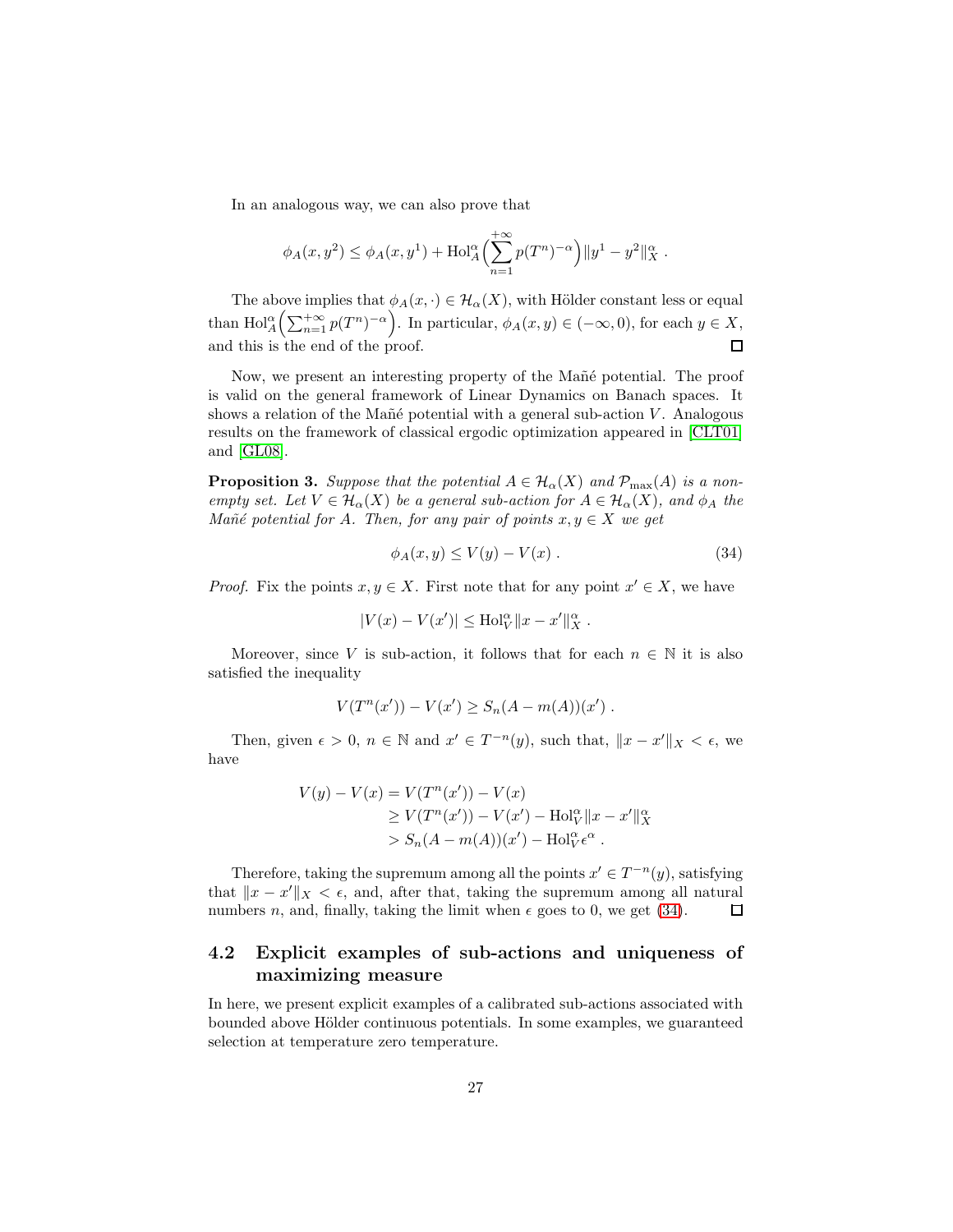<span id="page-27-0"></span>**Example 2.** For fixed  $c > 1$ , consider the operator  $L: l^1(\mathbb{R}) \to l^1(\mathbb{R})$  given by

$$
L((x_n)_{n\geq 1}) := (c\,x_{n+1})_{n\geq 1} \; .
$$

*Taking*  $v := (c^{-n+1})_{n \geq 1}$ *, it follows that for any*  $\alpha \in \mathbb{R}$  *we get* 

$$
L(\alpha v) = \alpha L(v) = \alpha v.
$$

*That is,*  $\alpha v$  *is a fixed point for* L *for each*  $\alpha \in \mathbb{R}$ *. Consider the unbounded H¨older continuous potential*

$$
A(x) := - \|x - v\|_{l^1(\mathbb{R})}.
$$

*It follows that the delta Dirac measure*  $\delta_v$  *is the unique maximizing probability measure for* A *and*  $m(A) = 0$ *.* 

*We want to find a sub-action associated with the potential* A *i.e. a function* V *such that for all* x *is satisfied*

<span id="page-27-1"></span>
$$
V(L(x)) \ge A(x) + V(x). \tag{35}
$$

*Assuming that*  $c = 2$  *and taking*  $V(x) := A(x)$ *, for each*  $x \in l^1(\mathbb{R})$ *, we want to show that* [\(35\)](#page-27-1) *is true.* Note that for  $x = (x_n)_{n \geq 1} \in l^1(\mathbb{R})$  we have

$$
||x - v||_{l^{1}(\mathbb{R})} = \sum_{n=1}^{+\infty} |x_{n} - 2^{-n+1}|
$$

*and*

$$
||L(x) - v||_{l^{1}(\mathbb{R})} = \sum_{n=1}^{+\infty} |2x_{n+1} - 2^{-n+1}| = 2 \sum_{n=1}^{+\infty} |x_{n+1} - 2^{-n}|.
$$

*Then,* V *is a sub-action for* A*, because*

$$
V(L(x)) = -\|L(x) - v\|_{l^{1}(\mathbb{R})} = -2\sum_{n=1}^{+\infty} |x_{n+1} - 2^{-n}|
$$
  

$$
\geq -2\sum_{n=1}^{+\infty} |x_{n} - 2^{-n+1}|
$$
  

$$
= -2\|x - v\|_{l^{1}(\mathbb{R})} = A(x) + V(x).
$$

*Furthermore, this sub-action* V *is calibrated. Indeed, given a sequence*  $y =$  $(y_n)_{n\geq 1}$  in  $l^1(\mathbb{R})$ , the L-preimages x of the point y are of the form

$$
x = (x_n)_{n \ge 1} = (x_1, \frac{y_1}{2}, \frac{y_2}{2}, \ldots).
$$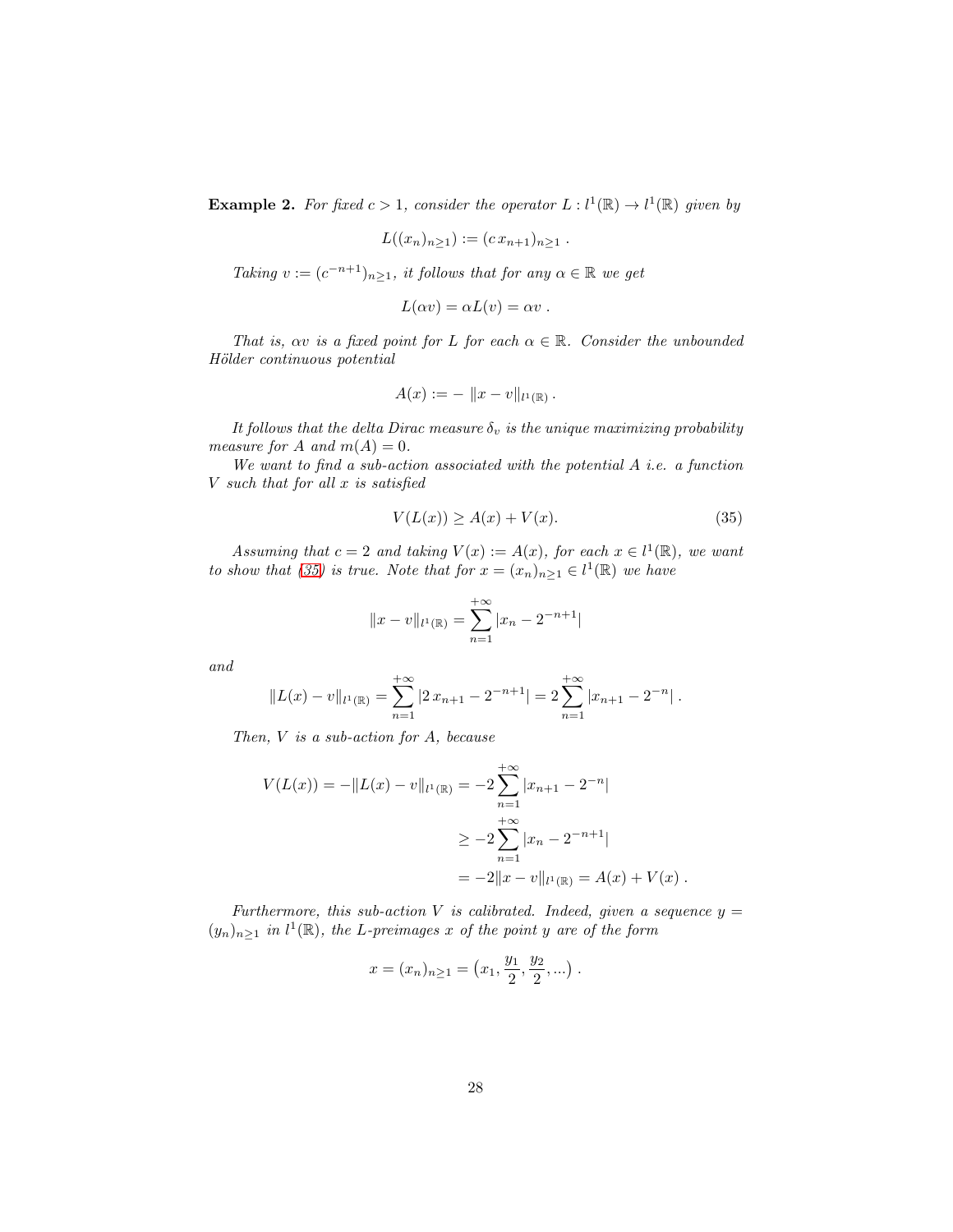*Taking*  $\tilde{x} := (1, \frac{y_1}{2}, \frac{y_2}{2}, \ldots),$  *we get* 

$$
V(y) = V(L(\tilde{x})) = -\|L(\tilde{x}) - v\|_{l^{1}(\mathbb{R})}
$$
  
=  $-\sum_{n=1}^{+\infty} |y_n - 2^{-n+1}|$   
=  $-2\sum_{n=1}^{+\infty} |\frac{y_n}{2} - 2^{-n}|$   
=  $-2(|1 - 1| + |\frac{y_1}{2} - 2^{-1}| + |\frac{y_2}{2} - 2^{-2}| + ...)$   
=  $-2||\tilde{x} - v||_{l^{1}(\mathbb{R})} = A(\tilde{x}) + V(\tilde{x}).$ 

The next examples present cases in which it can be guaranteed selection at zero temperature - for a Hölder continuous potential - defined on the spaces of sequences  $c_0(\mathbb{R})$  and  $l^p(\mathbb{R})$ ,  $1 \leq p < +\infty$ .

**Example 3.** For fixed  $c > 1$  and either  $X = l^p(\mathbb{R})$  or  $X = c_0(\mathbb{R})$ , consider the *operator*  $L: X \rightarrow X$  *given by* 

$$
L((x_n)_{n\geq 1}) := (c\,x_{n+1})_{n\geq 1} \; .
$$

*Taking*  $v := (c^{-n+1})_{n \geq 1}$ *, it follows*  $\alpha v$  *is a fixed point for each*  $\alpha \in \mathbb{R}$ *.* 

*Consider a monotonous decreasing* 1*-H¨older continuous function* r *from* [0, 1] *into* R, such that,  $r(0) = 1$  and suppose  $\lim_{s\to+\infty} r(s) = 0$ . Consider the *potential*

$$
A(x) := -r(||x - v||_X) ||x - v||_X.
$$

*It follows that*  $A \in \mathcal{H}_1(X)$ *, moreover, the delta Dirac measure*  $\delta_v$  *is the unique maximizing probability measure for* A and  $m(A) = 0$ . Therefore, there *exists selection of probability at zero temperature.*

**Example 4.** For fixed  $c_0, c_1 > 1$  and either  $X = l^p(\mathbb{R})$  or  $X = c_0(\mathbb{R})$ , consider *the operator*  $L: X \rightarrow X$  *given by* 

$$
L((x_n)_{n\geq 1}) := (c_i x_{n+1})_{n\geq 1} ,
$$

*where*  $i \in \{0, 1\}$  *is the unique number such that*  $n = 2k + i$  *for some*  $k \in \mathbb{N} \cup \{0\}$ *. Then,*

$$
L^2((x_n)_{n\geq 1})=(c_0\,c_1\,x_{n+2})_{n\geq 1}.
$$

*Taking*

$$
v:=(1,0,(c_0\,c_1)^{-1},0,(c_0\,c_1)^{-2},0,(c_0\,c_1)^{-3},0,...)
$$

*and*

$$
w := (0, c_0 (c_0 c_1)^{-1}, 0, c_0 (c_0 c_1)^{-2}, 0, c_0 (c_0 c_1)^{-3}, 0, ...)
$$

*it follows that*  $L(v) = w$  *and*  $L^2(v) = v$  *i.e. v and w are periodic points of period two for the map L. Given*  $\alpha_1, \alpha_2$ *, the points of the form*  $\alpha_1 v + \alpha_2 w$  *are points of period two, which generate a linear subspace of periodic points of period two.*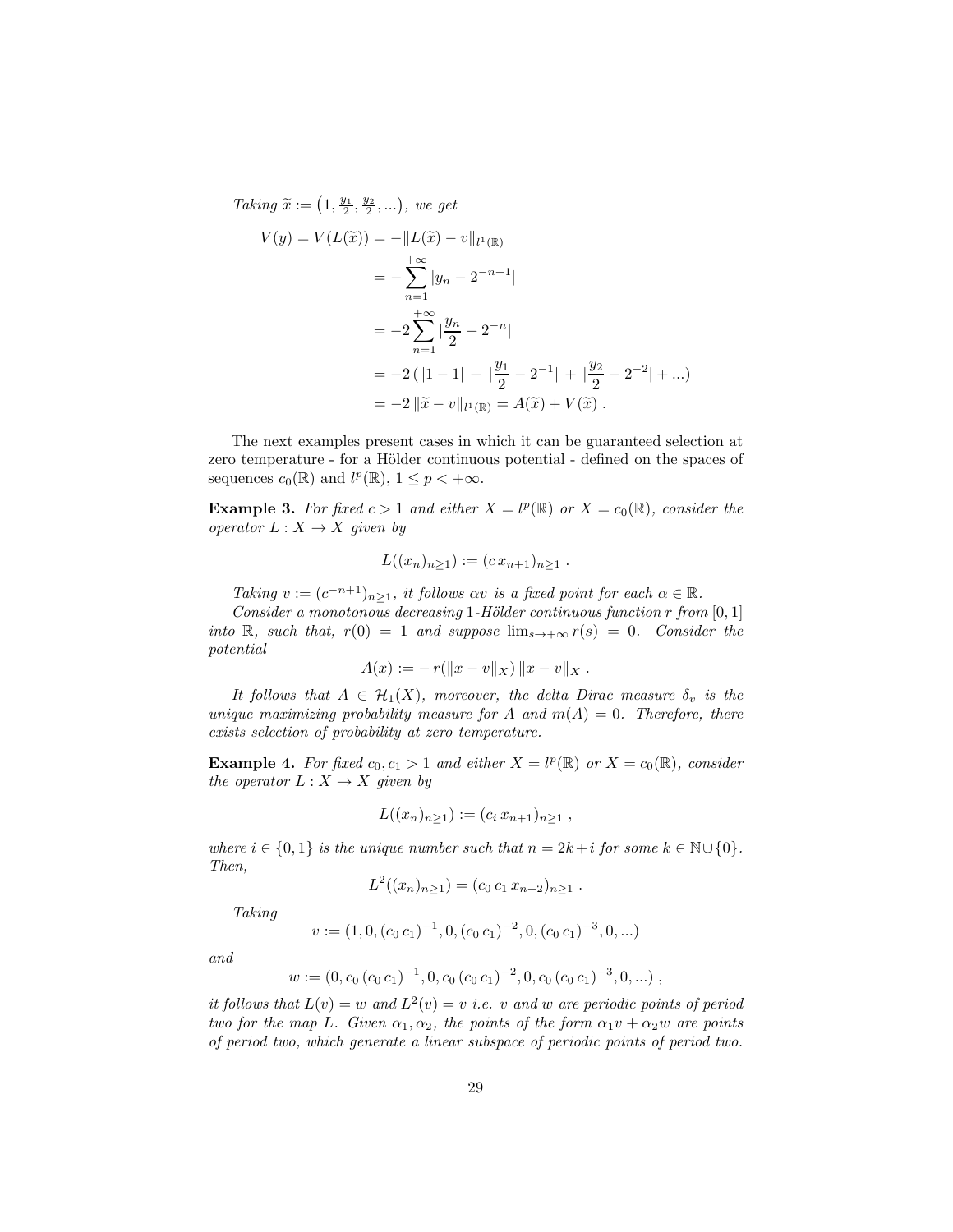*Consider the potential*

$$
A(x) := -[r(\|x-v\|_X)\|x-v\|_X+r(\|x-w\|_X)\|x-w\|_X],
$$

*where* r *was defined above.*

*We have that*  $A \in \mathcal{H}_1(X)$ *, the periodic orbit*  $\{v, w\}$  *of period two is such that*  $1/2 \delta_v + 1/2 \delta_w$ *, and it is the unique maximizing probability measure for the potential* A *and*  $m(A) = 0$ *.* 

**Example 5.** For fixed  $c > 1$ , and either for  $X = l^p(\mathbb{R})$  or  $X = c_0(\mathbb{R})$ , consider *the operator*  $L: X \rightarrow X$  *given by* 

$$
L((x_n)_{n\geq 1}) := (c\,x_{n+1})_{n\geq 1} \; .
$$

*Denote*  $W \subset X$  *the infinite-dimensional vector subspace of the form* 

$$
W := \{ (x_1, 0, x_2, 0, ..., 0, x_n, 0, ...): x \in X \}.
$$

*Define the potential*

$$
A(x) := -r(d_X(x, W)) d_X(x, W) ,
$$

*where* r *was defined above and*  $d_X(x, W) := \inf \{ ||x - w||_X : w \in W \}$ *. Then,*  $A \in \mathcal{H}_1(X)$  and any  $\mu \in \mathcal{P}_L(X)$ , with support contained in W, is maximizing *for* A. For instance, the probability measure  $t\delta_v + (1-t)\delta_{L(v)}, t \in (0,1)$ , where

 $v := (1, 0, c^{-2}, 0, c^{-4}, 0, ..., 0, c^{-2n}, 0, ...)$ ,

*is a maximizing measure for the potential* A*.*

## References

- <span id="page-29-3"></span>[Aco70] A. D. de Acosta. Existence and convergence of probability measures in Banach spaces. *Trans. Amer. Math. Soc.*, 152(1):273–298, 1970.
- <span id="page-29-4"></span>[Ara78] A. P. de Araujo. On the Central Limit Theorem in Banach Spaces. *J. Multivariate Anal.*, 8:598–613, 1978.
- <span id="page-29-2"></span>[BCL<sup>+</sup>11] A. T. Baraviera, L. M. Cioletti, A. O. Lopes, J. Mohr, and R. R. Souza. On the general one-dimensional  $XY$  model: positive and zero temperature, selection and non-selection. *Rev. Math. Phys.*, 23(10):1063–1113, 2011.
- <span id="page-29-0"></span>[BLL13] A. Baraviera, R. Leplaideur, and A. Lopes. *Ergodic optimization, zero temperature limits and the max-plus algebra*. Publicações Matemáticas do IMPA. Rio de Janeiro, 2013. 29º Colóquio Brasileiro de Matemática.
- <span id="page-29-1"></span>[BM09] F. Bayart and E. Matheron. *Dynamics of linear operators* Cambridge University Press, 2009.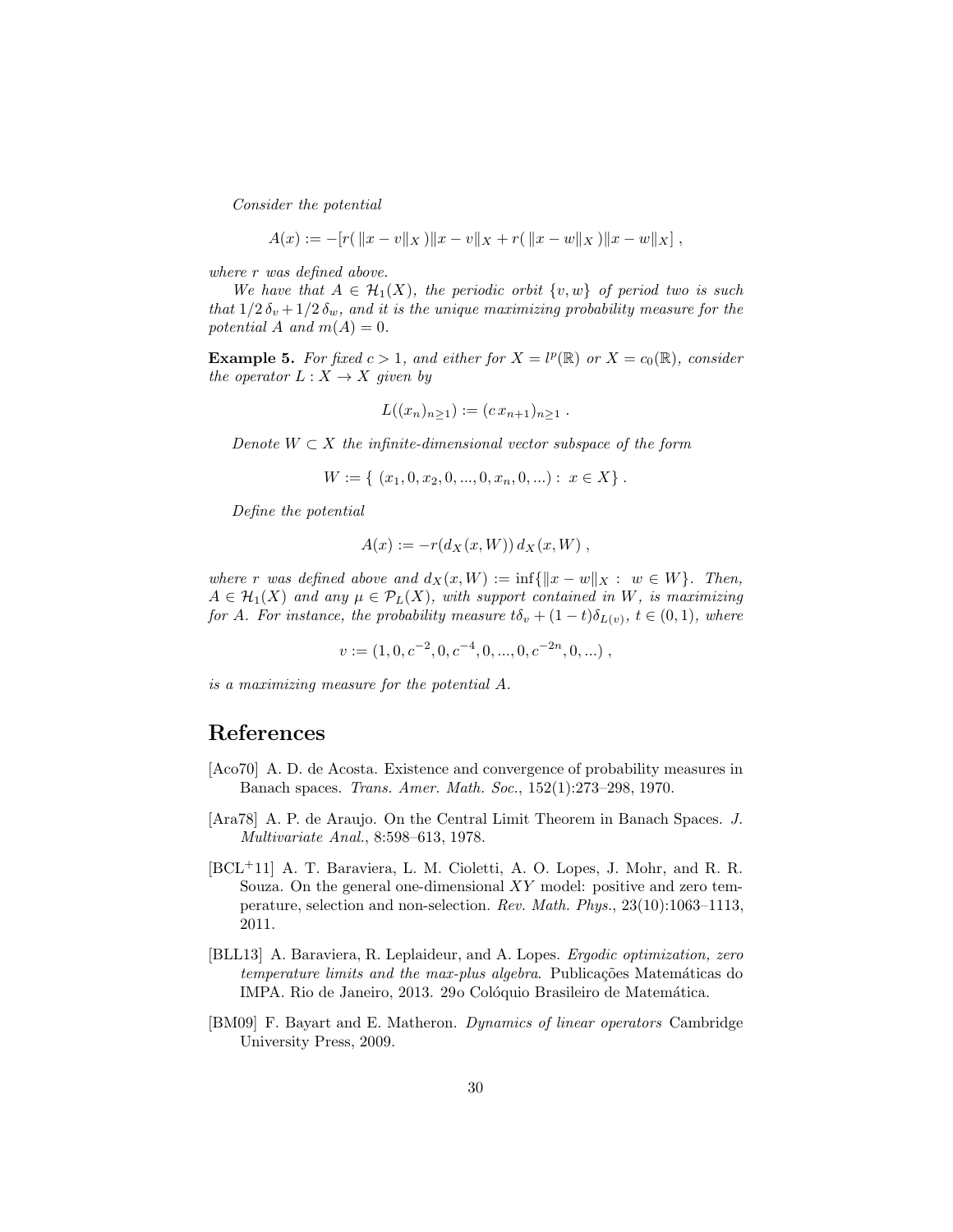- <span id="page-30-1"></span>[BCD<sup>+</sup>18] N. C. Bernardes, Jr., P. R. Cirilo, U. B. Darji, A. Messaoudi, and E. R. Pujals. Expansivity and shadowing in linear dynamics. *J. Math. Anal. Appl.*, 461(1):796–816, 2018.
- <span id="page-30-2"></span>[BM20] N. C. Bernardes, Jr. and A. Messaoudi. Shadowing and structural stability in linear dynamical systems. *Ergodic Theory Dynam. Systems*, 41(4):961–980, 2021.
- <span id="page-30-11"></span>[BS16] M. Bessa and M. Stadlbauer. On the Lyapunov spectrum of relative Ruelle operators. *Stoch. Dyn.*, 16(6):1650024, 2016.
- <span id="page-30-13"></span>[Bil99] P. Billingsley. *Convergence of probability measures* John Wiley and Sons, second edition, 1999.
- <span id="page-30-3"></span>[BGT18] R. Bissacot, E. Garibaldi and Ph. Thieullen. Zero-temperature phase diagram for double-well type potentials in the summable variation class. *Ergodic Theory Dynam. Systems*, 38(3):863–885, 2018.
- <span id="page-30-7"></span>[Bre03] J. Brémont. Gibbs measures at temperature zero. *Nonlinearity*, 16(2):419–426, 2003.
- <span id="page-30-9"></span>[CF19] J. Chauta and R. Freire. Peierls barrier for countable Markov shifts. *[arXiv:1904.09655](http://arxiv.org/abs/1904.09655)*, 2019.
- <span id="page-30-8"></span>[CGU11] J. R. Chazottes, J. M. Gambaudo, and E. Ugalde. Zero-temperature limit of one-dimensional Gibbs states via renormalization: the case of locally constant potentials. *Ergodic Theory Dynam. Systems*, 31(4):1109– 1161, 2011.
- <span id="page-30-10"></span>[CSS19] L. Cioletti, E. A. Silva, and M. Stadlbauer. Thermodynamic formalism for topological Markov chains on standard Borel spaces *Discrete Contin. Dyn. Syst.*, 39(11):6277–6298, 2019.
- <span id="page-30-6"></span>[Con16] G. Contreras. Ground states are generically a periodic orbit. *Invent. Math.*, 205(2):383–412, 2016.
- <span id="page-30-12"></span>[CLO14] G. Contreras, A. Lopes and E. Oliveira. Ergodic Transport Theory. periodic maximizing probabilities and the twist condition. *Modeling, Optimization, Dynamics and Bioeconomy*. Springer Proceedings in Mathematics. Edit. David Zilberman and Alberto Pinto, 183–219, 2014.
- <span id="page-30-4"></span>[CLT01] G. Contreras, A. O. Lopes, and P. Thieullen. Lyapunov minimizing measures for expanding maps of the circle. *Ergodic Theory Dynam. Systems*, 21(5):1379–1409, 2001.
- <span id="page-30-5"></span>[FV18] R. Freire and V. Vargas. Equilibrium states and zero temperature limit on topologically transitive countable Markov shifts. *Trans. Amer. Math. Soc.*, 370(12):8451–8465, 2018.
- <span id="page-30-0"></span>[Gar17] E. Garibaldi. *Ergodic optimization in the expanding case*. Springer Verlag, 2017.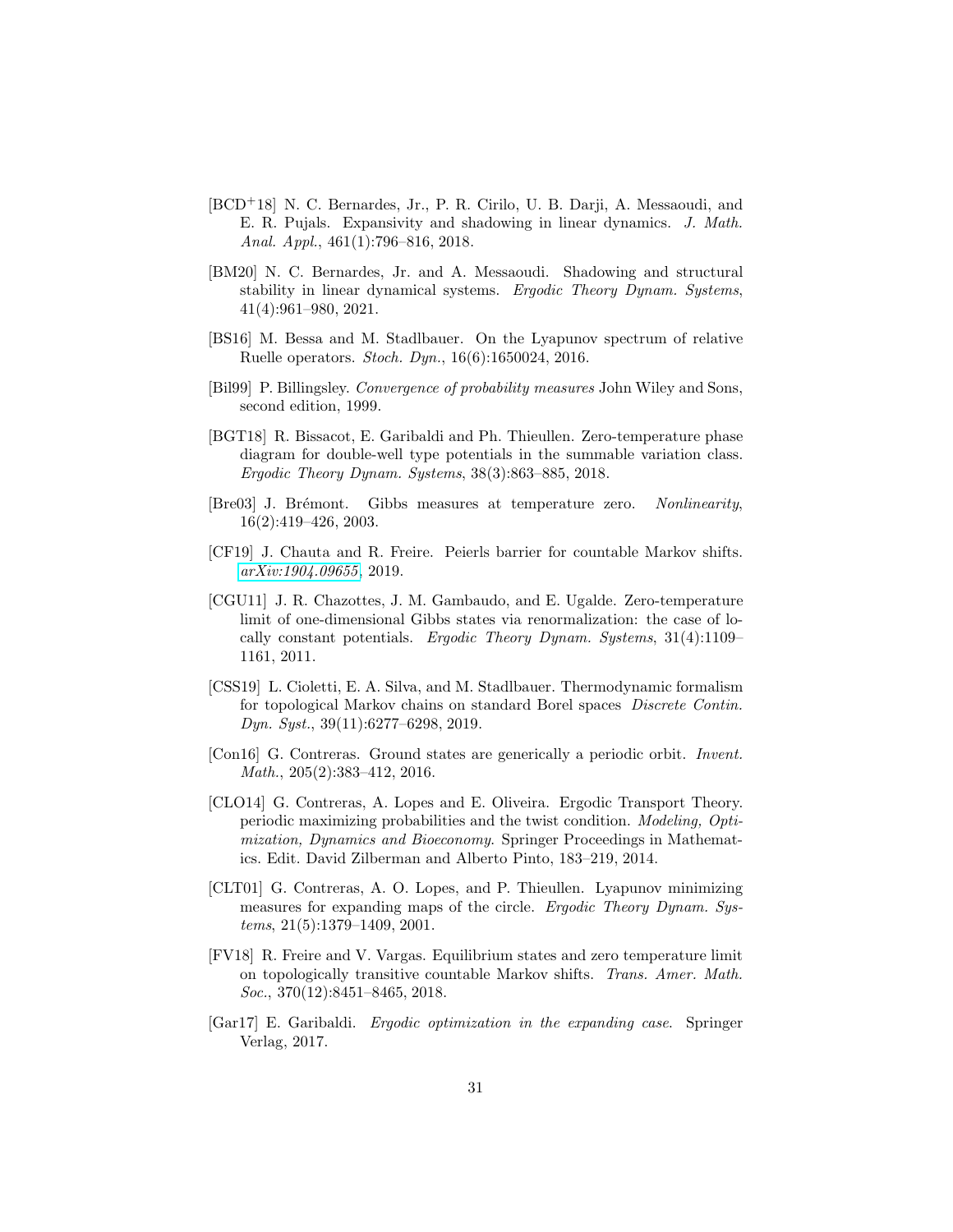- <span id="page-31-12"></span>[GL08] E. Garibaldi and A. O. Lopes. On Aubry-Mather theory for symbolic Dynamics. *Ergodic Theory Dynam. Systems*, 28(3):791–815, 2008.
- <span id="page-31-5"></span>[GT12] E. Garibaldi and Ph. Thieullen. Description of Some Ground States by Puiseux Techniques. *J. Stat. Phys.*, 146(1):125–180, 2012.
- <span id="page-31-13"></span>[Gil20] C. Gilmore, Linear Dynamical Systems. *arXix:2007.12647*, 2020.
- <span id="page-31-2"></span>[GS91] G. Godefroy and J. H. Shapiro. Operators with dense, invariant, cyclic vector manifolds. *J. Funct. Anal.*, 98(2):229–269, 1991.
- <span id="page-31-3"></span>[GM14] S. Grivaux and E. Matheron. Invariant measures for frequently hypercyclic operators. *Adv. Math.*, 265:371–427, 2014.
- <span id="page-31-4"></span>[GP11] K. G. Grosse-Erdmann and A. Peris-Manguillot. *Linear chaos*. Universitext. Springer, London, 2011.
- [HO96] B. R. Hunt and E. Ott. Optimal periodic orbits of chaotic systems occur at low period. *Phys. Rev. E*, 54:328–337, Jul 1996.
- <span id="page-31-0"></span>[Jen06] O. Jenkinson. Ergodic optimization. *Discrete Contin. Dyn. Syst.*, 15(1):197–224, 2006.
- <span id="page-31-1"></span>[Jen19] O. Jenkinson, Ergodic optimization in dynamical systems. *Ergodic Theory Dynam. Systems*, 39(10):2593–2618, 2019.
- <span id="page-31-8"></span>[JMU05] O. Jenkinson, R. D. Mauldin, and M. Urbański. Zero temperature limits of Gibbs-equilibrium states for countable alphabet subshifts of finite type. *J. Stat. Phys.*, 119(3-4):765–776, 2005.
- <span id="page-31-6"></span>[JMU06] O. Jenkinson, R. D. Mauldin, and M. Urbański. Ergodic optimization for countable alphabet subshifts of finite type. *Ergodic Theory Dynam. Systems*, 26(6):1791–1803, 2006.
- <span id="page-31-7"></span>[JMU07] O. Jenkinson, R. D. Mauldin, and M. Urbański. Ergodic optimization for noncompact dynamical systems. *Dyn. Syst.*, 22(3):379–388, 2007.
- <span id="page-31-9"></span>[Kem11] T. Kempton. Zero temperature limits of Gibbs equilibrium states for countable Markov shifts. *J. Stat. Phys.*, 143(4):795–806, 2011.
- <span id="page-31-10"></span>[Lep05] R. Leplaideur. A dynamical proof for the convergence of Gibbs measures at temperature zero. *Nonlinearity*, 18(6):2847–2880, 2005.
- <span id="page-31-14"></span>[Lo1] A. O. Lopes. An analogy of charge distribution on Julia sets with the Brownian motion. J. Math. Phys. 30 9. (1989), 2120-2124.
- <span id="page-31-11"></span>[LMMS15] A. O. Lopes, J. K. Mengue, J. Mohr, and R. R. Souza. Entropy and variational principle for one-dimensional lattice systems with a general *a priori* probability: positive and zero temperature. *Ergodic Theory Dynam. Systems*, 35(6):1925–1961, 2015.